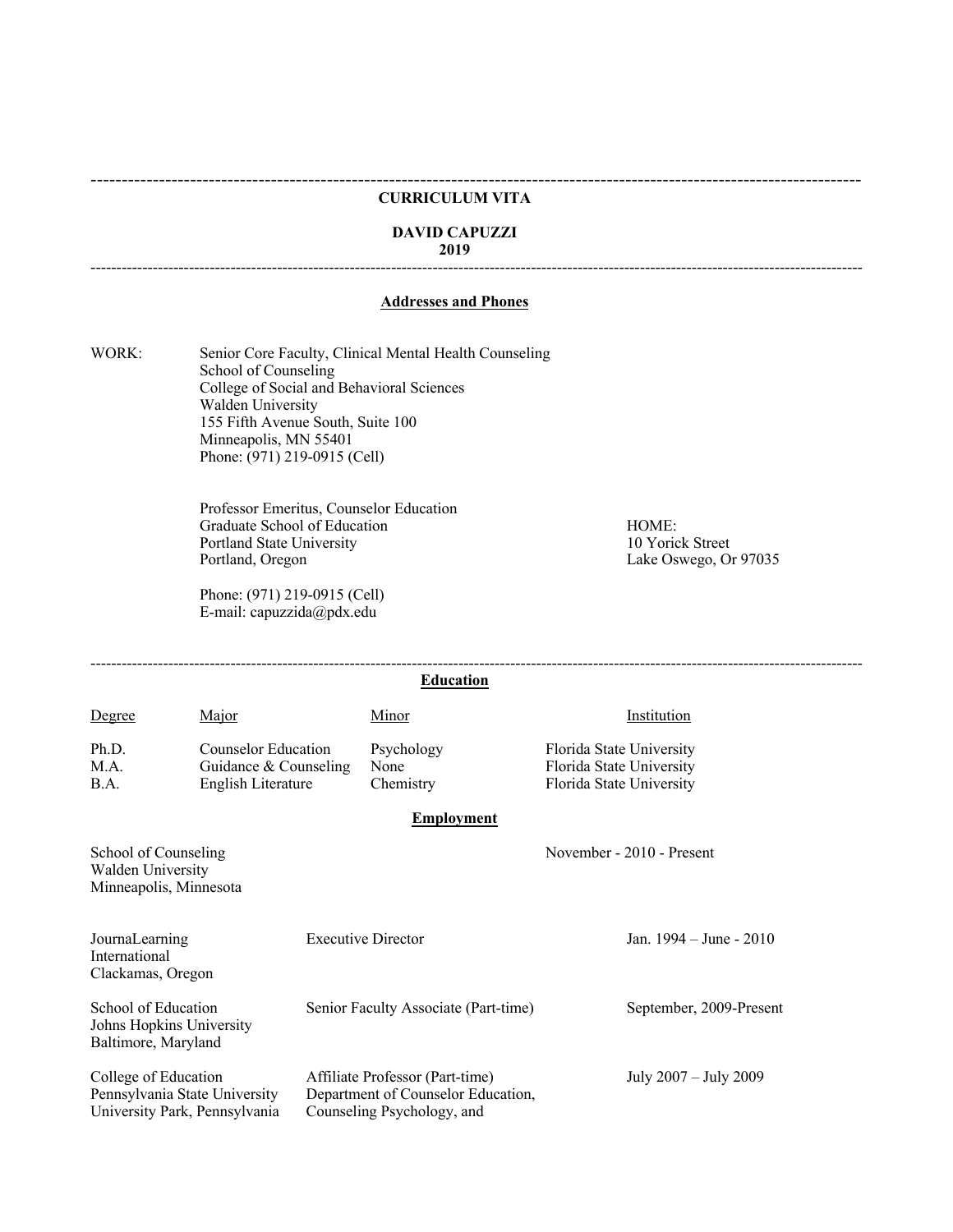# Rehabilitation Services

| School of Education<br>Johns Hopkins University<br>Baltimore, Maryland           | Scholar in Residence (Part-time)                                                                                                           | August 2004 – June 2007 |
|----------------------------------------------------------------------------------|--------------------------------------------------------------------------------------------------------------------------------------------|-------------------------|
| Graduate School of Education<br>Portland State University<br>Portland, Oregon    | Coordinator, Counselor Education<br>Department of Special and Counselor<br>Education, Professor, Tenured                                   | May 2000 - March 2004   |
|                                                                                  | <b>Counselor Education</b><br>Department of Special and Counselor<br>Education, Professor, Tenured                                         | Sept 1994 – May 2000    |
|                                                                                  | Assistant Dean for Academic Development<br>and Research, Counselor Education,<br>Professor, Tenured                                        | Sept 1989 - Sept 1994   |
|                                                                                  | <b>Counselor Education</b><br>Department of Special and Counselor<br>Education, Professor, Tenured                                         | Sept 1986 - Sept 1989   |
|                                                                                  | Coordinator, Counselor Education<br>Department of Special Studies<br>Professor, Tenured                                                    | Sept 1983 - Aug 1986    |
|                                                                                  | Department Head<br>Department of Special Programs<br>Professor, Counselor Education, Tenured                                               | Sept 1983 - Sept 1984   |
| Department of Special Programs                                                   | Counselor Education<br>Associate Professor and<br>Professor, Tenured                                                                       | Sept 1978 - Aug 1983    |
| <b>American Counseling</b><br>Association<br>Alexandria, Virginia                | President, Full-time<br>Membership in 51 countries                                                                                         | July 1986 - June 1987   |
| College of Education<br>University of Wyoming<br>Laramie, Wyoming                | Counselor Education<br>Department of Guidance and<br><b>Counselor Education</b><br>Assistant Professor and<br>Associate Professor, Tenured | Aug 1973 - Aug 1978     |
| Our Lady of the Lake<br>University of San Antonio<br>San Antonio, Texas          | <b>Counselor Education</b><br>Department of Education<br><b>Assistant Professor</b>                                                        | May 1971 - Aug 1973     |
| College of Arts and Sciences<br>Florida State University<br>Tallahassee, Florida | Director, Reading Services<br>(English Department) & Counselor,<br>University Counseling Center<br><b>Assistant Professor</b>              | Sept 1968 - May 1971    |
|                                                                                  | Lecturer, Reading                                                                                                                          | July 1968 - Aug 1968    |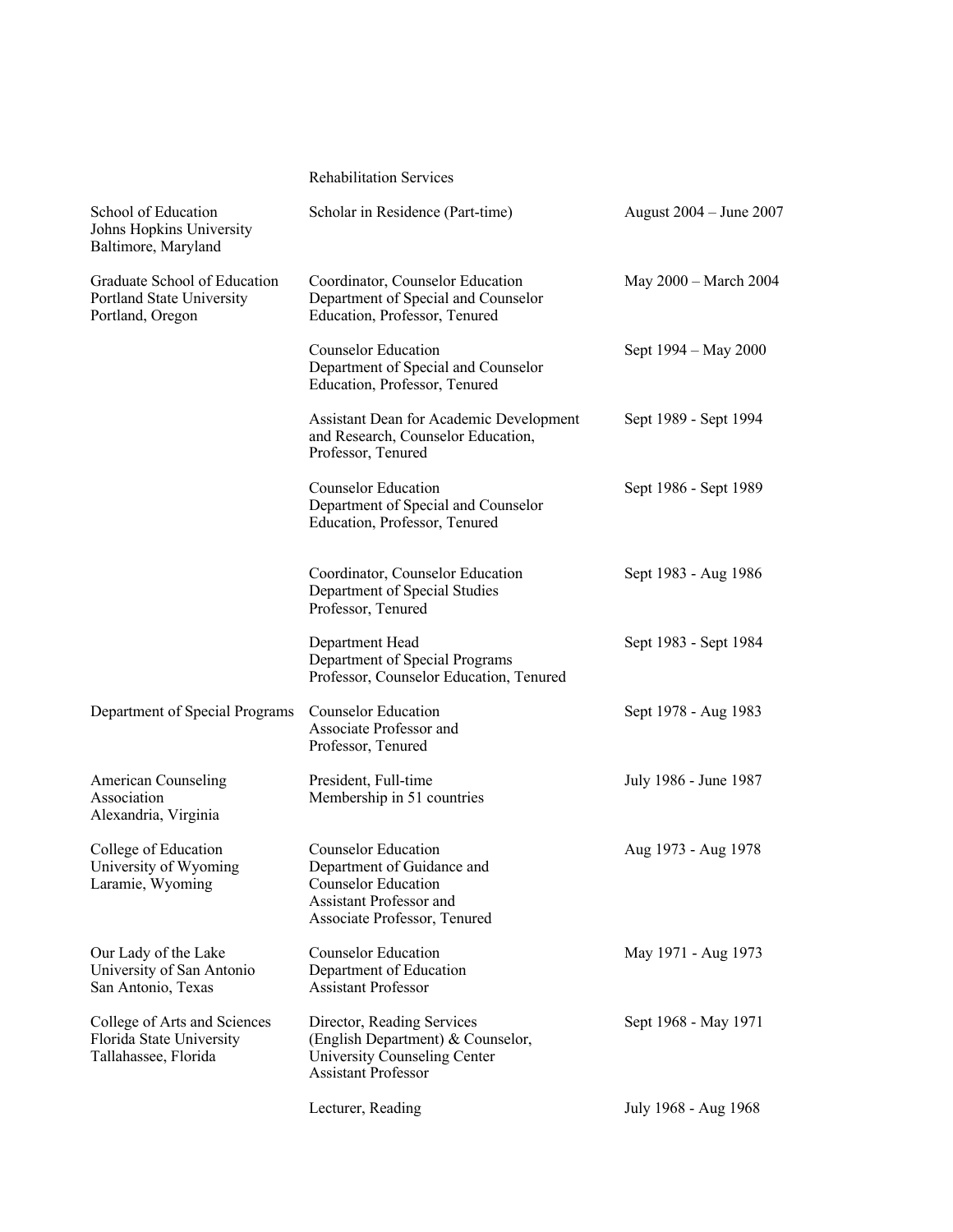| <b>English Department</b> |  |  |  |  |  |  |
|---------------------------|--|--|--|--|--|--|
|---------------------------|--|--|--|--|--|--|

| Student Affairs Office<br>Florida State University<br>Tallahassee, Florida | Graduate Assistant for Counseling<br>and Teaching Reading - 3/4 time<br>University Counseling Center and<br><b>English Department</b> | July 1966 - June 1968 |  |  |
|----------------------------------------------------------------------------|---------------------------------------------------------------------------------------------------------------------------------------|-----------------------|--|--|
|                                                                            | Graduate Assistant for Counseling<br>$1/2$ time<br>University Counseling Center                                                       | July 1965 - June 1966 |  |  |
|                                                                            | <b>Orientation for New Students</b><br>$1/4$ time<br>University Counseling Center                                                     | Jan 1965 - June 1965  |  |  |
|                                                                            | <b>Invited University Professorships/Lectureships</b>                                                                                 |                       |  |  |
| Canisius College                                                           |                                                                                                                                       | <b>July 2012</b>      |  |  |
| University of Puerto Rico                                                  |                                                                                                                                       | December 2009         |  |  |

Delta State University March 2006

Johns Hopkins University July 2015

July 2014 July 2013 July 2011 June and August 2009 August 2008 August 2004 August 2003 August 2002 August 2001 August 2000 August 1999 August 1998 August 1997 August 1996 August 1995 July 1994 August 1993

April 2014 September 2004 June 2004

Radford University February 1999 Roanoke, Virginia

University of Central Florida October 1997 Orlando, Florida

University of New Orleans April 2015

New Orleans, Louisiana May 2005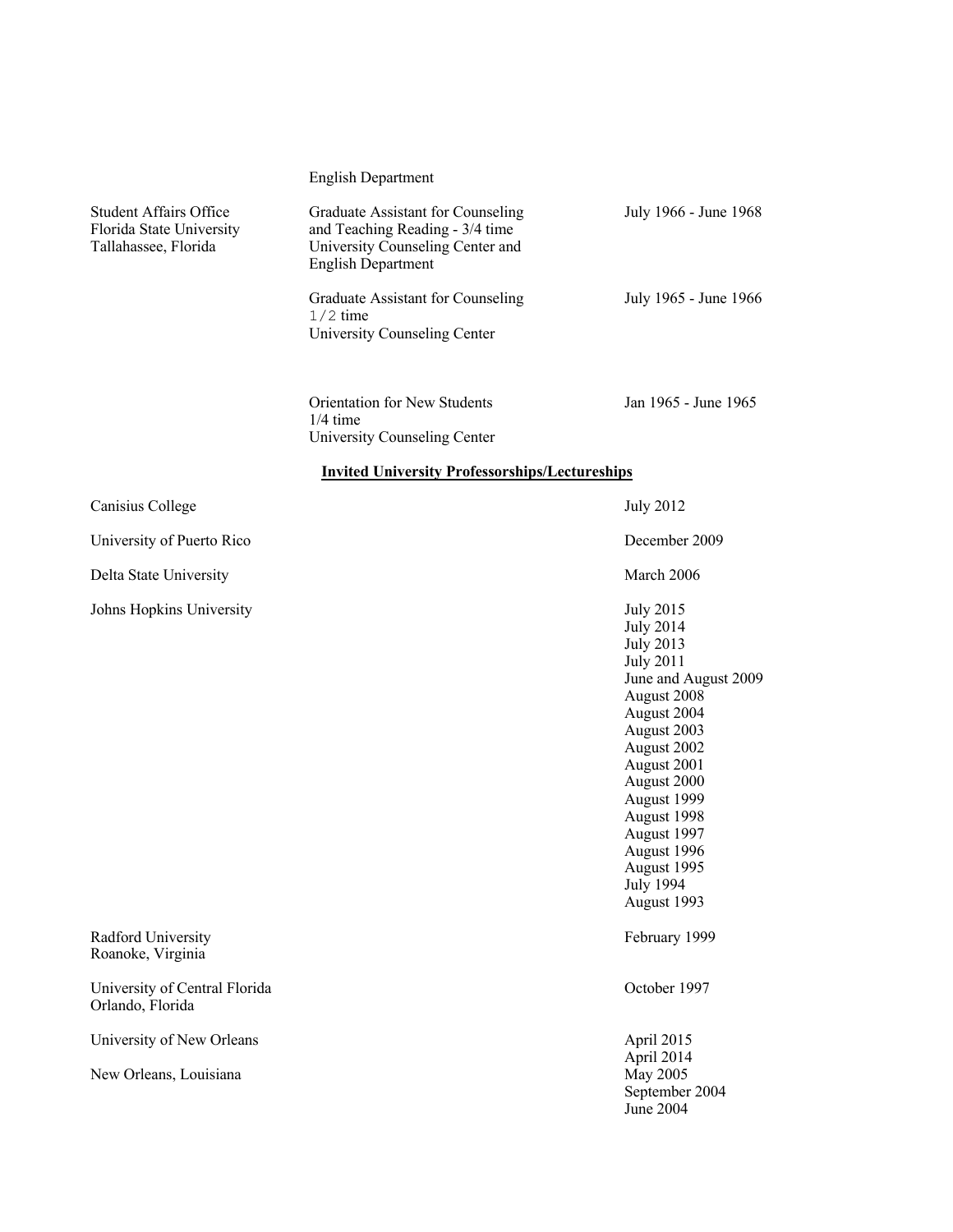June 2003 June 2002 June 2001 September 2000 June 1999 June 1998 July 1997 University of Maine July 1996 Orono, Maine University of Arkansas Corober 1997<br>
Fayetteville, Arkansas Corober 1997<br>
University of Arkansas Corober 1997 Fayetteville, Arkansas Holy Cross College June 2001 New Orleans, Louisiana June 1999 July 1998 June 1997 June 1996 June 1995 Vanderbilt University March 1993 Nashville, Tennessee University of North Carolina, Greensboro February 1993 Greensboro, North Carolina University of Mississippi August 2006 Oxford, Mississippi June 2006 July 2005 July 2004 July 2003 February 2003 March 2002 February 2001 July 2002 July 2001 February 2000 July 2000 July 1999 March 1999 July 1998 March 1998 April 1997 University of Texas of the Permian Basin February 2000 Odessa, Texas University of Bridgeport June 2000 Bridgeport, Connecticut George Washington University May 2003 Washington, D.C.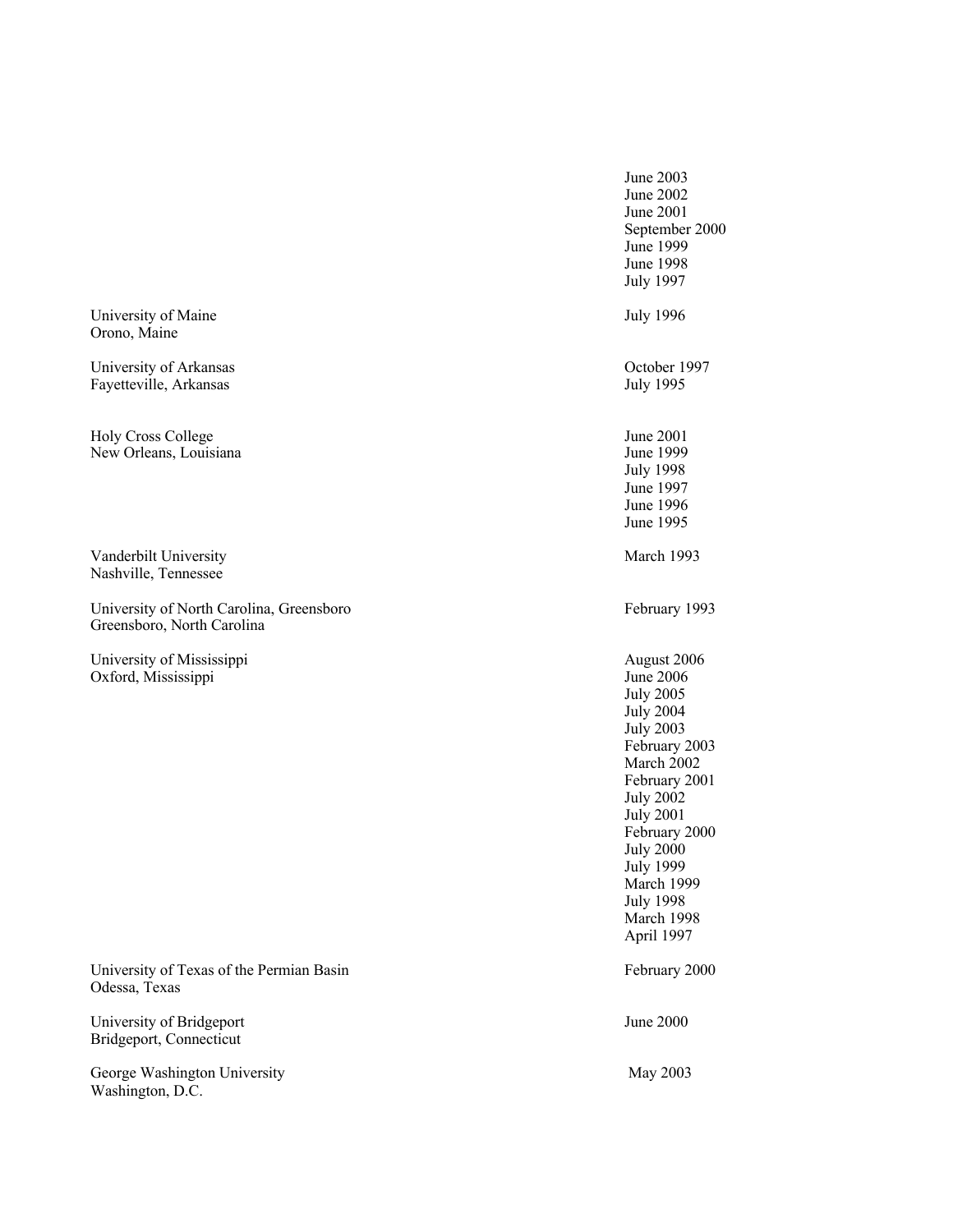Marymount College May 2002<br>Arlington, Virginia May 2001 Arlington, Virginia

# **Dissertation**

Decision-making and self-exploration as affected by educational/vocational counseling (1968). Dr. Harold F. Cottingham, Dissertation Chair (deceased).

# **Certification/Licenses**

National Certified Counselor, National Board for Certified Counselors, Greensboro, North Carolina. Licensed Professional Counselor, Oregon Board for Licensed Professional Counselors and Therapists, Salem, Oregon.

# **Counseling**

| Private practice, Portland, Oregon                                                                                                             | 1978 - 1994             |
|------------------------------------------------------------------------------------------------------------------------------------------------|-------------------------|
| Vocational Expert, Department of Health and Human Services (formerly, HEW)                                                                     | 1968 - 1982             |
| Counselor, Division of Counseling and Testing, University of Wyoming                                                                           | 1976 - 1978             |
| Group Facilitator, Our Lady of the Lake University of San Antonio, Texas                                                                       | 1971 - 1973             |
| Counselor for individuals with disabilities, Florida State University, University<br>Counseling Center (blind, injured veterans, etc.)         | 1965 - 1971             |
| Counselor, Individual and Group, Florida State University, University<br>Counseling Center (blind, injured veterans, etc.)                     | 1965 - 1971             |
| Administrative                                                                                                                                 |                         |
| Executive Director, JournaLearning International                                                                                               | Jan. 1994- June 2010    |
| Coordinator, Counselor Education, Department of Special<br>and Counselor Education, Graduate School of Education,<br>Portland State University | May 2000-<br>March 2004 |
| Assistant Dean for Academic Development and Research, School of Education,<br>Portland State University                                        | 1989 - 1994             |
| Coordinator, Counselor Education, Department of Special Studies,<br>School of Education, Portland State University                             | 1983 - 1986             |
| President, American Association for Counseling and Development                                                                                 | 1986 - 1987             |
| Head, Department of Special Programs, School of Education,<br>Portland State University                                                        | 1983 - 1984             |
| Director, Reading Services, Florida State University                                                                                           | 1968 - 1971             |
| Various presidencies, chairs, etc., connected with state, regional, national<br>and international professional organizations                   | 1973 - Present          |

**Refereed Publications**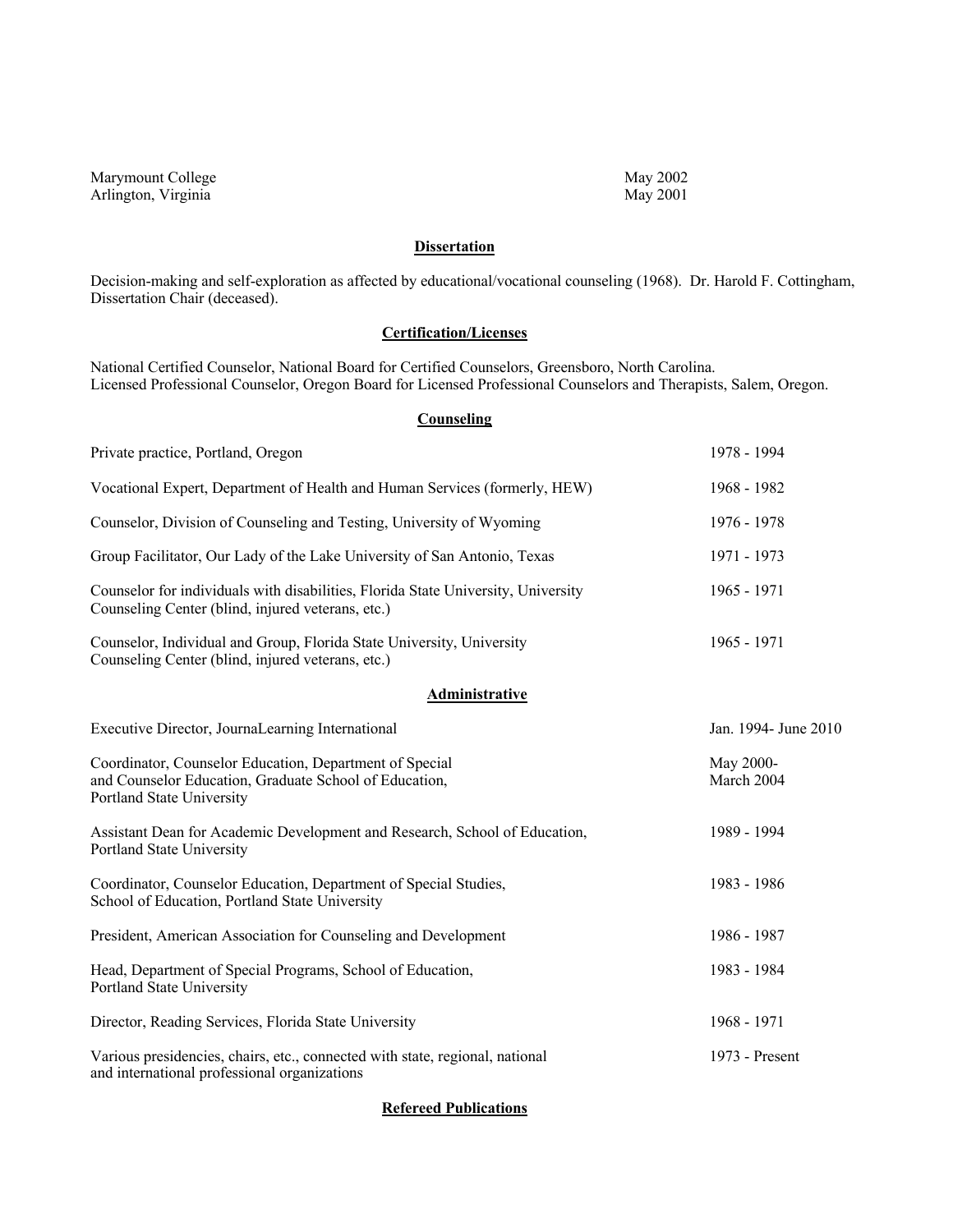#### **Books**

- Capuzzi, D. & Stauffer, M. D. (Eds.) (2020). *Foundations of addictions counseling* (4th ed.). Boston: Pearson.
- Capuzzi, D. & Gross, D. R. (Eds.). (2019). *Youth at risk: A prevention resource for counselors, teachers, and parents*  (7th ed.). Alexandria, VA: American Counseling Association.
- Capuzzi, D. & Stauffer, M. D. (Eds.). (2019). *Career counseling: Foundations, skills and perspectives* (3<sup>rd</sup> ed.). New York: Routledge.
- Capuzzi, D. & Stauffer, M. D. (Eds.) (2019). *Foundations of addictions counseling* (4th ed.)*.* Boston: Pearson. (Still in production)
- Capuzzi, D. & Stauffer, M. D. (Eds.) (2018). *Foundations of Group Counseling*. Boston: Pearson.
- Capuzzi, D., & Stauffer, M. D. (Eds.) (2016). *Human development across the life span: Theories and applications*. San Francisco: John Wiley & Sons, Inc.
- Capuzzi, D., & Stauffer, M. D. (Eds.) (2016). *Counseling and psychotherapy: Theories and interventions* (6<sup>th</sup> ed.). Alexandria, VA: American Counseling Association.
- Capuzzi, D. & Stauffer, M. D. (Eds.) (2015). *Foundations of couples, marriage, and family counseling.* San Francisco: John Wiley & Sons, Inc.
- Capuzzi, D. & Stauffer, M. D. (Eds.) (2016). *Foundations of addictions counseling* (3rd ed.). Boston: Pearson.
- Capuzzi, D. & Gross, D. R. (Eds.). (2014). *Youth at risk: A prevention resource for counselors, teachers, and parents*  (6th ed.). Alexandria, VA: American Counseling Association.
- Capuzzi, D. & Gross, D. R. (Eds.) (2013). *Introduction to the counseling profession* (6<sup>th</sup> ed.). New York: Routledge.
- Capuzzi, D. & Stauffer, M. D. (Eds.) (2012). *Foundations of addictions counseling* (2nd ed.)*.* Boston: Pearson.
- Capuzzi, D., & Gross, D.R. (Eds.), (2011). *Counseling and psychotherapy: Theories and interventions* (5<sup>th</sup> ed.). Alexandria, VA: American Counseling Association.
- Capuzzi, D., Gross, D. R., & Stauffer, M. D. (Eds.), (2010). *Introduction to group work* (5th ed.). Denver, CO: Love Publishing Company.
- Capuzzi, D. (2009). *Suicide prevention in the schools: Guidelines for middle and high school settings* (2<sup>nd</sup> ed.). Alexandria, VA: American Counseling Association.
- Capuzzi, D. & Gross, D. R. (Eds.) (2009). *Introduction to the counseling profession* (5<sup>th</sup> ed.). Columbus: Pearson.
- Capuzzi, D. & Gross, D. R. (Eds.). (2008). *Youth at risk: A prevention resource for counselors, teachers, and parents*  (5th ed.). Alexandria, VA: American Counseling Association.
- Capuzzi, D. & Stauffer, M. D. (Eds.) (2008). *Foundations of addictions counseling.* Boston: Pearson/Allyn and Bacon.
- Capuzzi, D. & Gross, D. R. (Eds.). (2007). *Counseling and psychotherapy: Theories and interventions* (4<sup>th</sup> ed.). Columbus, Ohio: Merrill/Prentice Hall.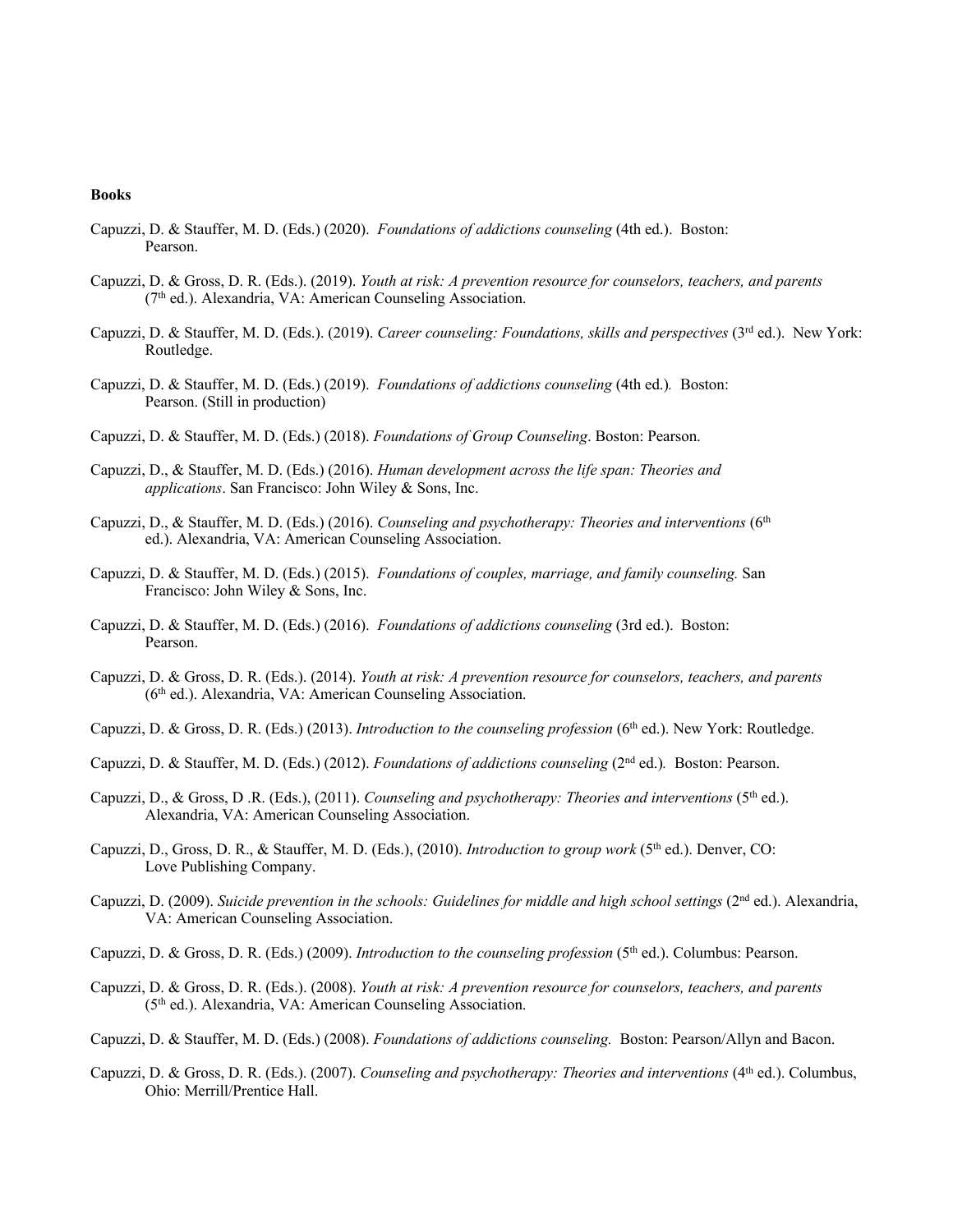- Capuzzi, D. & Stauffer, M. D. (Eds.). (2006). *Career counseling: Foundations, skills and perspectives*. Boston: Allyn and Bacon.
- Capuzzi, D., Gross, D. R. & Stauffer, M. D. (2006). *Introduction to group work* (4th ed.). Denver, CO: Love Publishing Company.
- Capuzzi, D. & Gross, D. R. (Eds.) (2005). *Introduction to the counseling profession* (4th ed.). Boston: Allyn and Bacon.
- Capuzzi, D. (Ed). (2004). *Suicide across the life span.* Alexandria, VA: American Counseling Association.
- Capuzzi, D. & Gross, D. R. (Eds.). (2004). *Youth at risk: A prevention resource for counselors, teachers, and parents* (4th. ed.). Alexandria, VA: American Counseling Association.
- Capuzzi, D. & Gross, D. R. (Eds.). (2003). *Counseling and psychotherapy: Theories and interventions* (3rd ed.). Columbus, Ohio: Merrill/Prentice Hall.
- Capuzzi, D. (Ed.). (2003). *Approaches to group work: A handbook for practitioners*. Columbus, Ohio: Merrill/ Prentice Hall.
- Burlew, L.D. & Capuzzi, D. (2002). *Sexuality counseling*. New York, NY: Nova Science Publishers, Inc.
- Capuzzi, D. & Gross, D. R. (Eds.). (2002). *Introduction to group counseling* (3rd ed.). Denver, CO: Love Publishing Company.
- Capuzzi, D. & Gross, D. R. (Eds.). (2001). *Introduction to the counseling profession* (3rd ed.). Boston: Allyn and Bacon.
- Capuzzi, D. & Gross, D. R. (Eds.). (2000). *Youth at risk: A prevention resource for counselors, teachers, and parents* (3rd ed.). Alexandria, VA: American Counseling Association.
- Capuzzi, D. & Gross, D. R. (Eds.). (1999). *Counseling and psychotherapy: Theories and Interventions* (2nd ed.). Columbus, Ohio: Merrill/Prentice Hall.
- Capuzzi, D., & Gross, D. R. (Eds.). (1998). *Introduction to group counseling* (2nd ed.). Denver, CO: Love Publishing Company.
- Capuzzi, D., & Gross, D. R. (Eds.). (1997). *Introduction to the counseling profession* (2nd ed.). Boston: Allyn and Bacon.
- Capuzzi, D., & Gross, D. R. (Eds.). (1996). *Youth at risk: A prevention resource for counselors, teachers and parents* (2nd ed.). Alexandria, VA: American Counseling Association.
- Capuzzi, D., & Gross, D. R. (Eds.). (1995). *Counseling and psychotherapy: Theories and interventions.* Columbus, Ohio: Merrill/Prentice Hall.
- Capuzzi, D. (1994). *Suicide prevention in the schools: Guidelines for middle and high school settings*. Alexandria, VA: American Counseling Association.
- Capuzzi, D., & Gross, D. R. (Eds.). (1992). *Introduction to group counseling*. Denver, CO: Love Publishing Company.
- Capuzzi, D., & Gross, D. R. (Eds.). (1991). *Introduction to Counseling*. Boston: Allyn and Bacon.
- Capuzzi, D., & Gross, D. R. (Eds.). (1989). *Youth at risk: A resource for counselors, teachers and parents.* Alexandria, VA: American Association for Counseling and Development.
- Capuzzi, D., & Golden, L. (Eds.). (1988). *Preventing adolescent suicide*. Muncie, IN: Accelerated Development Incorporated.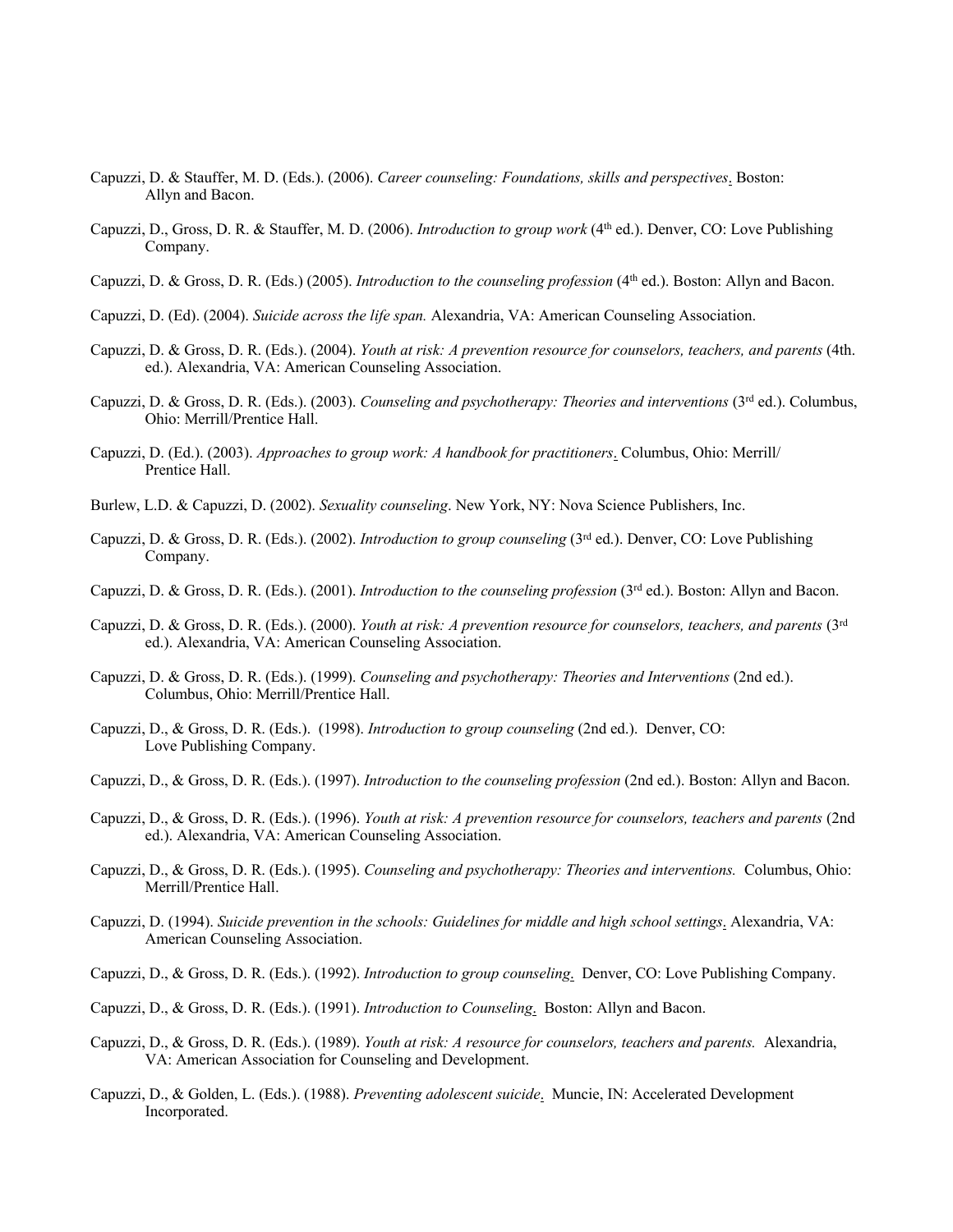Golden, L., & Capuzzi, D. (Eds.). (1986). *Helping families help children: Family interventions with school related problems.* Springfield, IL: Charles C. Thomas Publishing Company.

Capuzzi, D. (1969). *Notebook and study guide for reading improvement*. New York: College Skills Center.

Capuzzi, D. (1969). *Sources for teaching developmental reading*. New York: College Skills Center.

## **Book Chapters**

- Capuzzi, D. R., & Gross, D. R. (2017). Group counseling. In D. Capuzzi & D. R. Gross (Eds.), *Introduction to the counseling profession* (7th ed.) (pp. 191-212). New York: Routledge.
- Capuzzi, D., Stauffer, M. D. & O'Neil, T. (2016). Theories of human development. In D. Capuzzi & M.D. Stauffer (Eds.), *Human growth and development across the life span: Applications for Counselors* (pp. 25-53). New Jersey: John Wiley & Sons.
- Stauffer, M. D. & Capuzzi, D. (2016). Human development: Counseling the ever-changing person in context In D. Capuzzi & M.D. Stauffer (Eds.), *Human growth and development across the life span: Applications for Counselors* (pp. 3- 24). New Jersey: John Wiley & Sons.
- Capuzzi, D., Stauffer, M. D. & Gross, D. R. (2016). The helping relationship: From core dimensions to brief and integrative possibilities. In D. Capuzzi & M.D. Stauffer (Eds.), *Counseling and psychotherapy: Theories and interventions* (6<sup>th</sup> ed.) (pp. 3-33). Alexandria, VA: American Counseling Association.
- Capuzzi, D., Stauffer, M. D., & Erber, N. (2015). Variations in family systems and family life cycles. In D. Capuzzi & M. D. Stauffer (Eds.), *Foundations of couples, marriage, and family counseling.* (pp 3-23). New Jersey: John Wiley & Sons, Inc.
- Stauffer, M. D. & Capuzzi, D. (2015). Strategic and milan systemic theories: Approaches and applications. In D. Capuzzi & M. D. Stauffer (Eds.), *Foundations of couples, marriage, and family counseling.* (pp 239-260). New Jersey: John Wiley & Sons, Inc.
- Capuzzi, D., Stauffer, M. D., & Sharpe, C. (2016). History and etiological models of addiction. In D. Capuzzi & M.D. Stauffer (Eds.), *Foundations of addictions counseling* (3rd ed.) (pp. 1-17). Boston: Pearson.
- Stauffer, M. D., Capuzzi, D. & Aissen, K. (2016). Introduction to assessment. In D. Capuzzi & M.D. Stauffer (Eds.), *Foundations of addictions counseling (3rd ed.)* (pp. 89-118*).* Boston: Pearson.
- Capuzzi, D. & Gross, D. R. (2014). Prevention: An overview. In D. Capuzzi & D.R. Gross (Eds.), *Youth at risk: A prevention resource for counselors, teachers, and parents* (6<sup>th</sup> ed.) (pp. 23-41). Alexandria, VA: American Counseling Association.
- Capuzzi, D. & Gross, D. R. (2014). "I don't want to live": The adolescent at risk for suicidal behavior. In D. Capuzzi & D.R. Gross (Eds.), *Youth at risk: A prevention resource for counselors, teachers, and parents*. (6<sup>th</sup> ed.) (pp. 229-263). Alexandria, VA: American Counseling Association.
- Gross, D.R., & Capuzzi, D. (2014) Defining youth at risk. In D. Capuzzi & D.R. Gross (Eds.), *Youth at risk: A prevention resource for counselors, teachers, and parents* (6<sup>th</sup> ed.) (pp. 3-22). Alexandria, VA: American Counseling Association.
- Capuzzi, D. R., & Gross, D. R. (2013). Group counseling. In D. Capuzzi & D. R. Gross (Eds.), *Introduction to the counseling profession* (6th ed.) (pp. 228-255). New York: Routledge.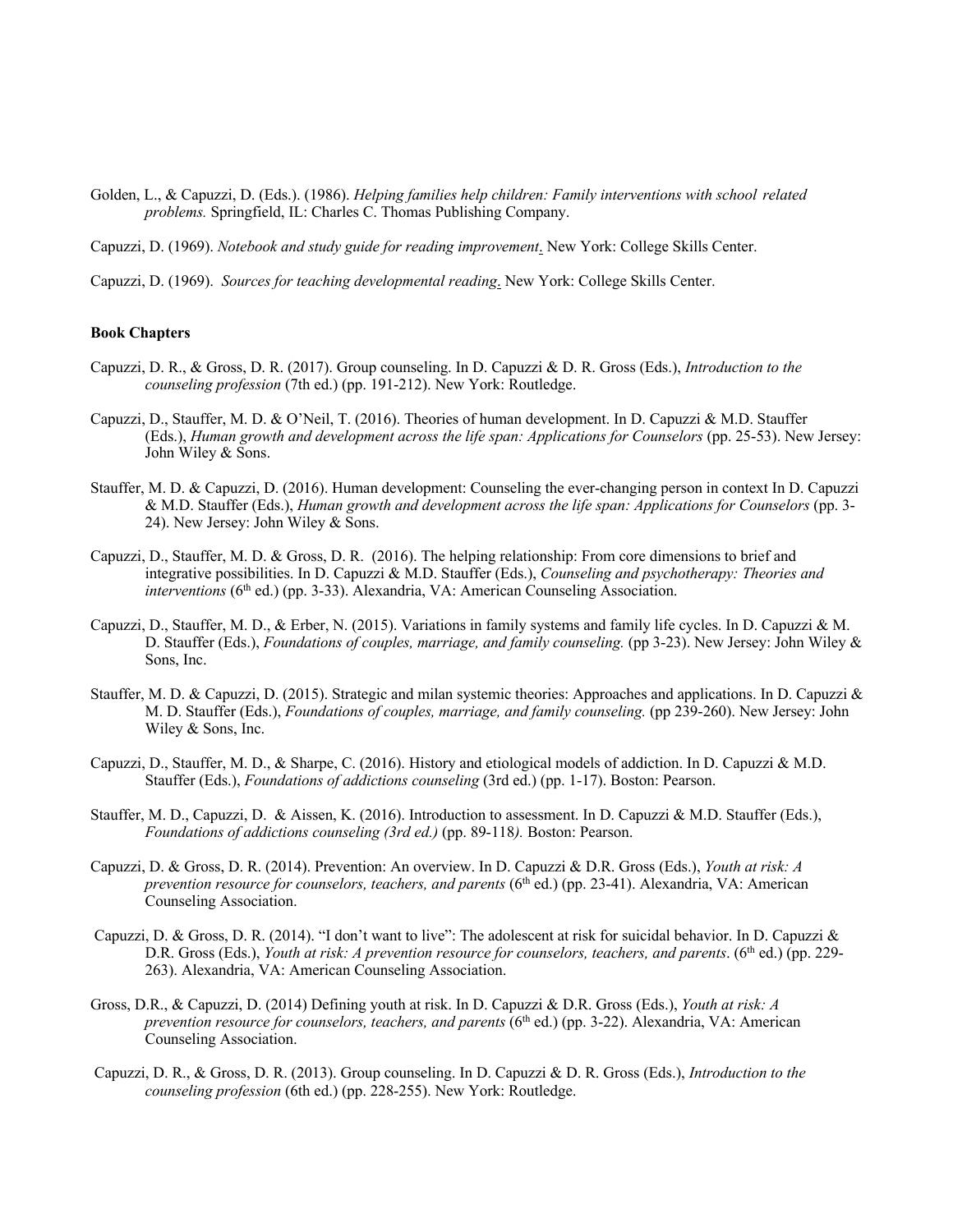- Stauffer, M.D., Capuzzi, D., & Olsheski, J. A. (2012). Career and lifestyle planning in in vocational rehabilitation settings. In D. Capuzzi & M.D. Stauffer (Eds.), *Career counseling: Foundations, Perspectives, and applications* (2<sup>nd</sup> ed.) (pp. 429-466). New York: Routledge.
- Capuzzi, D., & Stauffer, M. D. (2012). History and etiological models of addiction. In D. Capuzzi & M.D. Stauffer (Eds.), *Foundations of addictions counseling* (2nd ed.) (pp. 1-15). Boston: Pearson.
- Stauffer, M. D., Fetter, H. & Capuzzi, D. (2012). Introduction to assessment. In D. Capuzzi & M.D. Stauffer (Eds.), *Foundations of addictions counseling (2nd ed.)* (pp. 80-100*).* Boston: Pearson.
- Gross, D. R., & Capuzzi, D. (2011). Helping relationships: From core dimensions to brief approaches. In D. Capuzzi, & Gross, D.R. (Eds.), *Counseling and psychotherapy: Theories and interventions* (5<sup>th</sup> ed.) (pp. 3-27). Alexandria, VA: American Counseling Association.
- Capuzzi, D., & Gross, D. R. (2010). Group work: An introduction. In D. Capuzzi, D. R. Gross, & M.D. Stauffer (Eds.), *Introduction to group work* (5th ed.) (pp. 3-38). Denver, Co: Love Publishing Company.
- Capuzzi, D., & Gross, D. R. (2010). Group work: Elements of effective leadership. In D. Capuzzi, D. R. Gross, & M. D. Stauffer (Eds.), *Introduction to group work* (5th ed.) (pp. 59-92). Denver, CO: Love Publishing Company.
- Gross, D. R., & Capuzzi, D. (2010). Group work: Stages and issues. In D. Capuzzi, D. R. Gross, & M. D. Stauffer (Eds.), *Introduction to group work* (5th ed.) (pp. 39-57). Denver, CO: Love Publishing Company.
- Gross, D. R, & Capuzzi, D. (2010). Group work: Theories and applications. In D. Capuzzi, D. R. Gross, & M. D. Stauffer (Eds.), *Introduction to group work* (4th ed.) (pp. 93-124). Denver, CO: Love Publishing Company.
- Capuzzi, D. R., & Gross, D. R. (2009). Group counseling. In D. Capuzzi & D. R. Gross (Eds.), *Introduction to the counseling profession* (5th ed.) (pp. 236-262). Columbus: Pearson.
- Gross, D. R. & Capuzzi, D. (2005). Counseling the older adult. In D. Capuzzi & D. R. Gross (Eds.), *Introduction to the counseling profession* (5th ed.) (pp. 447-468). Columbus: Pearson.
- Capuzzi, D. & Gross, D. R. (2008). Prevention: An overview. In D. Capuzzi & D.R. Gross (Eds.), *Youth at risk: A prevention resource for counselors, teachers, and parents* (5<sup>th</sup> ed.) (pp. 23-37). Alexandria, VA: American Counseling Association.
- Capuzzi, D. & Gross, D. R. (2008). "I don't want to live": The adolescent at risk for suicidal behavior. In D. Capuzzi & D.R. Gross (Eds.), *Youth at risk: A prevention resource for counselors, teachers, and parents*. (5th ed.) (pp. 249- 280). Alexandria, VA: American Counseling Association.
- Gross, D.R., & Capuzzi, D. (2008) Defining youth at risk. In D. Capuzzi & D.R. Gross (Eds.), *Youth at risk: A prevention resource for counselors, teachers, and parents* (5<sup>th</sup> ed.) (pp. 3-22). Alexandria, VA: American Counseling Association.
- Capuzzi, D., & Stauffer, M. D. (2008). History and etiological models of addiction. In D. Capuzzi & M.D. Stauffer (Eds.), *Foundations of addictions counseling* (pp. 3-19). Boston: Allyn and Bacon.
- Stauffer, M. D., Capuzzi, D., & Tanigoshi, H. (2008). Assessment: An overview. In D. Capuzzi & M.D. Stauffer (Eds.), *Foundations of addictions counseling (pp.76-100).* Boston: Allyn and Bacon.
- Capuzzi, D., & Gross, D. R. (2007). Achieving a personal and professional identity. In D. Capuzzi, & Gross, D.R. (Eds.), *Counseling and psychotherapy: Theories and interventions* (4<sup>th</sup> ed.) (pp. 26-46). Columbus, Ohio: Merrill/Prentice Hall.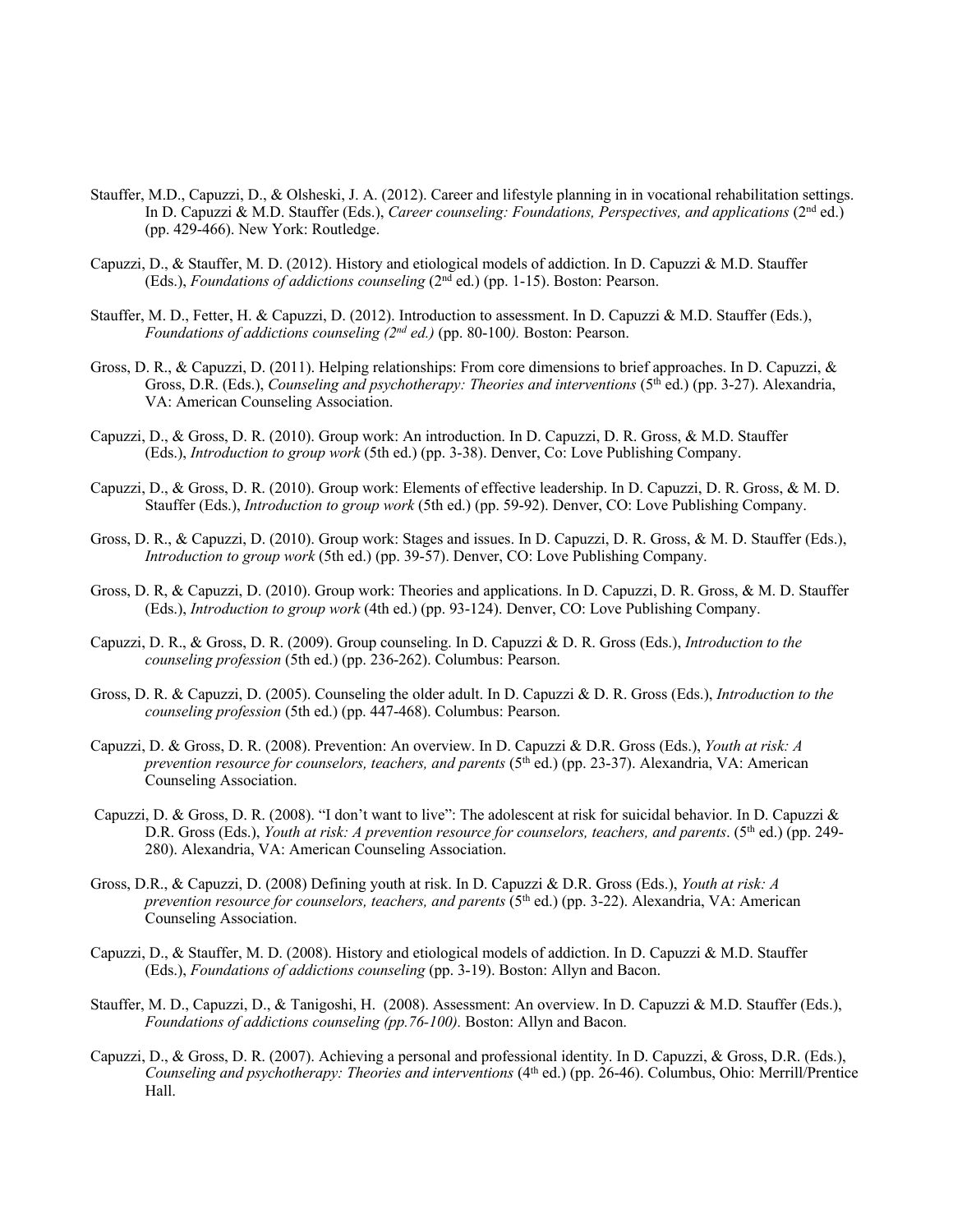- Gross, D. R., & Capuzzi, D. (2007). Helping relationships: From core dimensions to brief approaches. In D. Capuzzi, & Gross, D.R. (Eds.), *Counseling and psychotherapy: Theories and interventions* (4<sup>th</sup> ed.) (pp. 3-25). Columbus, Ohio: Merrill/Prentice Hall.
- Capuzzi, D., & Gross, D. R. (2006). Group work: An introduction. In D. Capuzzi, D. R. Gross, & M.D. Stauffer (Eds.), *Introduction to group work* (4th ed.) (pp. 3-36). Denver, Co: Love Publishing Company.
- Capuzzi, D., & Gross, D. R. (2006). Group work: Elements of effective leadership. In D. Capuzzi, D. R. Gross, & M. D. Stauffer (Eds.), *Introduction to group work* (4th ed.) (pp. 57-88). Denver, CO: Love Publishing Company.
- Gross, D. R., & Capuzzi, D. (2006). Group work: Stages and issues. In D. Capuzzi, D. R. Gross, & M. D. Stauffer (Eds.), *Introduction to group work* (4<sup>th</sup> ed.) (pp. 37-55). Denver, CO: Love Publishing Company.
- Gross, D. R, & Capuzzi, D. (2006). Group work: Theory and application. In D. Capuzzi, D. R. Gross, & M. D. Stauffer (Eds.), *Introduction to group work* (4th ed.) (pp. 89-119). Denver, CO: Love Publishing Company.
- Capuzzi, D. R., & Gross, D. R. (2005). Group counseling. In D. Capuzzi & D. R. Gross (Eds.), *Introduction to the counseling profession* (4th ed.) (pp. 193-216). Boston: Allyn and Bacon.
- Gross, D. R. & Capuzzi, D. (2005). Counseling the older adult. In D. Capuzzi & D. R. Gross (Eds.), *Introduction to the counseling profession* (4th ed.) (pp. 383-400). Boston: Allyn and Bacon.
- Capuzzi, D. & Gross, D. R. (2004). Counseling suicidal adolescents. In D. Capuzzi (Ed.), *Suicide across the lifespan: Implications for counselors* (pp. 235-270). Alexandria, VA: American Counseling Association.
- Capuzzi, D., & Gross, D. R. (2004). Approaches to prevention. In D. Capuzzi & D. R. Gross (Eds.), *Youth at risk: A prevention resource for counselors, teachers, and parents* (4th ed.) (pp. 23-39). Alexandria, VA: American Counseling Association.
- Gross, D., R. & Capuzzi, D. (2004). Defining youth at risk. In D. Capuzzi & D. R. Gross (Eds.), *Youth at risk: A prevention resource for counselors, teachers, and parents* (4<sup>th</sup> ed.) (pp. 3-22). Alexandria, VA: American Counseling Association.
- Capuzzi, D., & Gross, D. R. (2004). I don't want to live: The adolescent at risk for suicidal behavior. In D. Capuzzi & D. R. Gross (Eds.), *Youth at risk: A prevention resource for counselors, teachers, and parents* (4th ed.) (pp. 319-352). Alexandria, VA: American Counseling Association.
- Gross, D. R. & Capuzzi, D. (2003). Helping relationships in counseling and psychotherapy. In D. Capuzzi & D. R. Gross (Eds.), *Counseling and psychotherapy: Theories and interventions* (3rd ed.) (pp. 3-21). Columbus, Ohio: Merrill/Prentice Hall.
- Capuzzi, D. & Gross, D. R. (1999). Achieving a personal and professional identity. In D. Capuzzi & D. R. Gross (Eds.), *Counseling and psychotherapy: Theories and interventions* (3rd ed.) (pp. 23-40). Columbus, Ohio: Merrill/Prentice Hall.
- Burlew, L.D. & Capuzzi, D. (2002). Sexuality counseling: Introduction, definitions, ethics and professional issues. In Burlew, L.D. & Capuzzi, D. (2002). *Sexuality counseling*. New York, NY: Nova Science Publishers, Inc.
- Capuzzi, D., & Gross, D. R. (2002). Group counseling: An introduction. In D. Capuzzi & D. R. Gross (Eds.), *Introduction to group counseling* (3rd ed.) (pp. 3-36). Denver, CO: Love Publishing Company.
- Gross, D. R. & Capuzzi, D. (2002). Group counseling: Stages and issues. In D. Capuzzi & D. R. Gross (Eds.), *Introduction to group counseling* (3rd ed.) (pp. 37-55). Denver, CO: Love Publishing Company.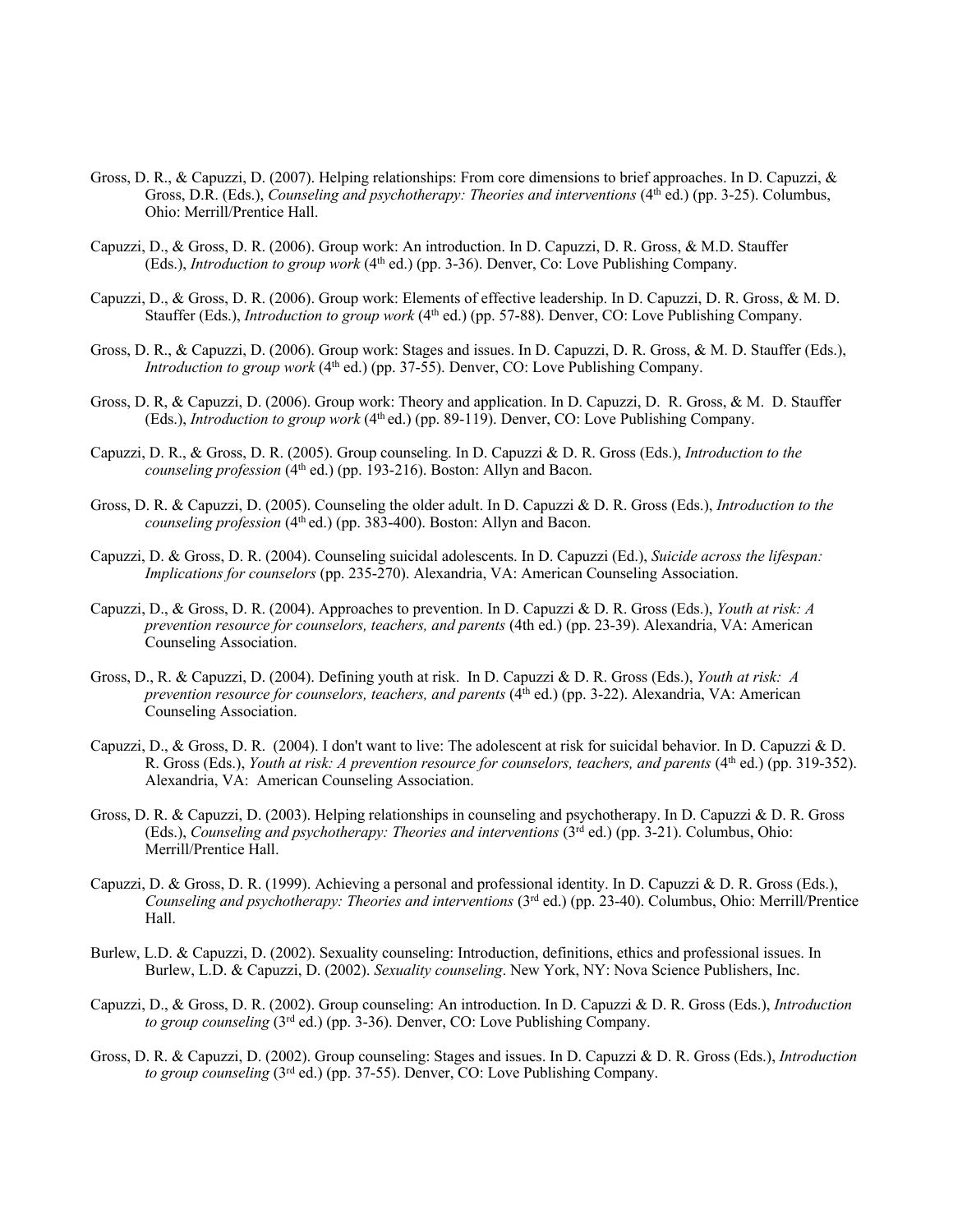- Capuzzi, D., & Gross, D.R. (2002). Group counseling: Elements of effective leadership. In D. Capuzzi & D. R. Gross (Eds.), *Introduction to group counseling* (3rd ed.) (pp. 57-88). Denver, Co: Love Publishing Company.
- Gross, D. R., & Capuzzi, D. (2002). Group counseling: Theory and application. In D. Capuzzi & D. R. Gross (Eds.), *Introduction to group counseling* (3rd ed.) (pp. 89-116). Denver, CO: Love Publishing Company.
- Capuzzi, D., & Gross, D. R. (2001). Group counseling. In D. Capuzzi & D. R. Gross (Eds.), *Introduction to the counseling profession* (3rd ed.) (pp. 166-187). Boston: Allyn and Bacon.
- Capuzzi, D. & Gross, D. R. (2001). Counseling the older adult. In D. Capuzzi & D. R. Gross (Eds.), *Introduction to the counseling profession* (3<sup>rd</sup> ed.) (pp. 341-356). Boston: Allyn and Bacon.
- Capuzzi, D., & Gross, D.R. (2000). Approaches to prevention. In D. Capuzzi & D. R. Gross (Eds.), *Youth at risk: A prevention resource for counselors, teachers, and parents* (3<sup>rd</sup> ed.) (pp. 23-39). Alexandria, VA: American Counseling Association.
- Gross, D R., & Capuzzi, D. (2000). Defining youth at risk. In D. Capuzzi & D. R. Gross (Eds.), *Youth at risk: A prevention resource for counselors, teachers, and parents* (3rd ed.) (pp. 3-22). Alexandria, VA: American Counseling Association.
- Capuzzi, D., & Gross, D. R. (2000). I don't want to live: The adolescent at risk for suicidal behavior. In D. Capuzzi & D. R. Gross (Eds.), *Youth at risk: A prevention resource for counselors, teachers, and parents* (3<sup>rd</sup> ed.) (pp. 319-352). Alexandria, VA: American Counseling Association.
- Gross, D. R. & Capuzzi, D. (1999). Helping relationships in counseling and psychotherapy. In D. Capuzzi & D. R. Gross (Eds.), *Counseling and psychotherapy: Theories and interventions* (2nd ed.) (pp. 3-21). Columbus, Ohio: Merrill/Prentice Hall.
- Capuzzi, D. & Gross, D. R. (1999). Achieving a personal and professional identity. In D. Capuzzi & D. R. Gross (Eds.), *Counseling and psychotherapy: Theories and interventions* (2<sup>nd</sup> ed.) (pp. 23-41). Columbus, Ohio: Merrill/Prentice Hall.
- Gross, D. R. & Capuzzi, D. (1999). Ethical and legal issues in counseling and psychotherapy. In D. Capuzzi & D. R. Gross (Eds.), *Counseling and psychotherapy: Theories and interventions* (2nd ed.) (pp. 43-64). Columbus, Ohio: Merrill/Prentice Hall.
- Capuzzi, D., & Gross, D. R. (1998). Group counseling: An introduction. In D. Capuzzi & D. R. Gross (Eds.), *Introduction to group counseling* (2<sup>nd</sup> ed.) (pp. 1-28). Denver, CO: Love Publishing Company.
- Capuzzi, D., & Gross, D. R. (1998). Group counseling: Elements of effective leadership. In D. Capuzzi & D. R. Gross (Eds.), *Introduction to group counseling* (2nd ed.) (pp. 45-71). Denver, CO: Love Publishing Company.
- Gross, D. R. & Capuzzi, D. (1998). Group counseling: Stages and issues. In D. Capuzzi & D. R. Gross (Eds.), *Introduction to group counseling* (2nd ed.) (pp. 31-46). Denver, CO: Love Publishing Company.
- Gross, D. R. & Capuzzi, D. (1998). Group counseling: Theory and application. In D. Capuzzi & D. Gross (Eds.), *Introduction to group counseling* ( $2<sup>nd</sup>$  ed.) (pp. 75-98). Denver, CO: Love Publishing Company.
- Capuzzi, D., & Gross, D. R. (1997). Group counseling. In D. Capuzzi & D. R. Gross (Eds.), *Introduction to the counseling profession* (2<sup>nd</sup> ed.) (pp. 166-190). Boston: Allyn and Bacon.
- Gross, D. R., & Capuzzi, D. (1997). Counseling the older adult. In D. Capuzzi & D. R. Gross (Eds.), *Introduction to the counseling profession* (2nd ed.) (pp. 348-365). Boston: Allyn and Bacon.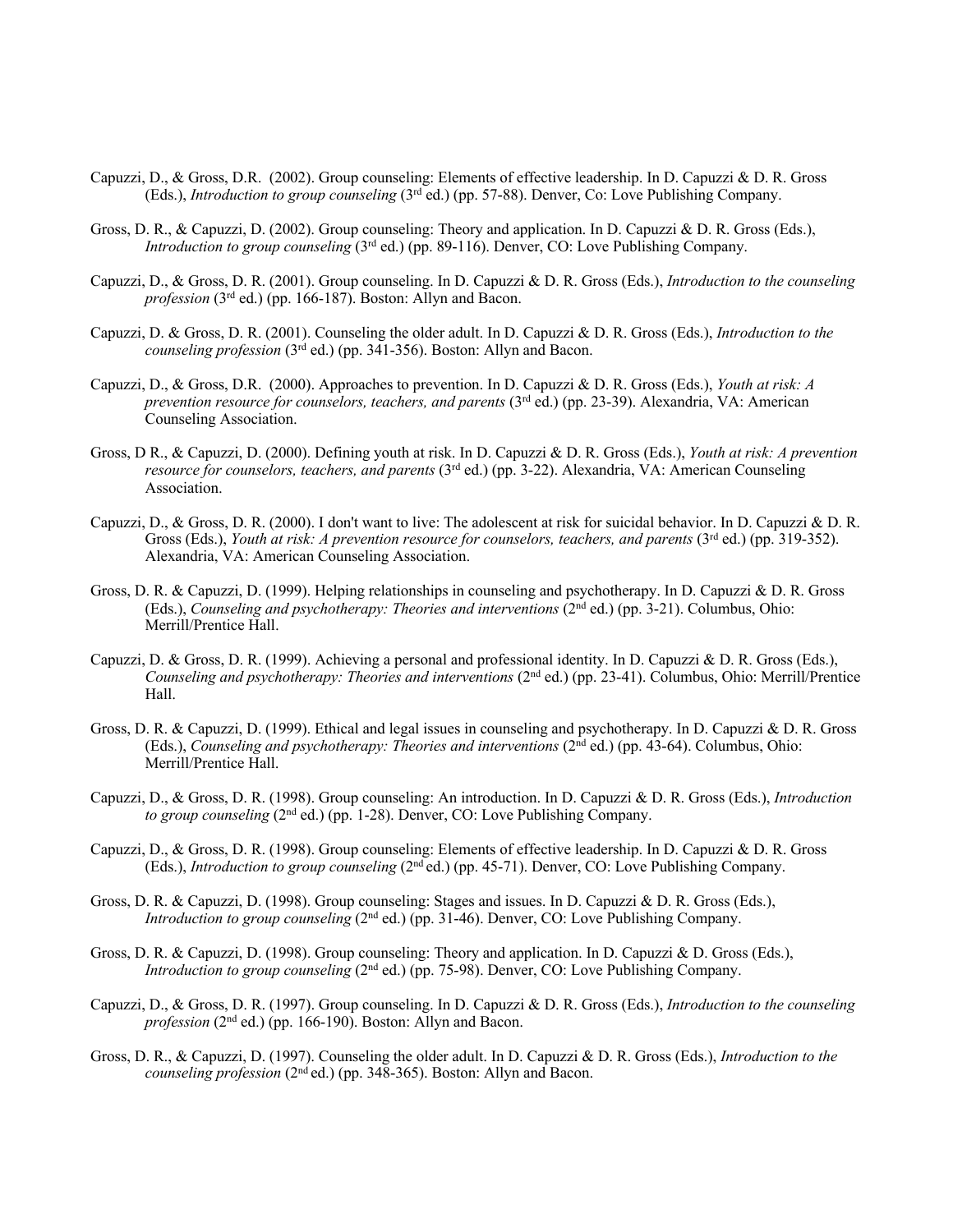- Gross, D. R. & Capuzzi, D. (1996). Defining youth at risk. In D. Capuzzi & D. R. Gross (Eds.), *Youth at risk: A prevention resource for counselors, teachers and parents* (2nd ed.) (pp. 3-20). Alexandria, VA: American Counseling Association.
- Capuzzi, D., & Gross, D. R. (1996). Prevention: An overview. In D. Capuzzi & D. R. Gross (Eds.), *Youth at risk: A prevention resource for counselors, teachers and parents* (2<sup>nd</sup> ed.) (pp. 21-34). Alexandria, VA: American Counseling Association.
- Capuzzi, D., & Gross, D. R. (1996). "I don't want to live": The adolescent at risk for suicidal behavior. In D. Capuzzi & D. R. Gross (Eds.), *Youth at risk: A prevention resource for counselors, teachers and parents* (2nd ed.) (pp. 253-282). Alexandria, VA: American Counseling Association.
- Gross, D. R., & Capuzzi, D. (1995). Helping relationships in counseling and psychotherapy. In D. Capuzzi & D. R. Gross (Eds.), *Counseling and psychotherapy: Theories and interventions* (pp. 5-27). Columbus, Ohio: Merrill/Prentice Hall.
- Capuzzi, D., & Gross, D. R. (1995). Achieving a personal and professional identity. In D. Capuzzi & D. R. Gross (Eds.), *Counseling and psychotherapy: Theories and interventions* (pp. 29-50). Columbus, Ohio: Merrill/Prentice Hall.
- Capuzzi, D., & Gross, D. R. (1995). Developmental stages and individual counseling and psychotherapy. In D. Capuzzi & D. R. Gross (Eds.), *Counseling and psychotherapy: Theories and interventions* (pp. 51-79). Columbus, Ohio: Merrill/Prentice Hall.
- Gross, D. R., & Capuzzi, D. (1995). Ethical and legal issues in counseling and therapy. In D. Capuzzi & D. R. Gross (Eds.), *Counseling and psychotherapy: Theories and interventions* (pp. 81-104). Columbus, Ohio: Merrill/Prentice Hall.
- Capuzzi, D., & Gross, D. R. (1992). Group counseling: An introduction. In D. Capuzzi & D. R. Gross (Eds.), *Introduction to group counseling* (pp. 5-23). Denver, CO: Love Publishing Company.
- Gross, D. R., & Capuzzi, D. (1992). Group counseling: Stages and issues. In D. Capuzzi & D. R. Gross (Eds.), *Introduction to group counseling* (pp. 25-38). Denver, CO: Love Publishing Company.
- Capuzzi, D., & Gross, D. R. (1992). Group counseling: Elements of effective leadership. In D. Capuzzi & D. R. Gross (Eds.), *Introduction to group counseling* (pp. 39-57). Denver, CO: Love Publishing Company.
- Gross, D., & Capuzzi, D. (1992). Group counseling: Theory and application. In D. Capuzzi & D. R. Gross (Eds.), *Introduction to group counseling* (pp. 59-77). Denver, CO: Love Publishing Company.
- Capuzzi, D., & Gross, D. R. (1991). Group counseling. In D. Capuzzi & D. R. Gross (Eds.), *Introduction to counseling* (pp. 107-132). Boston: Allyn and Bacon.
- Gross, D. R., & Capuzzi, D. (1991). Counseling the older adult. In D. Capuzzi & D.R. Gross (Eds.), *Introduction to counseling* (pp. 299-319). Boston: Allyn and Bacon.
- Capuzzi, D. & Gross, D.R. (1989). Defining youth at risk. In D. Capuzzi & D. R. Gross (Eds.), *Youth at risk: A resource for counselors, teachers, and parents* (pp. 3-16). Alexandria, VA: American Association for Counseling and Development.
- Capuzzi, D. & Gross, D. R. (1989). I don't want to live: Suicidal behavior. In D. Capuzzi & D. R. Gross (Eds.), *Youth at risk: A resource for counselors, teachers, and parents* (pp. 271-304). Alexandria, VA: American Association for Counseling and Development.
- Capuzzi, D. (1988). Adolescent suicide: An introduction to issues and interventions. In D. Capuzzi & L. Golden (Eds.), *Preventing adolescent suicide* (pp. 3-28). Muncie, IN: Accelerated Development Incorporated.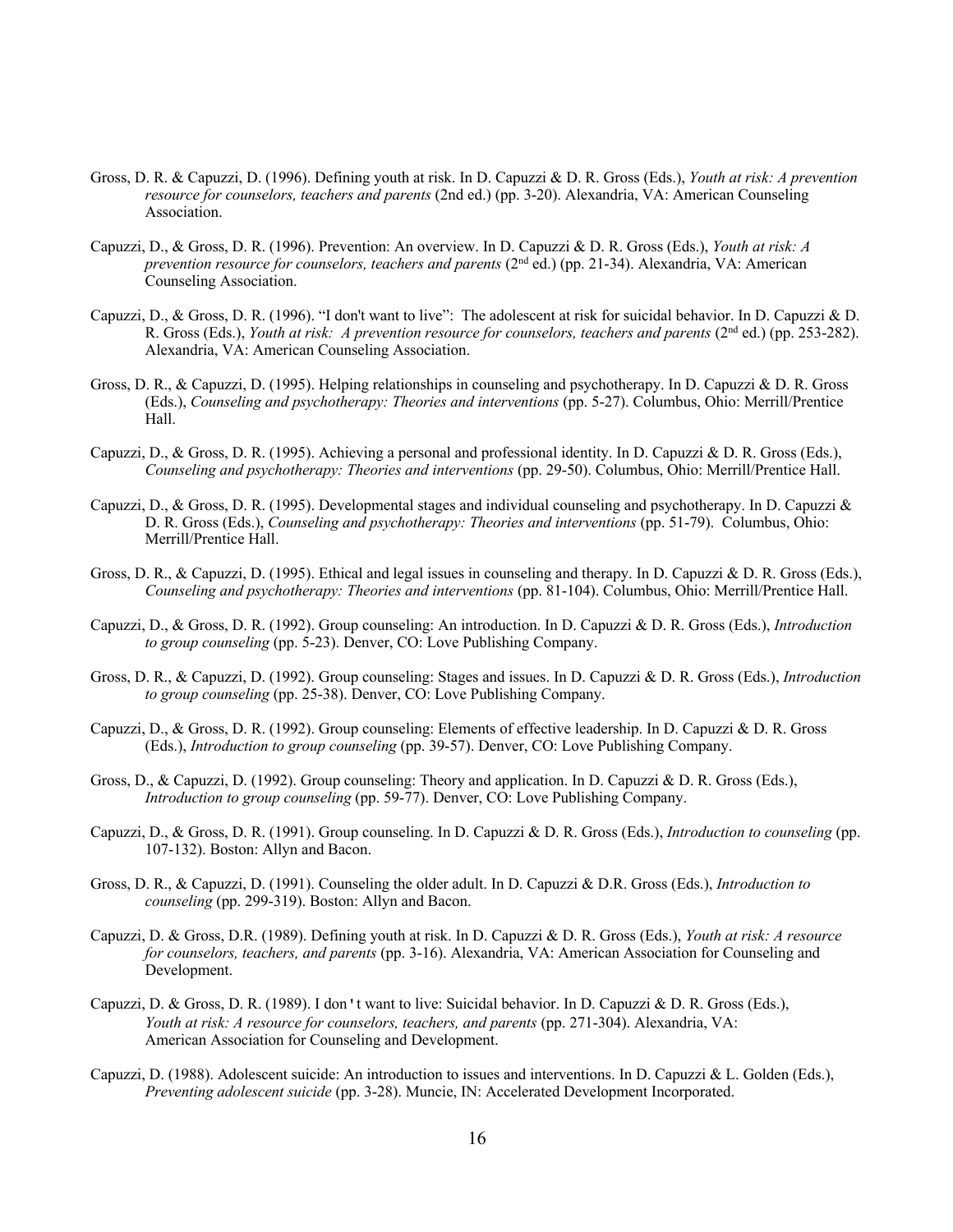Capuzzi, D. & Nystul, M. (1986). The suicidal adolescent. In Golden, L., & D. Capuzzi (Eds.), *Helping families help children: Family interventions with school related problems* (pp. 23-32). Springfield, IL: Charles C. Thomas Publishing Company.

## **Monographs**

- Capuzzi, D. (1998). Addressing the needs of youth at-risk: Early prevention and systemic intervention. In C. Lee, & G. Waltz (Eds), *Social action: A mandate for counselors* (pp. 99-116). Greensboro, NC: University of North Carolina at Greensboro. (ERIC - CASS & ACA)
- Capuzzi, D. (1988). *Counseling and intervention strategies for adolescent suicide prevention*. Ann Arbor, MI: The University of Michigan. (ERIC - CAPS)

#### **Multimedia Programs**

Capuzzi, D., & Gross, D. R. (1991). *Youth at risk home study program*. Alexandria, VA: American Association for Counseling and Development. (An audio-visual-print program containing a textbook,10 hours of audio recordings, handouts and an exam. Approved for 15 hours of NBCC continuing education credit.)

## **Handbooks**

- Capuzzi, D. & Gross, D. R. (2003). *Instructor-Student handbook to accompany counseling and psychotherapy: Theories and interventions* (3rd ed.). Columbus, Ohio: Merrill/Prentice Hall.
- Capuzzi, D. & Gross, D. R. (2003). *Instructor-Student handbook to accompany introduction to group counseling*. (3<sup>rd</sup> ed.) Denver, CO: Love Publishing Company.
- Capuzzi, D. & Gross, D. R. (2001). *Test bank for introduction to the counseling profession*. Boston: Allyn and Bacon.
- Capuzzi, D. & Gross, D. R. (1999). *Instructor-Student handbook to accompany counseling and psychotherapy: Theories and interventions* (2nd ed.) Columbus, Ohio: Merrill/Prentice Hall.
- Capuzzi, D. & Gross, D. R. (1998). *Instructor-Student handbook to accompany introduction to group counseling*. (2<sup>nd</sup> ed.) Denver, CO: Love Publishing Company.
- Capuzzi, D. & Gross, D. R. (1997). *Instructor's manual for introduction to the counseling profession*. Boston: Allyn and Bacon.
- Capuzzi, D. & Gross, D. R. (1995). *Instructor's manual to accompany counseling and psychotherapy: Theories and interventions*. New York: Macmillan College Publishing Company.
- Capuzzi, D. & Gross, D. R. (1992). *Instructor's manual: Introduction to group counseling*. Denver, CO: Love Publishing Company.
- Capuzzi, D. & Gross, D. R. (1991). *Instructor's manual for introduction to counseling*. Boston: Allyn and Bacon.

## **Web Sites**

- Capuzzi D. & Gross, D. R. (2003). Web assisted site for *Counseling and psychotherapy: Theories and interventions* (3rd.. ed.). Columbus, Ohio: Merrill/Prentice Hall. <http://www.prenhall.com/capuzzi>.
- Capuzzi, D. & Gross, D.R. (2002). Web assisted site for *Introduction to group counseling* (3rd ed.). Denver, Love Publishing Company.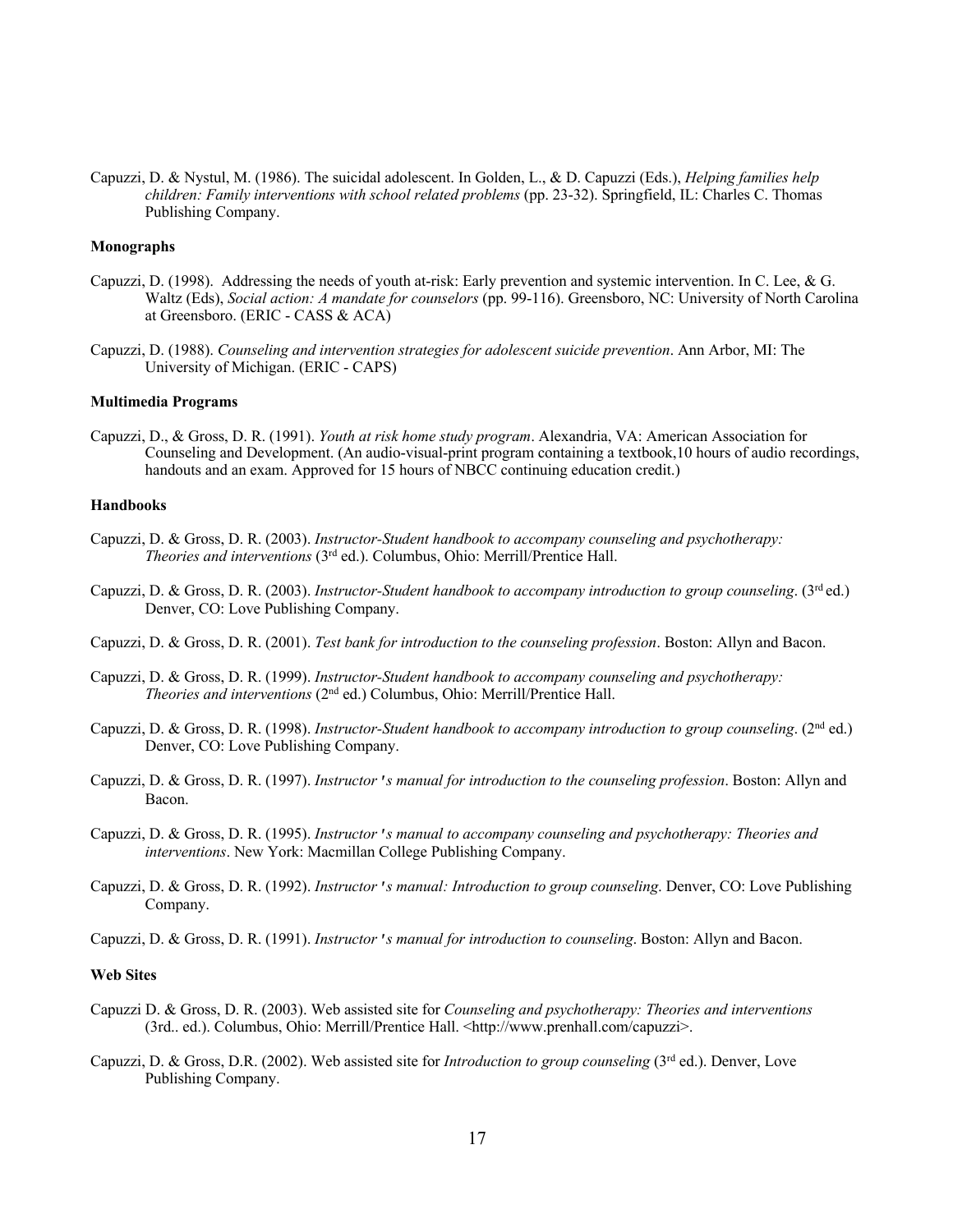- Capuzzi, D. & Gross, D. R. (2001). Web assisted site for *Introduction to the counseling profession* (3rd ed.). Boston: Allyn and Bacon. < http://www.abacon.com/capuzzi>.
- Capuzzi D. & Gross, D. R. (1999). Web assisted site for *Counseling and psychotherapy: Theories and interventions* (2nd ed.). Columbus, Ohio: Merrill/Prentice Hall. <http://www.prenhall.com/capuzzi>.

### **Articles**

- Capuzzi, D. (2002). Legal and ethical challenges in counseling suicidal students. *Professional School Counseling* 6(1), 36- 45.
- Capuzzi, D., Gross, D R.., & Friel, S. E. (1990). Recent trends in group work with elders. *Generations,* 14(1), 43-48.
- Capuzzi, D., & Friel, S. E. (1990). Current trends in sexuality and aging: An update for counselors. *Journal of Mental Health Counseling,* 12(3), 342-353.
- Capuzzi, D., & Black, D. (1986). The history of dream analysis and the helping relationship: A synopsis for practitioners. *The Humanist Educator*, 24(3), 82-97.
- LeCoq, L., & Capuzzi, D. (1984). Preventing adolescent drug abuse. *The Humanist Educator*, 22(4), 155-169.
- Miller, C., & Capuzzi, D. (1984). A review of transactional analysis outcome studies. *AMHCA Journal*, 6(1), 30- 41.
- Capuzzi, D., & LeCoq, L. (1983). Social and personal determinants of adolescent use and abuse of alcohol and marijuana. *The Personnel and Guidance Journal*, 62(4), 199-205.
- Capuzzi, D., & Gossman, L. (1982). Sexuality and the elderly: A group counseling model. *The Journal for Specialists in Group Work,* 7(4), 251-259.
- Capuzzi, D. (1982). Sexuality and aging: An overview for counselors. *The Personnel and Guidance Journal*, 61(1), 31-35.
- Gross, D. R., & Capuzzi, D. (1981). The elderly alcoholic: The counselor's dilemma. *Journal of Counselor Education and Supervision,* 20, 183-192.
- Capuzzi, D., & Gross, D. R. (1980). Group work with the elderly: An overview for counselors. *The Personnel and Guidance Journal,* 59, 206-211.
- Capuzzi, D., & Muffett, L. (1980). An overview of ethical standards for group facilitators. *The Journal for Specialists in Group Work,* 5(2), 98-106.
- Capuzzi, D. (1979). Some interventions for personalizing study and reading skills groups. *The Oregon Personnel and Guidance Journal*, 3(1), 20-22.
- Capuzzi, D., & Hensley, A. (1979). Rape-relationships and recovery. *The Personnel and Guidance Journal*, 58(2), 133- 138.
- Capuzzi, D., & Fillion, N. (1979, Summer). Group counseling for the elderly. *The Journal for Specialists in Group Work,* 4(3), 148-154.
- Capuzzi, D., & Fillion, N. (1979). Death fantasies and gerontological counseling. *The Humanist Educator*, 18(1), 33-40.
- Capuzzi, D., Gossman, L., Whiston, S., & Surdam, J. (1979). Group counseling for aged women. *The Personnel and Guidance Journal,* 57(6), 306-309.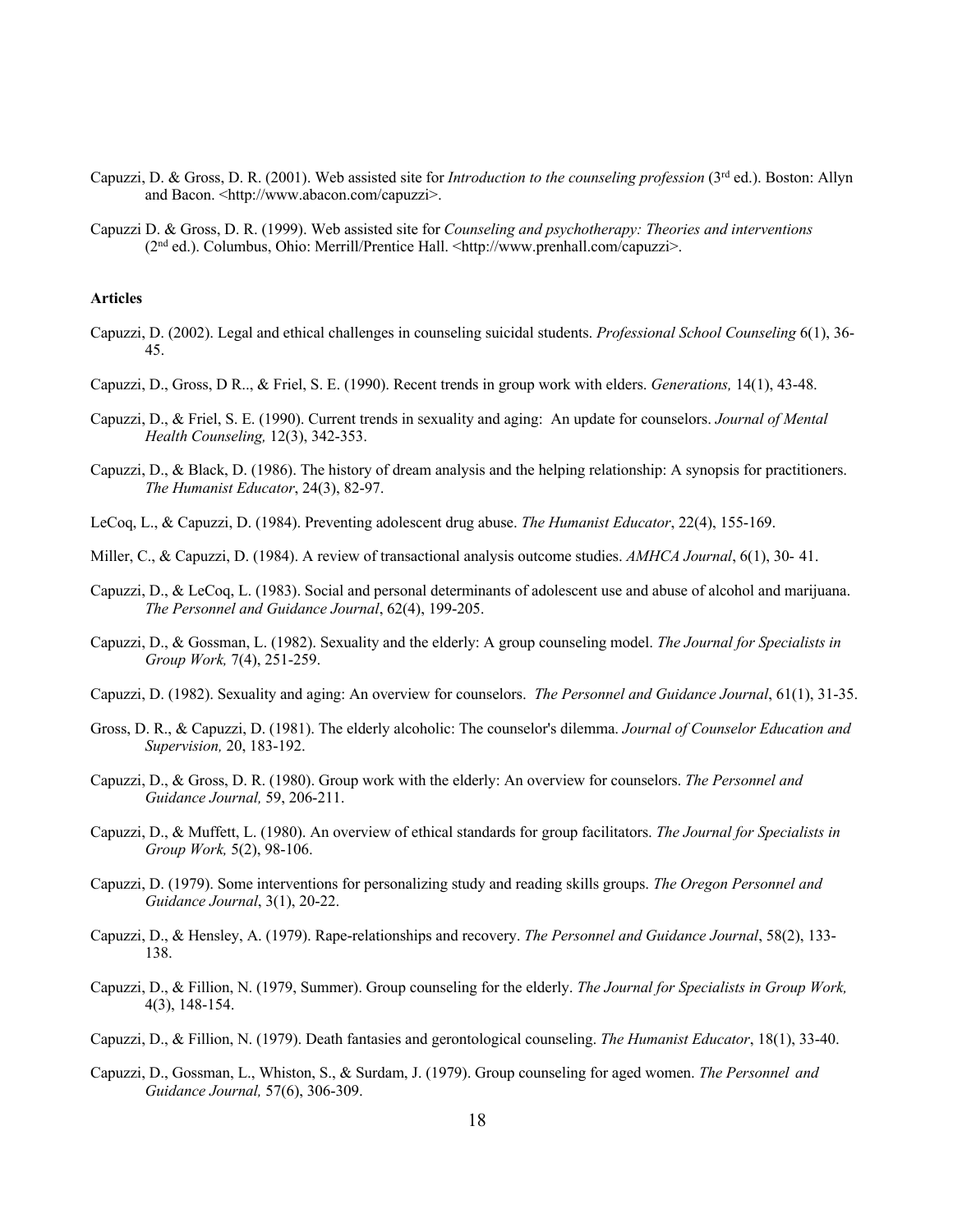- Capuzzi, D. (1978, May). The western regional branch assembly of APGA. *The Wyoming Personnel and Guidance Journal,* 17-19.
- Capuzzi, D. (1977, February). Self-awareness and career education: Activities for the elementary and middle school students. *The Guidance Clinic,* 7-11.
- Capuzzi, D. (1976, December). Opening communication between teachers and students. *Forum on Open Education,* (3), 42-46.
- Capuzzi, D. (1975, December). Transactional analysis and classroom management in an open schooling environment. *Forum on Open Education*, 27-31.
- Capuzzi, D. (1975, October). Strategies for studying a textbook. *The Reading Clinic*, 13-14.
- Capuzzi, D. (1975, September). Using transactional analysis in the college learning center. *College Reading Skills: Today and Tomorrowland,* 8, 45-51.
- Capuzzi, D. (1975, April). TA for counselors: Understanding "scripts" and "life positions." *The Guidance Clinic,* 1-4.
- Capuzzi, D. (1975, April). Using information intermix (IM) to introduce transactional analysis. *Journal of Teaching of Psychology*, 2(2), 83-85.
- Reiffer, A., & Capuzzi, D. (1975, March). TA for counselors: Understanding "games" and "rackets." *The Guidance Clinic,* 1-5.
- Capuzzi, D., & Barnett, A. (1974, November). TA for counselors: Understanding "strokes" and "transactions." *The Guidance Clinic,* 6-9.
- Barnett, A., & Capuzzi, D. (1974, October). Transactional analysis for counselors. *The Guidance Clinic*, 1-4.
- Capuzzi, D., & Warren, M.O. (1974, December). Using transactional analysis-making the reading experience OK. *Journal of Reading,* 18(3), 225-230.
- Capuzzi, D., Vernon, E., Agin, A., Scarafiotti, C., Schooland, L., Erickson, M., Williams, B., Hess, M., Gustafason, E., & Vanderlinden, R. (1974, September). Ideals to reality: Some examples. *Reading Update: Ideals to Reality,* 7, 35- 40.
- Capuzzi, D. (1974, September). The microcounseling training model: Interviewing skills for the reading instructor. *Reading Update: Ideals to Reality,* 7, 29-33.
- Capuzzi, D. (1973, August). Individualizing a college reading program: Merging perspectives from counseling psychology and reading. *Technological Alternatives in Learning*, 6, 29-36.
- Capuzzi, D. (1973, March). Information intermix. *Journal of Reading*, 16(6), 453-458.
- Capuzzi, D., & Rapp, D. W. (1973, March). Information intermix: A group approach to maximize human learning. *The Guidance Clinic*, 1-4.
- Capuzzi, D. (1972, September). Academic skills counseling: Guidance for program implementation. *The Texas Personnel and Guidance Journal,* 1(1), 25-31.
- Capuzzi, D. (1972). The intermix technique for developing study skills. *Reading: Putting All the Cards on the Table*, 5, 14- 20.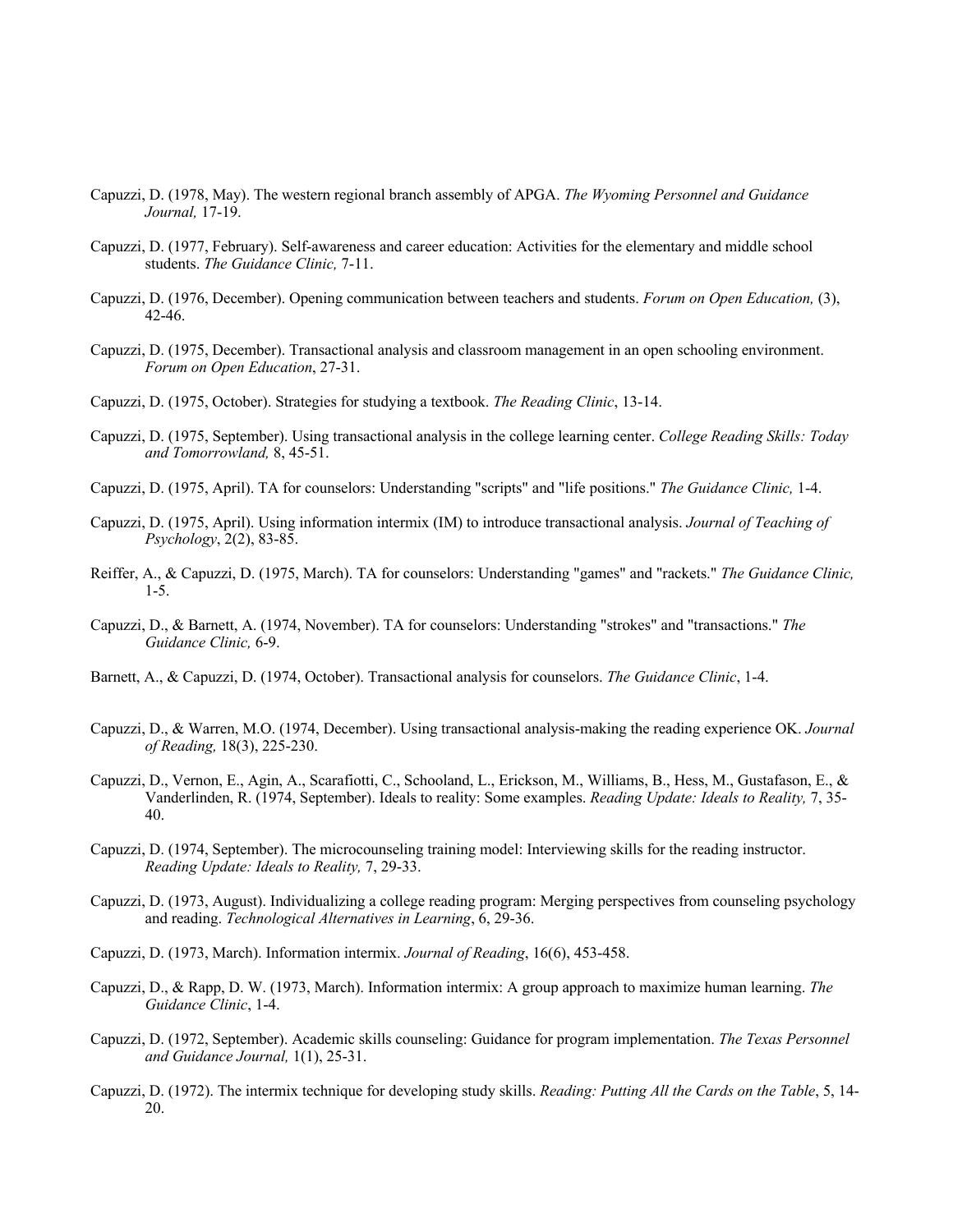Capuzzi, D. (1971, Winter). Academic skills counseling: A neglected area in counselor education. *Journal of Counselor Education and Supervision*, 10(2), 191-193.

Capuzzi, D., & Stahler, B. (1971, March-April). Memory is like a muscle . . . so build it up. *Florida Schools*, 33(4), 24-27.

Capuzzi, D. (1970). Guidelines for academic skills counseling. *The Florida Personnel and Guidance Association Bulletin,*  16(3), 30-33.

### **Non-Refereed Publications**

# **Articles**

- Capuzzi, D. (1988). Adolescent suicide: Approaches to prevention. *Private Practice News*, 2(5), 11- 12.
- Capuzzi, D. (1988). Causes of adolescent suicide. *Private Practice News*, 2(4), 9-11.
- Capuzzi, D. (1988). The causes of adolescent suicide. *Private Practice News*, 2(3), 1, 4.
- Capuzzi, D. (1988). Adolescent suicide: Dispelling the myths. *Private Practice News*, 2(2), 5-6.
- Capuzzi, D. (1971, September). Memory is like a muscle: Exercise it! *President's Letter*, 3(1), 4.

### **Presentations at Professional Meetings**

- March 2019, Pre-convention Learning Institute, American Counseling Association, New Orleans, Louisiana, "The Many Facets of Grief".
- February 2019, Invited Keynote, Law and Ethics Counseling Conference, New Orleans, Louisiana, "The Ethics of Gate Keeping in Counselor Education: Dilemmas, Strategies, and Choices"
- May 2018, Invited Keynote, Association for Humanistic Counseling, St. Petersburg, Florida, "Humanism in Action".
- April 2018, Pre-convention Learning Institute, American Counseling Association, Atlanta, Georgia, "Preventing Child and Adolescent Suicide".
- March 2018, American Counseling Association, Atlanta, Georgia, "A Visit with the Sages: ACA Past Presidents Perspectives on the Past and Present---Perspectives for the Future".
- March 2017, American Counseling Association, San Francisco, California, "Mindfulness Practices for Children".
- March 2017, American Counseling Association, San Francisco, California, "Counseling and Psychotherapy: Theories and Interventions---An Overview of the Sixth Edition".
- November 2016, Western Association for Counselor Education and Supervision, Vancouver, British Columbia, "Textbook Publishing in Counseling: Current Issues and Challenges".
- March 2016, Pre-convention Learning Institute, American Counseling Association, Montreal, Canada, "The Many Facets of Grief".
- March 2014, American Counseling Association, Honolulu, Hawaii," Youth at Risk: An Overview of the Sixth Edition".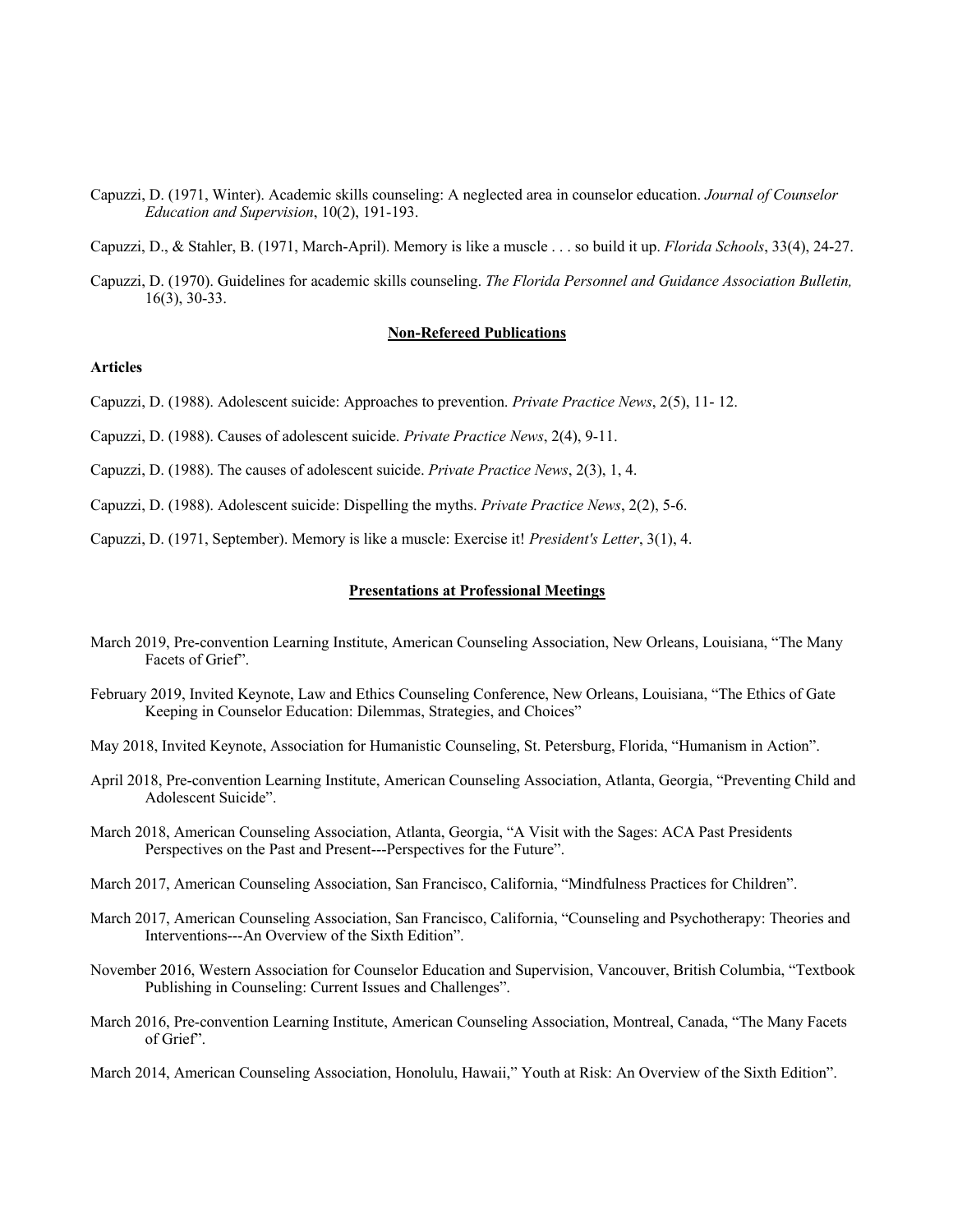- October 2013, Association for Counselor Education and Supervision, Denver, Colorado, "Creating Literature Reviews Using Mind Mapping and Zotero to Collect, Share, and Organize".
- March 2013, Pre-convention Learning Institute, American Counseling Association, Cincinnati, Ohio, "Male Counselors and Male Clients: Sharing Counseling Experience".
- January 2013, Pre-convention Workshop, Idaho Counseling Association, Coeur d'Alene, Idaho, "The Many Facets of Grief".
- January 2013, Keynote Address, Idaho Counseling Association, Coeur d'Alene, Idaho, "Creativity in Counseling".
- November 2012, Western Association for Counselor Education and Supervision, Portland, OR, "The Human Rights Award".
- March 2012, Pre-convention Learning Institute, American Counseling Association, San Francisco, CA, "The Many Facets of Grief".
- March 2011, Pre-convention Learning Institute, American Counseling Association, New Orleans, LA, "The Many Facets of Grief".
- September 2010, Keynote Address, Louisiana Counseling Association, New Orleans, LA, "We Are Family".
- September 2010, Pre-Conference Workshop, Louisiana Counseling Association, "The Many Facets of Grief".

September 2010, Round Table Networking with Graduate Students, Louisiana Counseling Association.

April 2010, Keynote Address, Colorado Counseling Association, Denver, CO, "The Many Facets of Grief".

- March 2010, Pre-convention Learning Institute, American Counseling Association, Pittsburgh, PA, "The Many Facets of Grief".
- February, 2010, Illinois School Counselors Association, Chicago, Illinois, "Suicide Prevention in the Schools".
- December 2009, Plenary Address, Asociacion Puertorriquena de Consejeria Profesional, San Juan, Puerto Rico, "Ethical Issues in Counseling: Promoting Commitment and Prevention Services to Youth and their Families".
- December 2009, Asociacion Puertorriquena de Consejeria Profesional, San Juan, Puerto Rico, "Suicide Prevention in the Schools".
- December 2009, Asociacion Puertorriquena de Consejeria Profesional, San Juan, Puerto Rico, "Group Work for Practitioners".
- October 2009, Panel Presentation, Association for Counselor Education and Supervision, San Diego, California. "Speaking Words of Wisdom: Retired and Transitioning ACES Members Reflect and Advise on Critical Issues".
- January 2009, Keynote Address, National Association of Private Special Education Centers, Captiva Island, Florida, "The Many Facets of Grief: Proactive Approaches for Coping with Loss".
- January 2009, Concurrent Session, National Association of Private Special Education Centers, Captiva Island, Florida *"*Suicide and Individuals with Disabilities: Guidelines for Prevention & Crisis Management".
- March 2008, Pre-convention Learning Institute, American Counseling Association, Honolulu, Hawaii. "Using Meditation and Mindfulness to Increase Therapeutic Presence with Clients".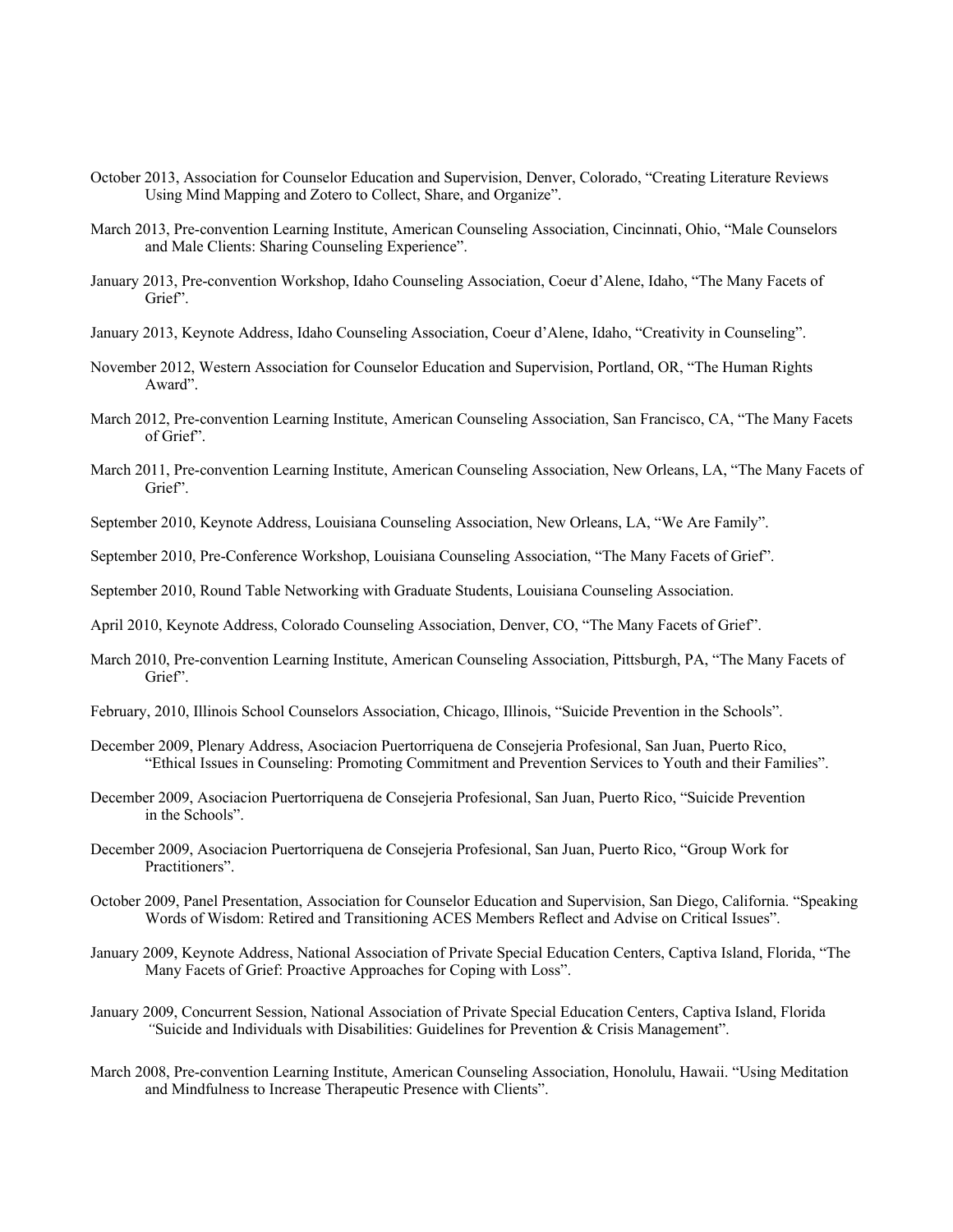- March 2007, Pre-convention Learning Institute, American Counseling Association, Detroit, MI. "Using Meditation and Mindfulness to Increase Therapeutic Presence with Clients".
- March 2006, Pre-convention Learning Institute, American Counseling Association, Montreal, Canada. "The Mind Body Connection: Increasing Therapeutic Presence with Clients".
- October 2005, Pre-convention Workshop, Association for Counselor Education and Supervision, Pittsburgh, PA. "Mentorship: Key to Success".
- October 2005, Association for Counselor Education and Supervision, Pittsburgh, PA. "The Mind Body Connection: Increasing Therapeutic Presence with Clients".
- April 2005, Pre-convention Learning Institute, American Counseling Association, Atlanta, GA. "The Many Facets of Grief".
- April 2005, American Counseling Association, Atlanta, GA. "Mentorship: Key to Success".
- October 2004, Western Association for Counselor Education and Supervision, Sacramento, CA. "Mentorship: Key to Success".
- March 2004, Pre-convention Learning Institute, American Counseling Association, Kansas City, MO. "The Many Facets of Grief".
- March 2003, Pre-convention Learning Institute, American Counseling Association, Anaheim, California. "The Many Facets of Grief".
- March 2003, Pre-convention Learning Institute, American Counseling Association, Anaheim, California. "Celebrating Baby-Boomer Transition to Golden Age-Gerontological Counseling".
- March 2002, Pre-convention Learning Institute, American Counseling Association, New Orleans, Louisiana. "Youth at Risk: The Suicidal Adolescent".
- March 2002, American Counseling Association, New Orleans, Louisiana. "Baby Boomers and the Third Millennium: Gero-Counseling Comes of Age".
- March 2001, American Counseling Association, San Antonio, Texas. "The Next Greatest Generation".
- March 2000, American Counseling Association, Washington, DC. "Gerocounseling 2001: Anticipating the 'Baby Boomer' Transition to the Young/Old".
- October 1999, Association for Counselor Education and Supervision, New Orleans, Louisiana. "Pedagogical Improvisations in a Counselor Education Program: Web-Based Courses".
- June 1999, Holy Cross College Supervision Institute, New Orleans, Louisiana. "Training Counselor Supervisors".
- June 1999, University of New Orleans. New Orleans, Louisiana. "Youth at Risk".
- November 1998, MADSEC, Augusta, Maine. "Preventing Adolescent Suicide".
- October 1998, Mid-Columbia Symposium on Children, The Dalles, Oregon. "Youth at Risk".
- June 1998, University of New Orleans. New Orleans, Louisiana. "Preventing Adolescent Suicide".
- June 1998, Holy Cross College Supervision Institute, New Orleans, Louisiana. "Training Counselor Supervisors".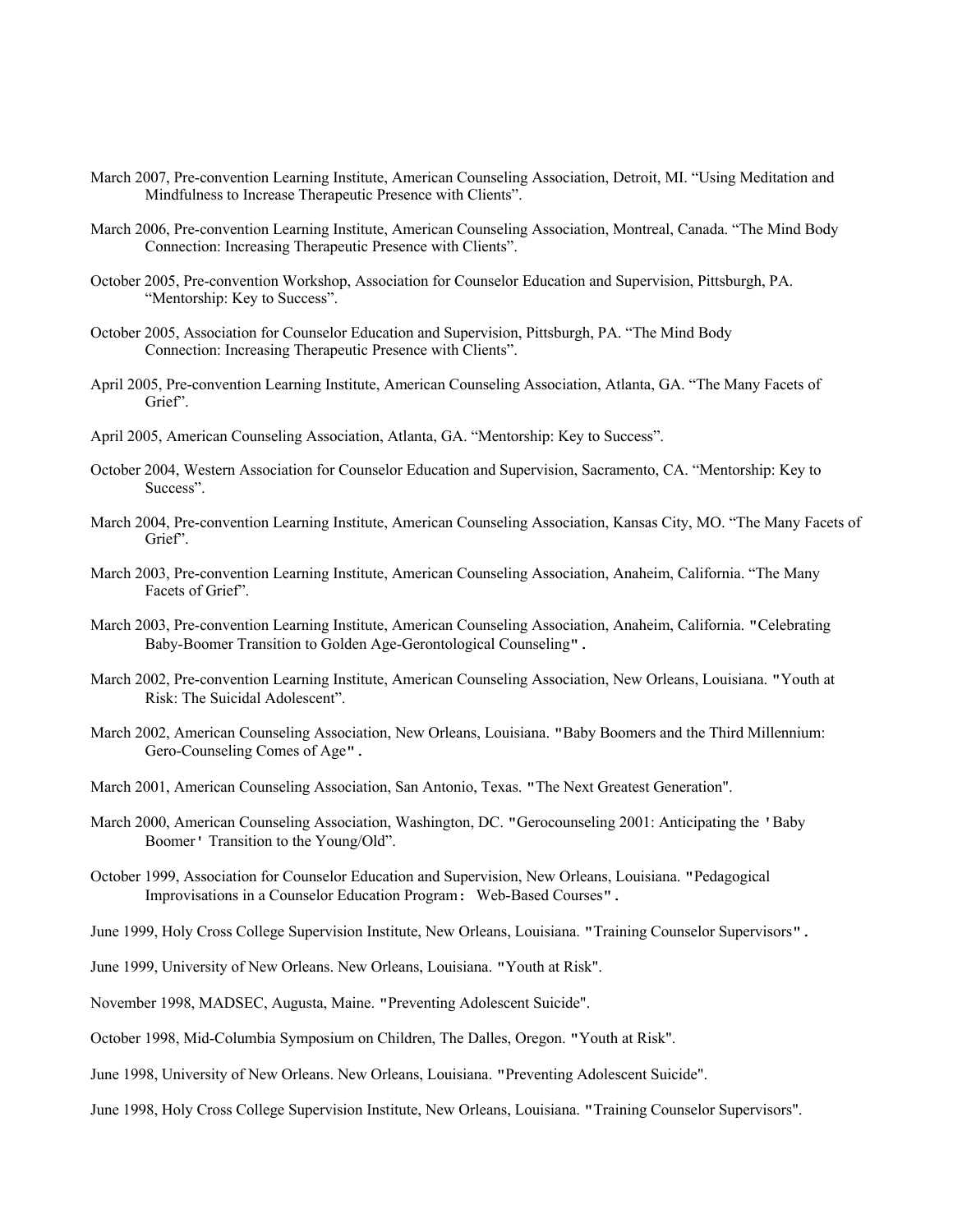- April 1998, Oregon/Washington School Counselor=s Associations, Portland, Oregon. "Youth at Risk" and "Keeping Promises".
- March 1998, Oregon Association for Counselor Education and Supervision, Salem, Oregon. "Counseling Minors: Ethical and Legal Issues".
- March 1998, American Counseling Association, Indianapolis Indiana. "Addressing the Needs of Youth at Risk". (Copresented with Dr. Rolla Lewis, Portland State University).
- October 1997, Keynote Address, Idaho School Counselor Association Idaho Association of School Psychologists, Boise, Idaho. "Youth at Risk".
- October 1997, Idaho School Counselor Association Association of School Psychologists Conference, Boise, Idaho. "Dealing with Teen Pregnancy" and "Depression & Suicide in Youth".
- October 1997, Northwest Arkansas LPC Association, University of Arkansas/Counselor Education and Chi Sigma Iota, Rho Alpha Beta Chapter, Fayetteville, Arkansas. "Counseling Minors: Ethical and Legal Issues".
- July 1997, Holy Cross College Supervision Institute, New Orleans, Louisiana. "Training Counselor Supervisors".
- July 1997, Big Times in the Big Easy, New Orleans, Louisiana. "Preventing Adolescent Suicide".
- April 1997, University of Mississippi School Counselor Conference, Oxford, Mississippi. "Preventing Adolescent Suicide".
- April 1997, American Counseling Association, Orlando, Florida. "Older Adult Clients: Ethical Dilemmas in Passive and Active Euthanasia".
- April 1997, American Counseling Association Association for Humanistic Education and Development, Orlando, Florida. "Making a Difference" (brunch speech for AHEAD).
- October 1996, Wyoming Counseling Association, Casper, Wyoming. "Preventing Adolescent Suicide".
- October 1996, Association for Counselor Education and Supervision, Portland, Oregon. "Transforming Education and Practice: Creating a New Vision for School Counseling" (Co-presented with Dr. Susan Keys, Johns Hopkins University).
- June 1996, Holy Cross College Supervision Institute, New Orleans, Louisiana. "Training Counselor Supervisors".
- April 1996, American Counseling Association, Pittsburgh, Pennsylvania. "Right to Die Decision and Victimization: Dilemmas in Counseling the Older Adult" (co-presented with Dr. Larry Burlew of the University of Arkansas and Dr. Charlene Kampfe of the University of Arkansas).
- April 1996, American Counseling Association, Pittsburgh, Pennsylvania. "School Counseling: A New Vision" (copresented with Dr. Susan Keys and Dr. Fred Bemak of Johns Hopkins University and Nancy Mann, Cynthia Caldwell, and Movita Pickens of Anne Arundel Co. Public Schools, Annapolis, Md.).
- November 1995, Oregon Counseling Association, Eugene, Oregon. "Trance Busting." (Co-presented with Joan Rabottini, Pam Mikeworth and Kari Larson of Portland, Oregon).
- July 1995, University of Arkansas Sponsored Workshop for the Association of Adult Development and Aging, Fayetteville, Arkansas. "Adolescents At-Risk for Suicide: Prevention and Crisis Management."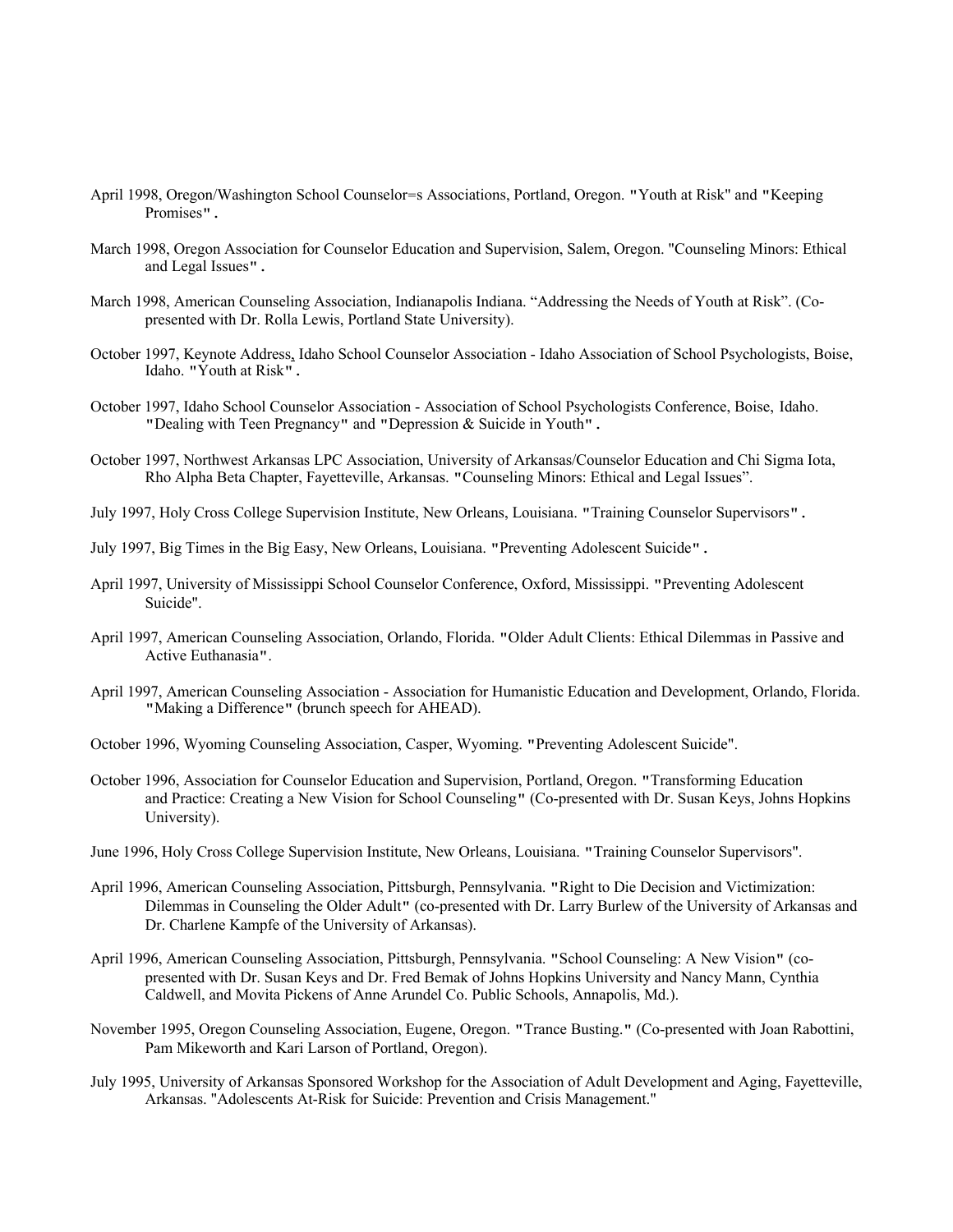June 1995, Holy Cross College Supervision Institute, New Orleans, Louisiana. "Training Counselor Supervisors."

- April 1995, Pre-Convention Workshop, American Counseling Association, Denver, Colorado. "Preventing Adolescent Suicide."
- February 1995, California Association for Counseling and Development, San Francisco, California. "The Association for Adult Development and Aging: An Update".
- October 1994, American Psychological Association, Safe Schools Safe Communities Conference, Washington DC. "Preventing Adolescent Suicide" & "Reform in Education".
- November 1993, Association for Adult Development and Aging, New Orleans, Louisiana. "Adults at Risk: Suicide Prevention".
- October 1993, Keynote Address, Arizona Counseling Association, Phoenix, Arizona. "Counseling: The Healing Touch".
- December 1992, Changing Times-Changing Families Conference, Portland, Oregon. "Suicide Prevention in the Schools".
- August 1992, American Counseling Association's Seminar at Sea, The Caribbean. "Child Abuse".
- May 1992, New Jersey Association for Counseling and Development, Long Beach, New Jersey. "Youth At-Risk" and "Preventing Adolescent Suicide".
- March 1992, Pre-Convention Workshop, American Association for Counseling and Development, Baltimore, Maryland. "Youth At-Risk" (co-presented with Dr. Doug Gross, Arizona State University).
- March 1992, American Association for Counseling and Development, Baltimore, Maryland. "Suicide Prevention in the Schools".
- March 1992, American Association for Counseling and Development, Baltimore, Maryland. "Issues of Conscience and Controversy: Moral and Ethical Dilemmas in Counseling" (co-presented with Dr. Doug R. Gross, Arizona State University).
- September 1991, Portland Public Schools Middle Schools Health Conference, Portland, Oregon. "Suicide Prevention".
- June 1991, Health and Wellness Conference, Seaside, Oregon. "Suicide Prevention in the Schools".
- May 1991, Suicide Prevention Conference, LaGrande, Oregon. "Suicide and Depression in the Rural Community".
- April 1991, Pre-convention Workshop, American Association for Counseling and Development, Reno, Nevada. "Youth At-Risk" (co-presented with Dr. Doug Gross, Arizona State University).
- April 1991, Featured Skills Sessions, American Association for Counseling and Development, Reno, Nevada. "Human Rights" (co-presented with Dr. Clemmie Solomon, Dr. Sunny Hanson, Dr. Pat Arrendondo, Dr. Jane Runte, Dr. Tom Parham).
- December 1990, Who's Watching the Kids? Family and Community Partnerships that Work, Portland, Oregon. "Student Retention Strategies for At-Risk Youth" (panel).
- November 1990, Keynote Address, Florida Association for Counseling and Development, Tampa, Florida. "Counseling: The Healing Touch".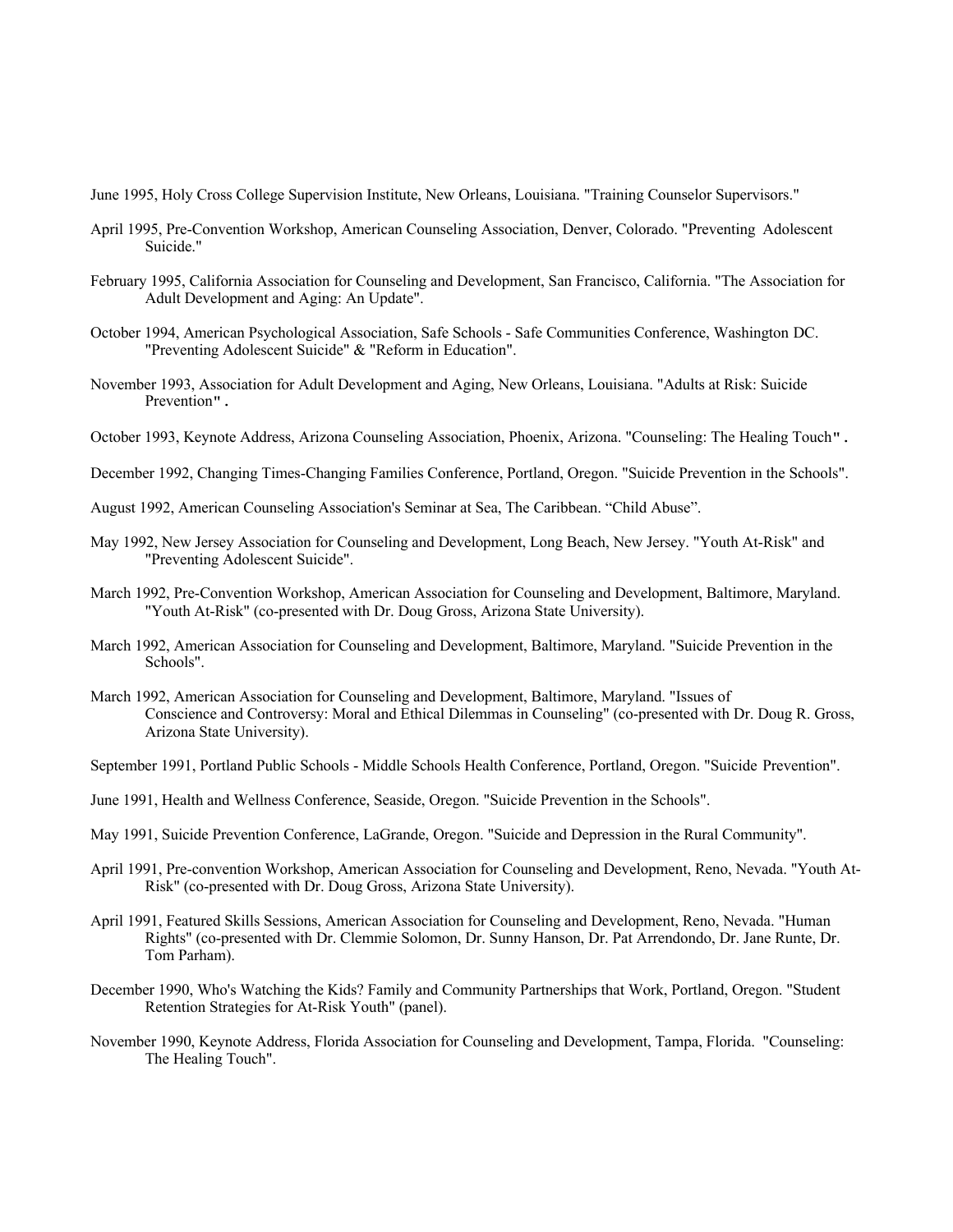- November 1990, Western Region, American Association for Counseling and Development, Tucson, Arizona. "Leadership Development for State Association Leaders".
- November 1990, Child Abuse Prevention Conference, Washington State Department of Education, Sea-Tac, Washington. "Youth at- Risk".
- October 1990, Oregon Counseling Association, Welches, Oregon. "Preventing Adolescent Suicide".
- March 1990, Adolescent Conference of Panhandle Health District I, Post Falls, Idaho. "Intervention Strategies for Adolescent Suicide Prevention".
- March 1990, American Association for Counseling and Development, Cincinnati, Ohio. "How to Get Funded by the Counseling and Human Development Foundation".
- March 1990, Pre-Convention Workshop, American Association for Counseling and Development, Cincinnati, Ohio. "Youth At-Risk" (co-presented with Dr. Doug Gross, Arizona State University).
- December 1989, Western Region, American Association for Counseling and Development, Boise, Idaho. "The Counseling and Human Development Foundation".
- November 1989, Maryland State Department of Education, Hagerstown, Maryland. "Helping Students Cope During Times of Crisis and Stress".
- November 1989, Oregon Conference for Teachers of Delinquent and Disturbed Youth, Eugene, Oregon. "Preventing Adolescent Suicide".
- November 1989, Pre-Convention Workshop, Iowa Association for Counseling and Development, Des Moines, Iowa. "Youth At-Risk" (co-presented with Dr. Doug Gross, Arizona State University).
- October 1989, Pre-Convention Workshop, Washington Association for Counseling and Development, Olympia, Washington. "Youth At-Risk".
- October 1989, Idaho School Counselors Association, Boise, Idaho. "Suicide Prevention in the Schools".
- October 1989, Louisiana Association for Counseling and Development, Shreveport, Louisiana. "Suicide Prevention".
- June 1989, Health and Wellness Conference, Seaside, Oregon. "Preventing Adolescent Suicide".
- April 1989, Washington School Counselors Association, Issaquah, Washington. "Working with Parents".
- April 1989, Keynote Address, Iowa Association of College Admissions Counselors and Iowa Community College Student Services Association, Cedar Rapids, Iowa. "Service, Success and Self-Esteem: Empowerment Opportunities and Options".
- April 1989, Louisiana Association for Counseling and Development, New Orleans, Louisiana. "Dysfunctional Family Systems of At-Risk Youth".
- April 1989, Louisiana Association for Counseling and Development, New Orleans, Louisiana. "Suicide Prevention".
- March 1989, Pre-Convention Workshop, American Association for Counseling and Development, Boston, Massachusetts. "Preventing Adolescent Suicide".
- March 1989, American Association for Counseling and Development, Boston, Massachusetts. "Leadership Styles".
- March 1989, American Association for Counseling and Development, Boston, Massachusetts. "Leadership Development".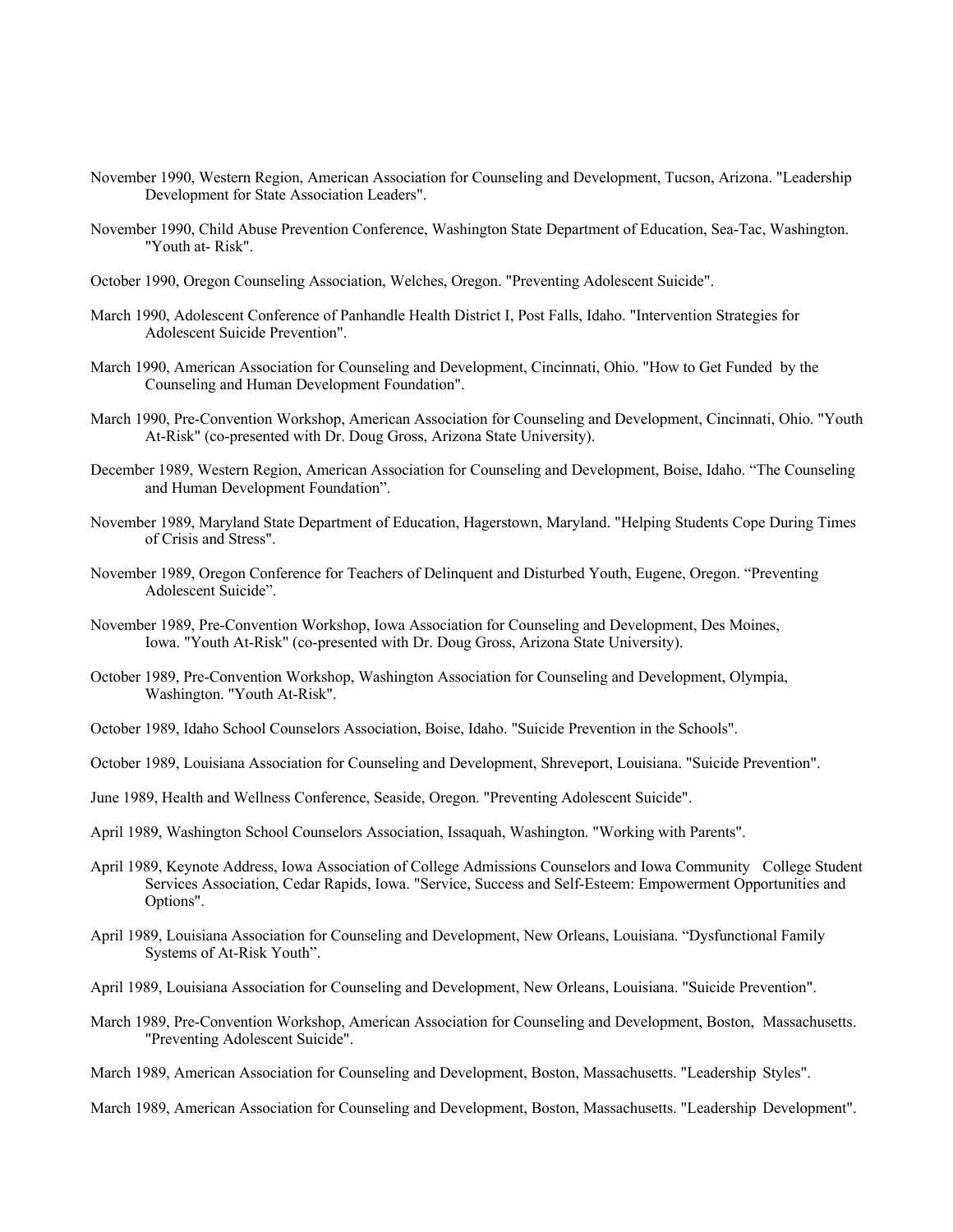- November 1988, Western Region, American Association for Counseling and Development, Colorado Springs, Colorado. "The AACD Foundation" and "Leadership Styles".
- October 1988, Association for Counselor Education and Supervision, St. Louis, Missouri. "Ethics in Counselor Education".
- October 1988, New York State Association for Counseling and Development, Albany, New York. "Families in Crisis: Physical and Sexual Abuse" and "Preventing Adolescent Suicide".
- June 1988, Washington Health and Wellness Conference, Port Angeles, Washington. "Preventing Adolescent Suicide".
- June 1988, Health and Wellness Conference, Seaside, Oregon. "Preventing Adolescent Suicide".
- April 1988, Iowa Association for Counseling and Development, Des Moines, Iowa. "Leadership in Professional Organizations".
- March 1988, American Association for Counseling and Development, Chicago, Illinois. "Power and Politics in Association Leadership".
- January 1988, Oregon State Health Department, Portland, Oregon. "Preventing Adolescent Suicide".
- November 1987, Plenary Speaker, Learning Publications' National Conference on Suicide Prevention and the Schools, Orlando, Florida. "Intervention Strategies for Youth At-Risk - A Model for Crisis Management".
- November 1987, Learning Publications' National Conference on Suicide Prevention and the Schools, Orlando, Florida. "Implementing Prevention, Crisis Management and Postvention Programs: An Overall View".
- November 1987, Western Region, AACD, Portland, Oregon. "Human Rights and Responsibilities: The Journey Continues".
- November 1987, Pennsylvania Association for Counseling and Development, Harrisburg, Pennsylvania. "Preventing Adolescent Suicide".
- November 1987, Keynote Address, Iowa Association for Counseling and Development, Cedar Rapids, Iowa. "Preserving Our Professional Identity: Integrity, Issues, and Image".
- November 1987, Iowa Association for Counseling and Development, Cedar Rapids, Iowa. "Preventing Adolescent Suicide".
- September 1987, Fall Leadership Conference, American Association for Counseling and Development, Alexandria, Virginia. "Research Sponsored by the American Association for Counseling and Development Foundation."
- September 1987, Plenary Speaker, Mid-Year Research Conference, American Association for Counseling and Development, Washington, D.C. "Personal and Social Competency: Developing Skills for the Future".
- June 1987, Health and Wellness Conference, Seaside, Oregon. "Preventing Adolescent Suicide".
- May 1987, Women's Health Promotion Center, University of Tennessee Medical Center, Knoxville, Tennessee. "Preventing Adolescent Suicide".
- May 1987, Southwest Missouri State University, Springfield, Missouri. "Preventing Adolescent Suicide".
- April 1987, Opening Address, National Convention, American Association for Counseling and Development, New Orleans, Louisiana. "Human Rights and Opportunities: Celebrating Human Potential".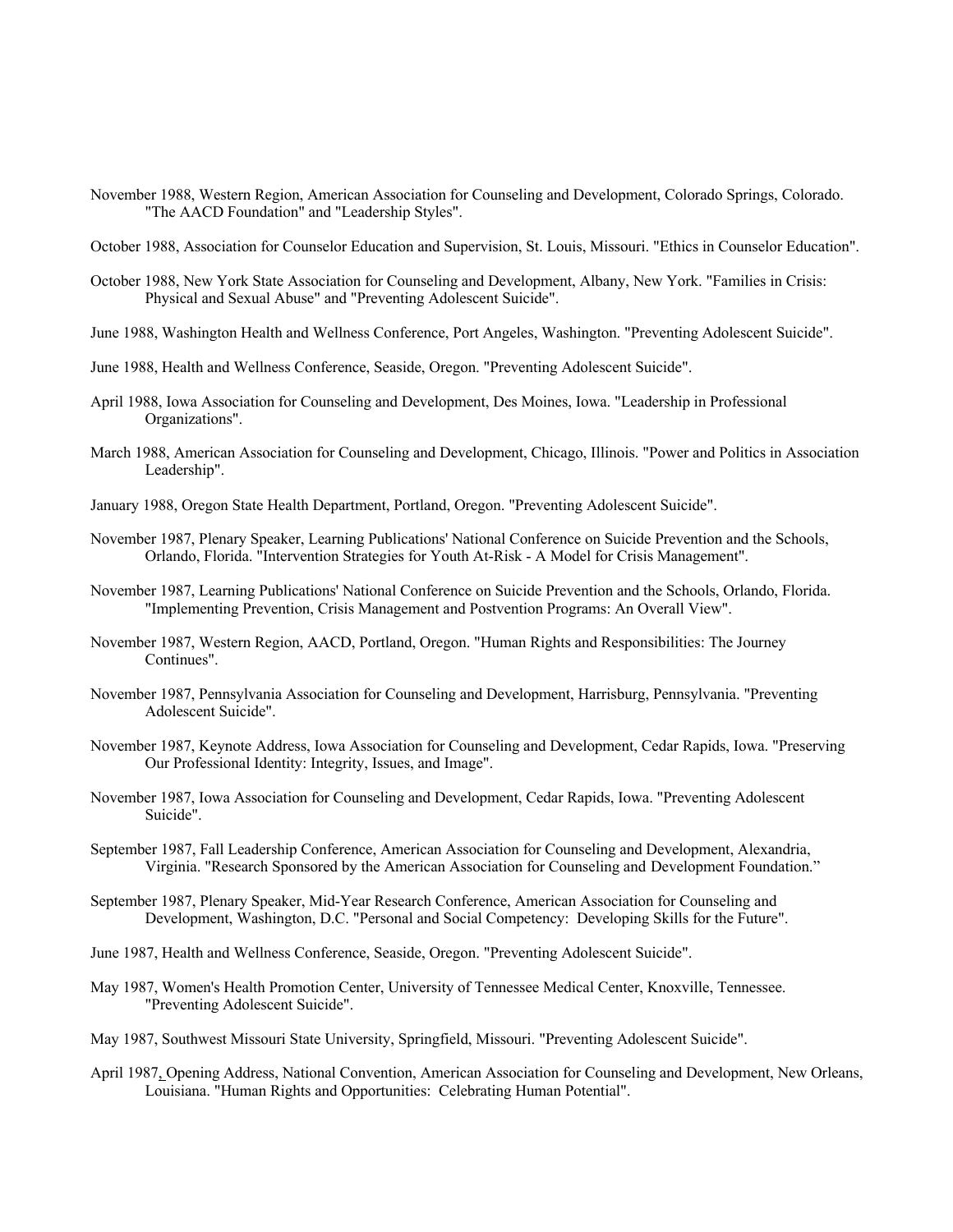- April 1987, Opening Address, State Branch Leadership Workshop, National Convention, American Association for Counseling and Development, New Orleans, Louisiana.
- April 1987, Luncheon Address, Association for Humanistic Education and Development, National Convention, American Association for Counseling and Development, New Orleans, Louisiana.
- April 1987, Luncheon Address, Association for Adult Development and Aging, National Convention, American Association for Counseling and Development, New Orleans, Louisiana.
- March 1987, National Convention, American College Personnel Association, Chicago, Illinois. "AACD: Issues, Trends and Highlights from the AACD President".
- February 1987, Keynote Address, Missouri Association for Counseling and Development, Jefferson City, Missouri. "Caring is for everyone".
- January 1987, Arizona Counseling Association and Arizona Association of Social Workers, Tucson, Arizona. "Preventing Adolescent Suicide".
- December 1986, Powderkegs Conference, AACD, Washington, D.C. "Adolescent Suicide How to Intervene".
- November 1986, Western Region, AACD, Honolulu, Hawaii. "Facilitating Leadership within AACD".
- November 1986, Keynote Address, Wyoming Association for Counseling and Development, Casper, Wyoming. "Vitalizing Relationships: A Model for Positive Wellness".
- November 1986, Luncheon Address, Southern Region, AACD and Southern Association for Counselor Education and Supervision, New Orleans, Louisiana. "Vitalizing Relationships: A Model for Positive Wellness".
- October 1986, North Atlantic Region, AACD, Washington, D.C. "Issues and Trends in AACD and the Counseling Profession".
- October 1986, Oklahoma Association for Counseling and Development, Tulsa, Oklahoma. "Preventing Adolescent Suicide".
- October 1986, Keynote Address, Oklahoma Association for Counseling and Development, Tulsa, Oklahoma. "Vitalizing Relationships: A Model for Positive Wellness".
- October 1986, Keynote Address, Oregon Counseling Association, Newport, Oregon. "Vitalizing Relationships: A Model for Positive Wellness".
- October 1986, Pre-Convention Workshop, National Association of College Admission Counselors, Washington, D.C. "Preventing Adolescent Suicide".
- June 1986, Summer Institute, National Association for Secondary School Principals, Williamsburg, Virginia. "Preventing Adolescent Suicide".
- June 1986, Health and Wellness Conference, Seaside, Oregon. "Preventing Adolescent Suicide".
- May 1986, Spring Conference, Maryland Association for Counseling and Development, Baltimore, Maryland. "Preventing Adolescent Suicide".
- February 1986, AACD Conference: Families An Expanding Role for Professional Counselors, San Antonio, Texas. "Suicides".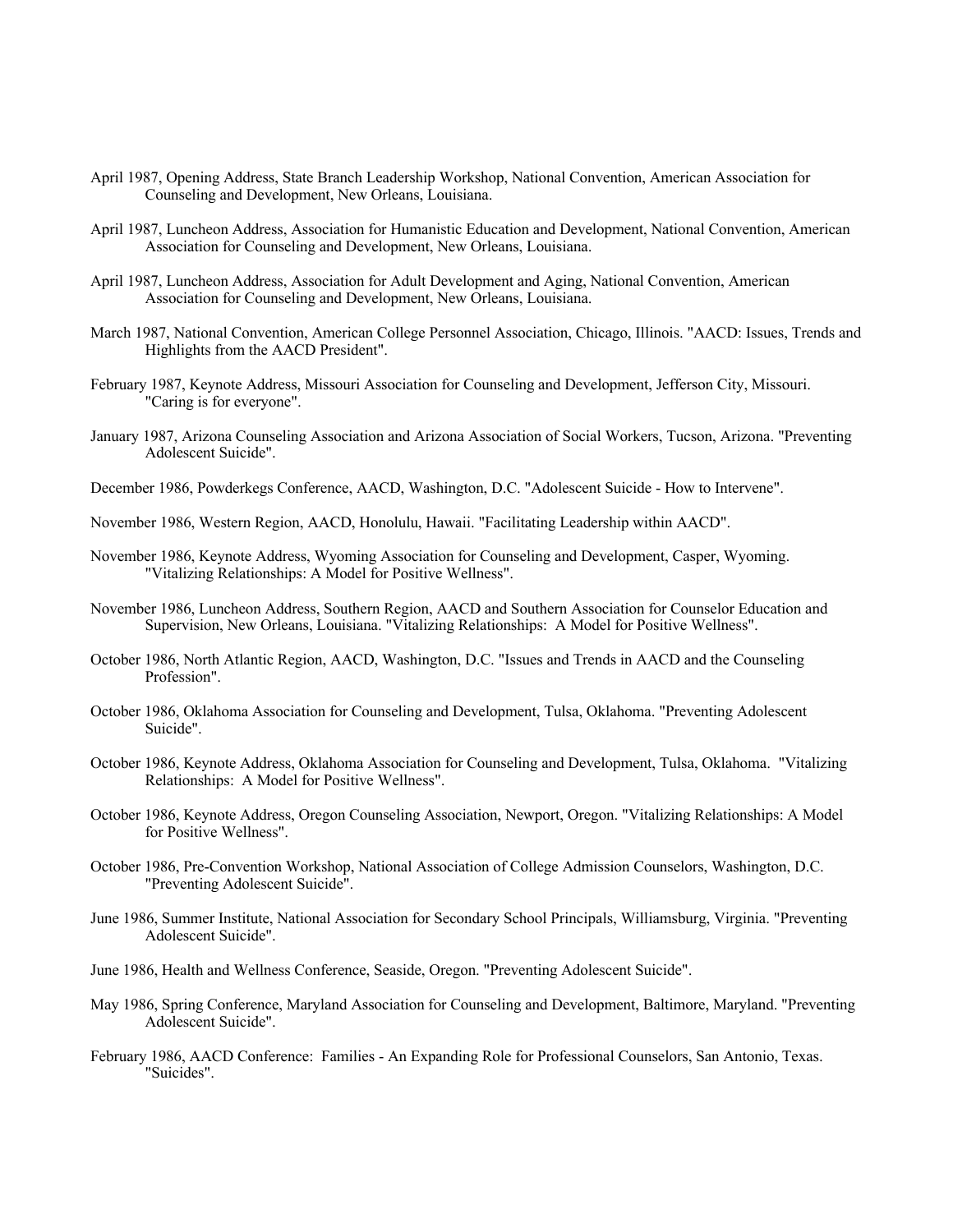- February 1986, South Texas ACD Winter Workshop: Networking People Power, San Antonio, Texas. "People Power: A Model for Positive Wellness".
- October 1985, Ending Keynote, Fall Conference, Alabama Association for Counseling and Development, Birmingham, Alabama. "Developing our Destinies: A Model for Positive Wellness".
- October 1985, Fall Conference, Montana Association for Counseling and Development, Butte, Montana. "Preventing Adolescent Suicide".
- June 1985, Health and Wellness Conference, Seaside, Oregon. "Preventing Adolescent Suicide".
- February 1985, Keynote Address: Tillamook Counseling Center, Tillamook, Oregon. "A Model for Positive Wellness".
- November 1984, Western Region AACD, Santa Fe, New Mexico. "Publishing Newsletters and Journals".
- November 1984, Western Region AACD and ASCA, Santa Fe, New Mexico. "Preventing Adolescent Suicide".
- October 1984, State-Wide Staff Development Conference for Community College Counselors, Salem, Oregon. "Preventing Adolescent Suicide".
- October 1984, Oregon Counseling Association, Eugene, Oregon. "Political Forum".
- October 1984, Idaho Association for Counseling and Development, McCall, Idaho. "Preventing Adolescent Suicide".
- May 1984, Governor's Symposium for Southeast Alaska on Child Abuse and Neglect, Sitka, Alaska. "Preventing Adolescent Suicide".
- April 1984, Oregon School Counselor Association Spring Conference, Portland, Oregon. "Prevention of Adolescent Suicide".
- February 1984, California Personnel and Guidance Association, San Francisco, California. "Adolescent Suicide: Signs and Interventions".
- October 1983, Oregon Education Association, Portland, Oregon. "Families in Crisis: Preventing Adolescent Suicide".
- April 1983, Spring Conference, Oregon School Counselor Association, West Linn, Oregon. "Counselor Skills: Expectancies for the Future".
- February 1983, Annual Conference, California Personnel and Guidance Association, Los Angeles, California. "A Welcome from the Western Region of APGA".
- February 1983, Washington Community College Counselors Association, Longview, Washington. "The Family and the Future".
- November 1982, Dinner Meeting, Oregon Mental Health Counselors Association, Portland, Oregon. "Counseling in the 1980's".
- November 1982, Fall Conference, Western Region, APGA, Lake Tahoe, Nevada. "Violence in America: Physical Abuse" and "State of the Region Address".
- November 1981, Opening Address, Fall Conference, Western Region, APGA, Seattle, Washington.
- April 1981, National Convention, American Personnel and Guidance Association, St. Louis, Missouri. "Aging Education in Agency Settings".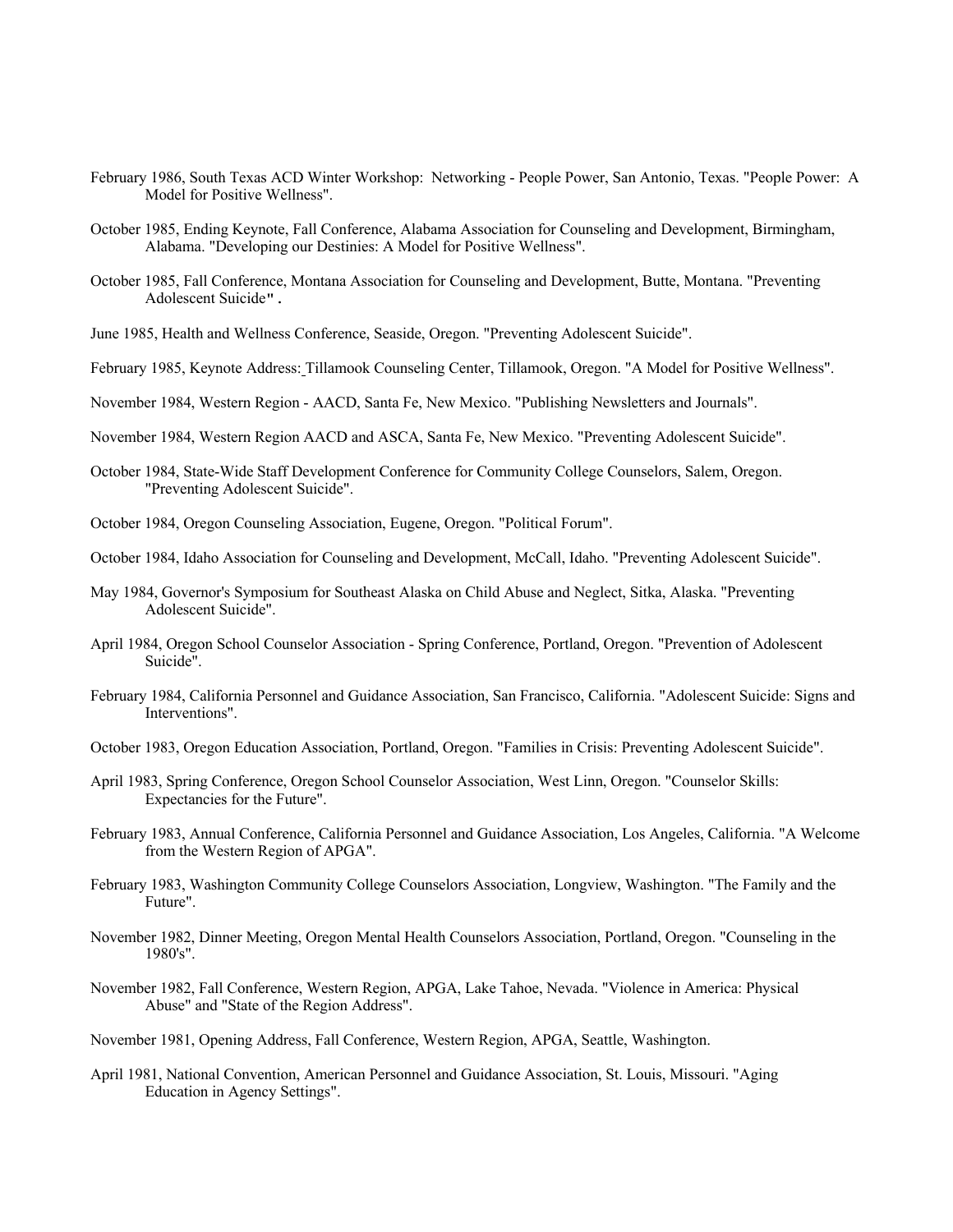- November 1980, Western Branch, American Personnel and Guidance Association, Phoenix, Arizona. "Human Rights and the Elderly".
- March 1980, National Convention, American Personnel and Guidance Association, Atlanta, Georgia. "Adult Development and Aging: The Efforts of a Special Group".
- October 1979, Oregon Personnel and Guidance Association, Portland, Oregon. "Aging and Counseling Older Adults".
- October 1979, Oregon Personnel and Guidance Association, Portland, Oregon. "Editorial Policies for the Oregon Personnel and Guidance Journal".
- March 1979, Pre-Convention Workshop, APGA, in Las Vegas, Nevada. "Aging and Counseling Older Adults".
- March 1978, Pre-Convention Workshop, APGA, in Washington, D.C. "Aging and Counseling Older Adults".
- November 1977, Wyoming Personnel and Guidance Association, Riverton, Wyoming. "Don't Trust Anyone Under Sixty: Some Guidelines for Counseling Older Adults".
- November 1977, Western Regional Branch Assembly of APGA, Gleneden Beach, Oregon. "Newsletters and Journals: Some Guidelines for State Branch Publications".
- April 1977, Western College Reading Association, Denver, Colorado. "Revolutionizing WCRA to Meet My Needs".
- March 1977, Pre-Conference Institute, Western College Reading Association, Denver, Colorado. "Counseling Adults: Some Interventions for Personalizing Groups".
- December 1976, Invited Speaker, Special Education Conference, Laramie, Wyoming. "On Being a Parent Advocate".
- October 1976, Invited Speaker, Rocky Mountain Regional Division of the International Reading Association, Denver, Colorado. "Getting in Touch with Yourself and Others: Communication Skills for the Reading Instructor".
- September 1976, Invited Speaker, Ft. Collins Council, International Reading Association, Colorado. "Communication Skills for Classroom Instructors: Your Right to be You".
- March 1976, Colorado-Wyoming Association for Counselor Education and Supervision, Laramie, Wyoming. "Notes from National ACES".
- November 1975, Opening Address, Colorado-Wyoming Association of Collegiate Registrars and Admissions Officers, Colorado Springs, Colorado. "Do We Say What We Mean - Bridges or Barriers to Student Communications?"
- March 1975, Western College Reading Association, Anaheim, California. "Using Transactional Analysis in the College Learning Center".
- March 1975, Invited Speaker, Colorado Council of the International Reading Association, Ft. Collins, Colorado. "Using Transactional Analysis in the Classroom".
- November 1974, Invited Speaker, Conference: Discovering How Children Learn, Laramie, Wyoming. "Transactional Analysis for Teachers".
- November 1974, Wyoming Personnel and Guidance Association, Casper, Wyoming. "Career Awareness: A Demonstration of Group Techniques".
- April 1974, Western College Reading Association, Oakland, California. Co-Chairperson, Regional Session (Wyoming, Colorado, Arizona, Utah, and Idaho).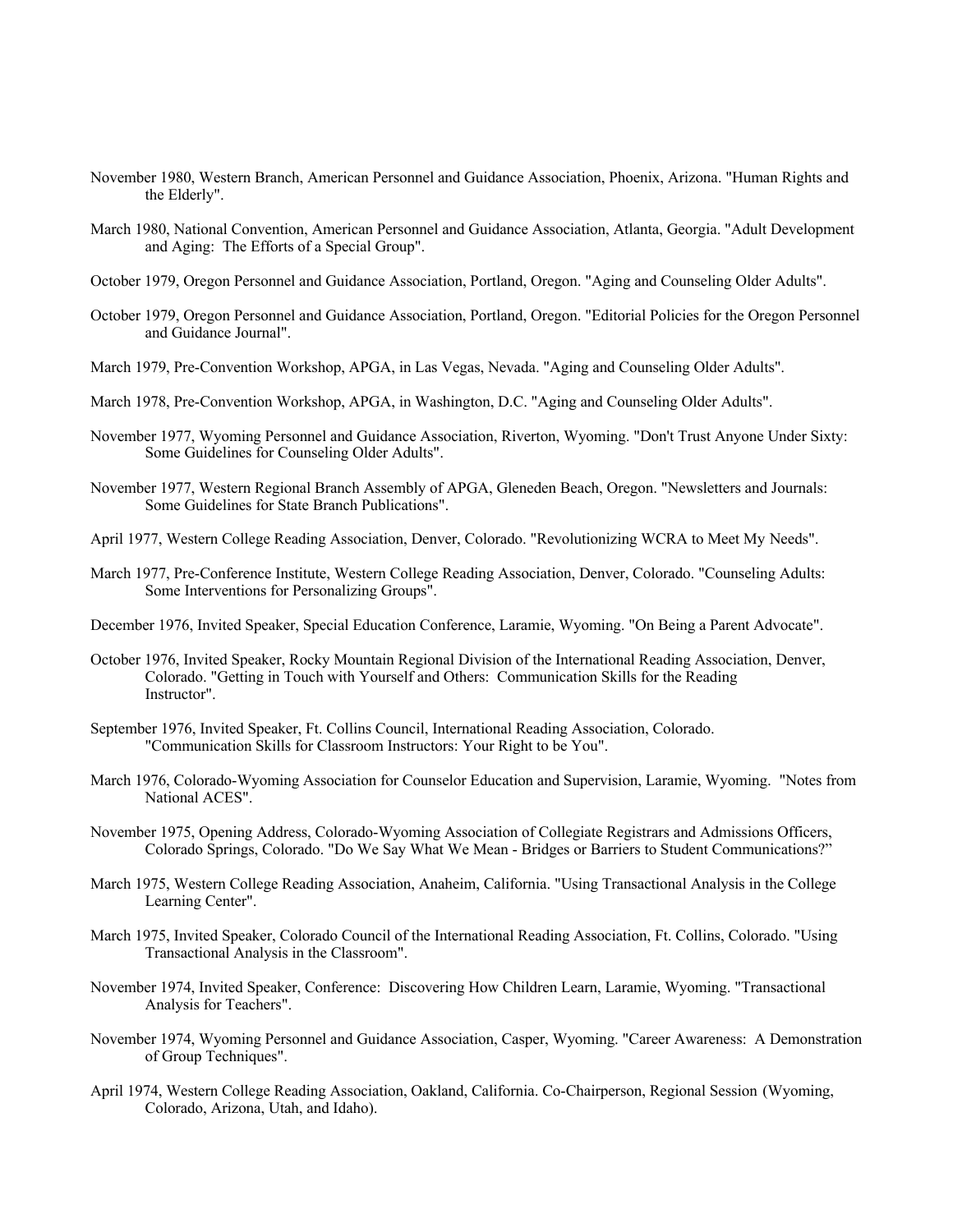- April 1974, Western College Reading Association, Oakland, California. "The Micro-Counseling Training Model: Interviewing Skills for the Reading Instructor".
- November 1973, Wyoming Personnel and Guidance Association, Casper, Wyoming. "Behavioral Group Counseling".
- April 1973, Western College Reading Association, Albuquerque, New Mexico. "Individualizing a College Reading Program: Merging Perspectives from Counseling Psychology and Reading".
- March 1972, American Personnel and Guidance Association, Chicago, Illinois. "Training Counselor Educators and Counselor Supervisors in Cultural Awareness" (Part of a panel discussion.).
- March 1972, Western College Reading Association, Reno, Nevada. "The Intermix Technique for Developing Study and Reading Skills".
- February 1972, Tricollege Conference, Austin, Texas. "A Demonstration of the Intermix Technique".
- October 1971, Texas Personnel and Guidance Association, Galveston, Texas. "Implementing an Academic Skills Counseling Program".
- October 1971, Texas Personnel and Guidance Association, Galveston, Texas. "The Intermix Technique for Academic Skills Counseling".
- October 1970, Florida Reading Conference, Miami Beach, Florida. "Individualizing a College Reading Program".

## **University Teaching Assignments**

#### **Walden University**

Foundations of Graduate Study Advanced Counseling Theory Counseling and Psychological Theories

## **Pennsylvania State University**

Youth at Risk Etrhical/Legal Issues in Counseling Preventing Adolescent Suicide Group Work

# **Johns Hopkins University**

Suicide across the Life Span Counseling Youth at Risk Grief Counseling Group Counseling and Group Experience Ethical/Legal Issues in Counseling Couple and Family Therapy The Many Facets of Grief

#### **Portland State University**

Grief and Loss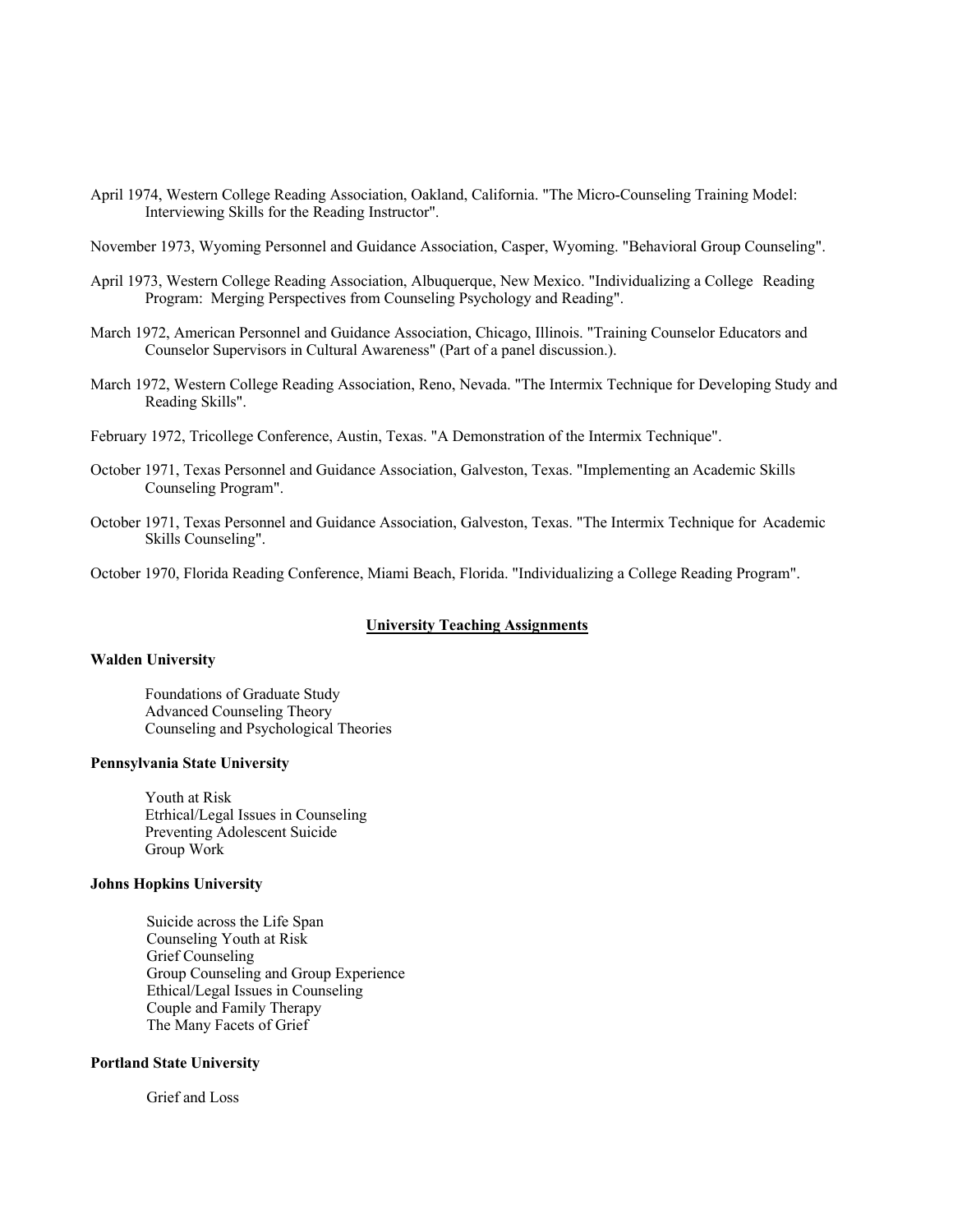Practicum in Counseling Group Theory Counseling Techniques Marriage and Family Counseling Guidance for the Classroom Teacher Introduction to Counseling Theories and Interventions I Theories and Interventions II Families in Crisis (a workshop series focusing on suicide, physical/sexual abuse, and separation/divorce) Aging and Counseling Older Adults Youth at Risk Group Counseling Group Practicum Suicide Prevention Crisis Management

# **University of Wyoming**

 Advanced Practicum in Counseling Advanced Practicum in Supervision Introduction to Guidance and Personnel Services Internship Theories and Techniques of Counseling Workshop in Transactional Analysis Occupational-Educational Information Workshop on Counseling Interventions Advanced Theories and Counseling Interventions Workshop on Counseling Adults Workshop on Marriage and Family Counseling

# **Our Lady of the Lake University of San Antonio**

Organization and Administration of Guidance Services Group Process Occupational-Educational Information Theories of Counseling Practicum in Counseling Psychology of Reading Diagnosis and Remediation of Reading Difficulties

## **Florida State University**

Theories of Counseling Counseling Practicum Teaching Reading in College Study and Reading Skills

## **Supervision of masters theses and doctoral dissertations since 1968**

## **Significant Professional Development Activities**

20 hours of continuing education or post-doctoral study each year to maintain the National Certified Counselor (NCC) credential and the Licensed Professional Counselor (Oregon) license.

## **Service to Community**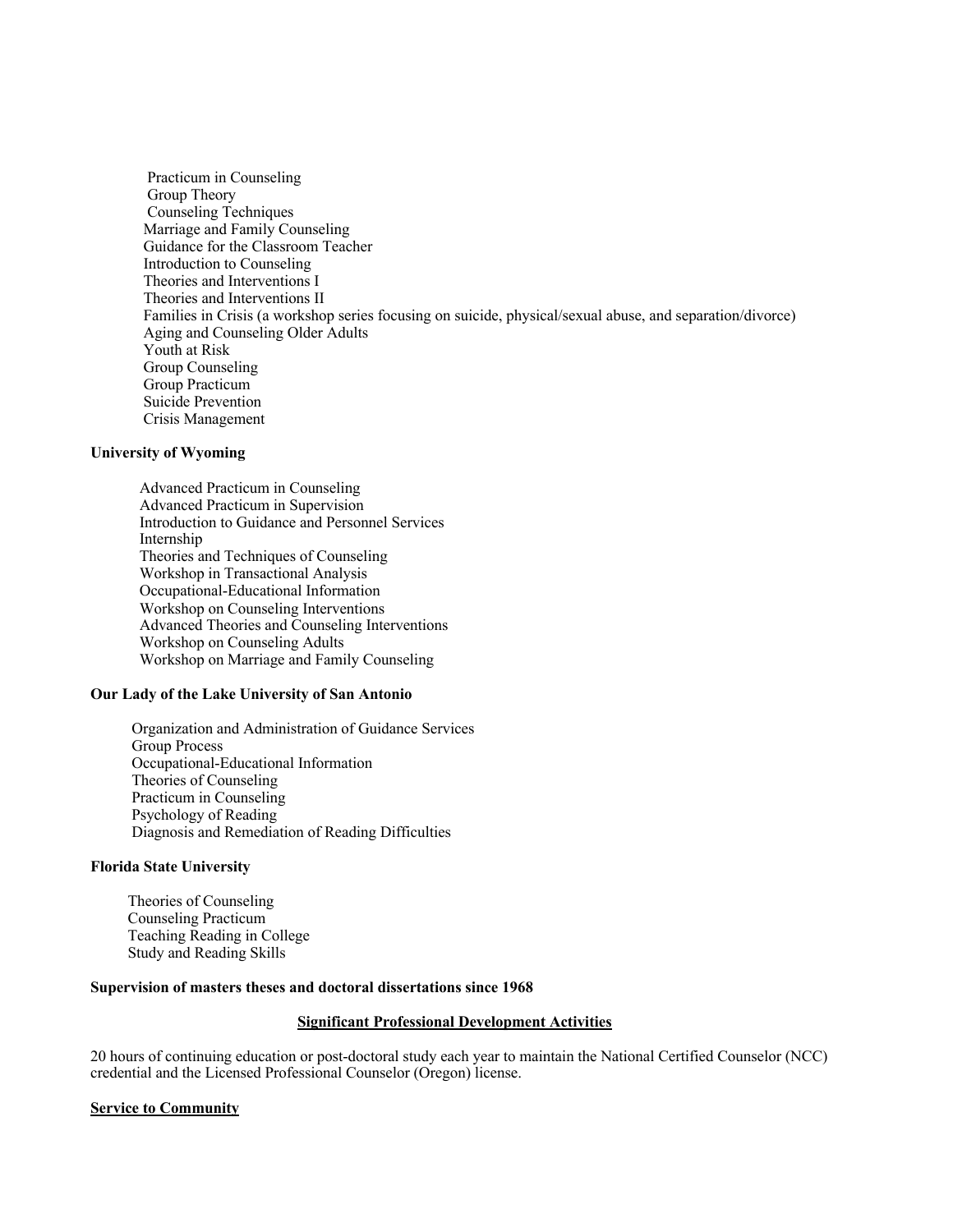April 2015, The University of New Orleans. New Orleans, Louisiana, "Suicide Prevention".

April 2014, The University of New Orleans. New Orleans, Louisiana, "Suicide Prevention".

April 2013, Old Dominion University, Norfolk, Virginia. "Youth at Risk: The Suicidal Child and Adolescent".

- February 2012, Portland State University, Portland, Oregon. "The Suicidal Client: Prevention, Crisis Intervention, and Postvention".
- February 2011, The University of New Orleans, New Orleans, Louisiana. "Group Work for Practitioners".
- February 2011, Portland State University, Portland, Oregon. "The Suicidal Client: Prevention, Crisis Intervention, and Postvention".
- February 2010, Portland State University, Portland, Oregon. "Suicide Prevention on the College Campus".
- November 2010, Old Dominion University, Norfolk, Virginia. "Suicide Prevention".
- April 2009, Old Dominion University, Norfolk, Virginia. "The Many Facets of Grief".
- September 2006, Sweetwater County Public Schools, Rock Springs, Wyoming. "Suicide across the Life Span".
- September 2006, Sweetwater County Public Schools, Rock Springs, Wyoming. "Using Meditation and Mindfulness to Increase Here and Now Presence".
- May 2006, Portland State University, Portland, Oregon. "Suicide across the Life Span".

February 2006, Portland State University, Portland, Oregon. "The Many Facets of Grief".

- November 2005, Portland State University, Portland, Oregon. "Increasing Therapeutic Presence: The Mind Body Connection".
- November 2003, Sweetwater County Schools, Rock Springs, Wyoming. "Stress in the Workplace".
- June 2002, Gwineth County Schools, Atlanta Georgia. "Preventing Adolescent Suicide".
- June 2002, Portland Social Workers, Portland, Oregon. "Youth at Risk".
- December 2001, Xavier University, New Orleans, Louisiana. "Youth at Risk: The Suicidal Child and Adolescent".
- November 2001, Family Services Center of Baton Rouge, Baton Rouge, Louisiana. "Youth at Risk: The Suicidal Child and Adolescent".
- August 2001, Vancouver Schools, Vancouver, Washington. "Preventing Child and Adolescent Suicide".
- December 2000, Hillsboro Schools, Hillsboro, Oregon. "Assessing the Suicidal Child and Adolescent".
- October 2000, Phoebe Putney Memorial Hospital, Albany, Georgia. "Sexuality Issues in Adolescence".
- May 2000, Orlando Schools, Orlando, Florida. "Sexual Identity and Adolescent Suicide".
- May 2000, Sweetwater County Public Schools, Rock Springs, Wyoming. "The Many Facets of Grief".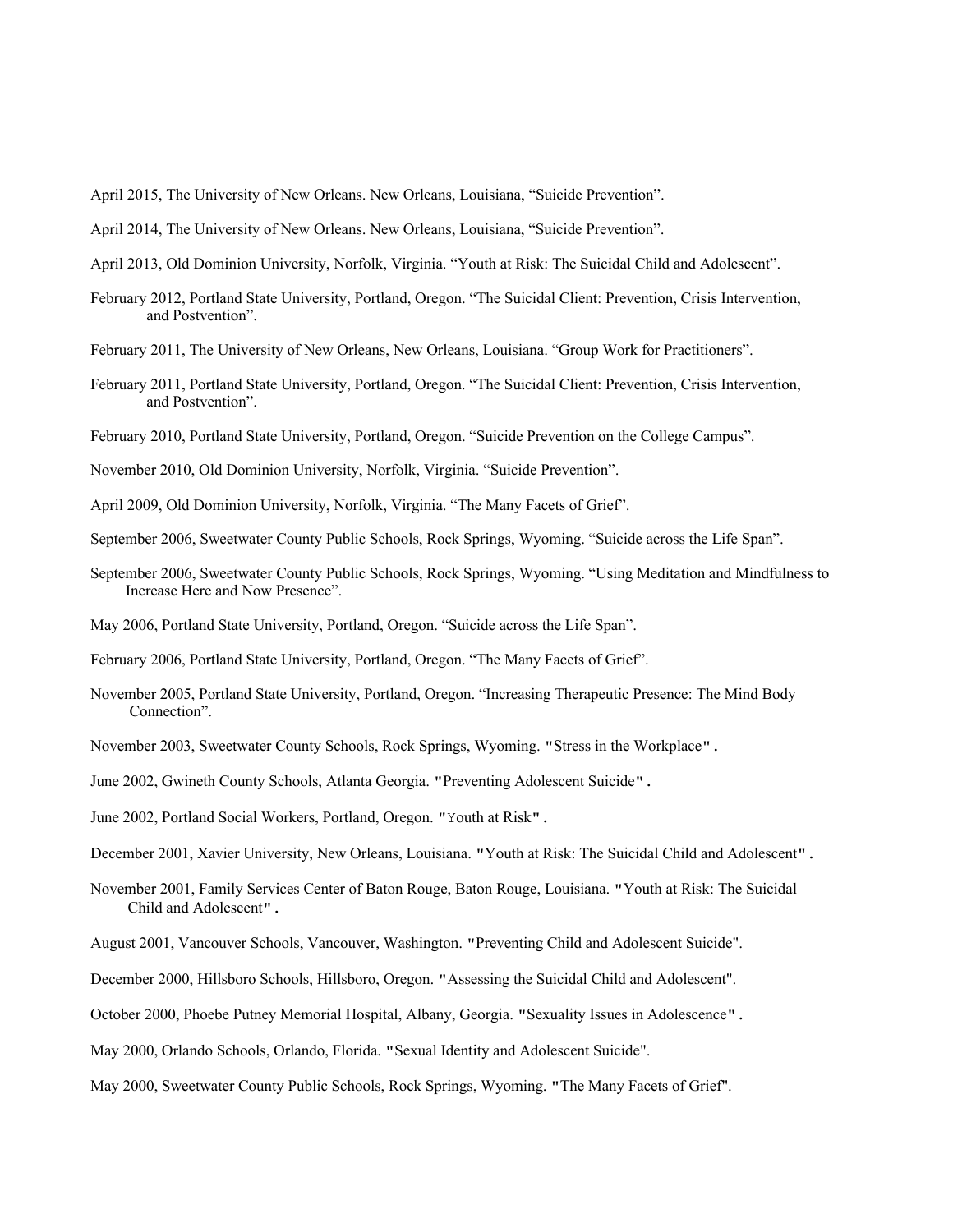July 1999, Orlando Schools, Orlando, Florida. "Counseling and Teaching Youth at Risk".

October 1999, Phoebe Putnam Memorial Hospital, Albany, Georgia. "The Many Facets of Grief".

- November 1998, Tri-County Mental Health Services, Lewiston, Maine. "Youth at Risk".
- November 1998, Bibb County Schools, Macon, Georgia. "The Many Facets of Grief".
- November 1998, Bibb County Schools, Macon, Georgia. "Adolescent Suicide: Prevention and Crisis Management".
- July 1998, Orlando Schools, Orlando, Florida. "Counseling and Teaching Youth at Risk".

December 1997, Sweetwater County Public Schools, Greenriver, Wyoming. "Crisis Management".

- December 1997, Sweetwater County Public Schools, Rock Springs, Wyoming. "Crisis Management".
- October 1997, Orlando Schools, Orlando, Florida. "Counseling and Teaching Youth at-Risk".
- October 1997, University of Arkansas, Fayetteville, Arkansas. "Parenting At-Risk Youth".
- August 1997, J. P. Phoebe Putnam Hospital, Albany Georgia. "Preventing Adolescent Suicide".
- March 1997, Southwest Counseling Center, Rock Springs, Wyoming. "Preventing Adolescent Suicide".
- March 1997, Sweetwater County Public Schools, Rock Springs, Wyoming, "Crisis Management".
- November 1996, Sweetwater County Public Schools, Rock Springs, Wyoming. "Crisis Management".
- October 1996, Orlando Schools, Orlando, Florida. "Counseling and Teaching Youth at-Risk".
- August 1996, Harford County Public Schools, Bel Air, Maryland. "Counseling and Teaching Youth At-Risk".
- March 1996, American Counseling Association, Louisville, Kentucky. "Counseling and Teaching Youth At-Risk".
- February 1996, American Counseling Association, Dearborne, Michigan. "Counseling and Teaching Youth At-Risk".
- February 1996, American Counseling Association, Lewiston, Maine. "Counseling and Teaching Youth At- Risk".
- January 1996, American Counseling Association, Chicago, Illinois. "Counseling and Teaching Youth at Risk".
- December 1995, American Counseling Association, Winston Salem, North Carolina. "Preventing Adolescent Suicide".
- November 1995, American Counseling Association, New York, New York. "Preventing Adolescent Suicide".
- November 1995, Lincoln High School, Portland Public Schools, Portland, Oregon. "Suicide Prevention in the Schools".
- October 1995, American Counseling Association, Jackson, Mississippi. "Preventing Adolescent Suicide".
- October 1995, Lincoln High School, Portland Public Schools, Portland, Oregon. "Suicide Prevention in the Schools".
- September 1995, Orlando Schools, Orlando, Florida. "Suicide Prevention in the Schools."
- August 1995, Lincoln High School, Portland Public Schools, Portland, Oregon. "Group Dynamics for the Classroom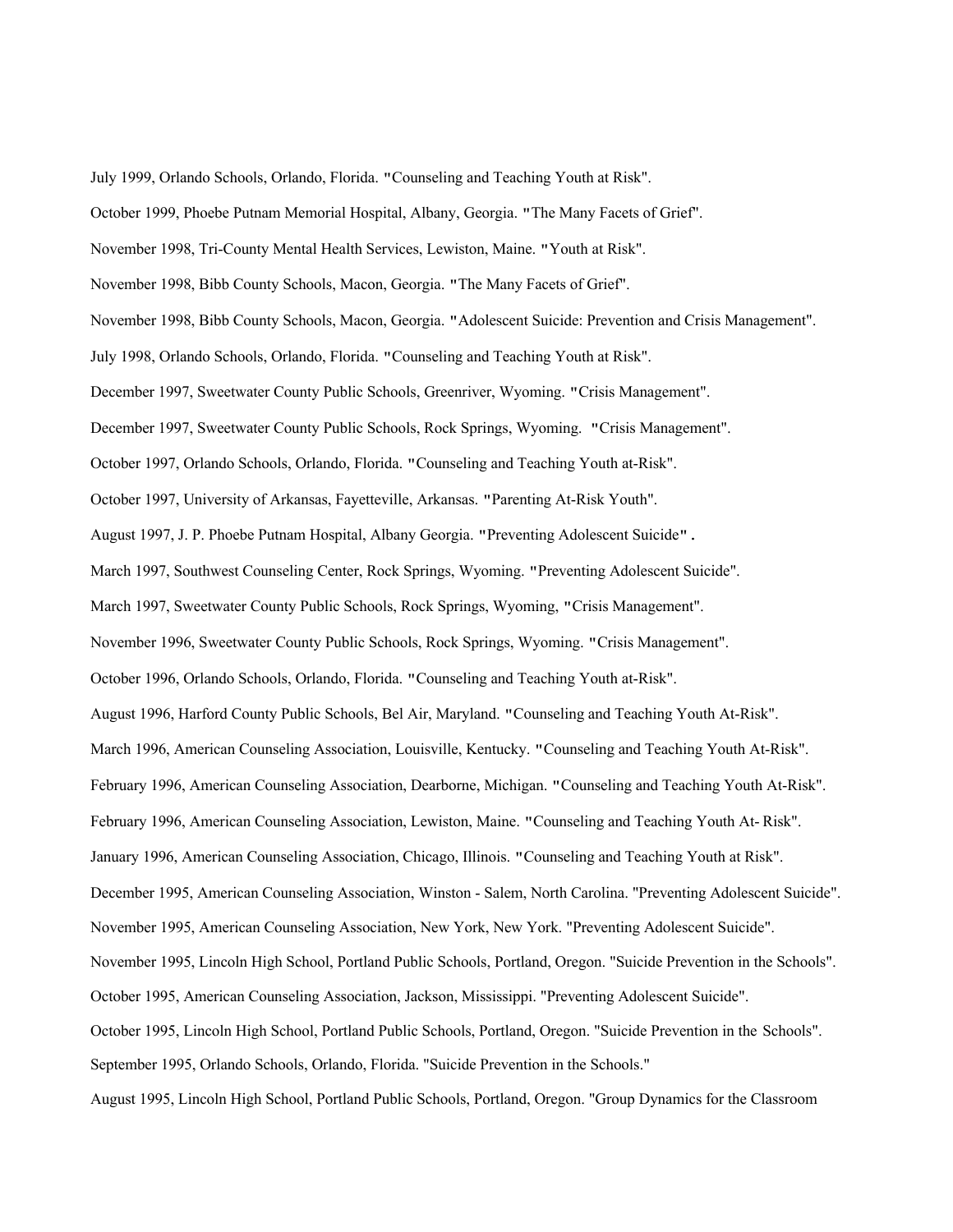Teacher".

- March 1995, Ellsworth Air Force Base, South Dakota. "Preventing Adolescent Suicide".
- March 1995, American Counseling Association, Boston, Massachusetts. "Preventing Adolescent Suicide".
- January 1995, American Counseling Association, San Francisco, California. "Preventing Adolescent Suicide".
- October 1994, Orlando Schools, Orlando, Florida. "Preventing Adolescent Suicide".
- December 1994, American Counseling Association, Montgomery, Alabama. "Preventing Adolescent Suicide".
- November 1994, American Counseling Association, New Orleans, Louisiana. "Preventing Adolescent Suicide".
- January 1994, Institute for Educational Development, Ontario, California. "Helping Your At-Risk Students Experience Greater Success: Using Outstanding Prevention and Intervention Strategies (Grades 6-12)".
- January 1994, Institute for Educational Development, Anaheim, California. "Helping Your At-Risk Students Experience Greater Success: Using Outstanding Prevention and Intervention Strategies (Grades 6-12)".
- May 1993, Children's Services Division, Department of Human Services, Portland, Oregon. "Stress Management".
- February 1993, Children's Services Division, Department of Human Services, McMinnville, Oregon. "Youth At-Risk".
- January 1993, Children's Services Division, Department of Human Services, Portland, Oregon. "Stress and Foster Parenting".
- November 1992, Children's Services Division, Department of Human Services, Portland, Oregon. "Youth At- Risk".
- November 1992, Children's Services Division, Department of Human Services, Bend, Oregon. "Group Work with Teenagers".
- October 1992, Astoria Schools, Astoria, Oregon. "Preventing Adolescent Suicide".
- October 1992, Children's Services Division, Department of Human Services, Medford, Oregon. "Youth At-Risk".
- May 1992, Lutheran Family Services' Supervision Training, Portland, Oregon. "Counselor Supervision: Models, Issues and Techniques".
- April 1992, Children's Services Division, Department of Human Services, Eugene, Oregon. "Youth At-Risk".
- April 1992, Lutheran Family Services' Supervision Training, Portland, Oregon. "Counselor Supervision: Models, Issues and Techniques".
- September 1991, Social Sciences Seminar, Casper College, Casper, Wyoming. "Youth at Risk".
- May 1991, ESD 112, Vancouver, Washington. "Suicide Prevention in the Schools".
- April 1991, ESD 112, Vancouver, Washington. "Youth At-Risk".
- April 1991, North Clackamas Schools, Milwaukie, Oregon. "An Overview of Youth At-Risk".
- February 1991, Polk County ESD, Dallas, Oregon. "Suicide Prevention in the Schools: The School-Community Link".
- February 1991, Douglas County Health Department, Roseburg, Oregon. "Suicide Prevention".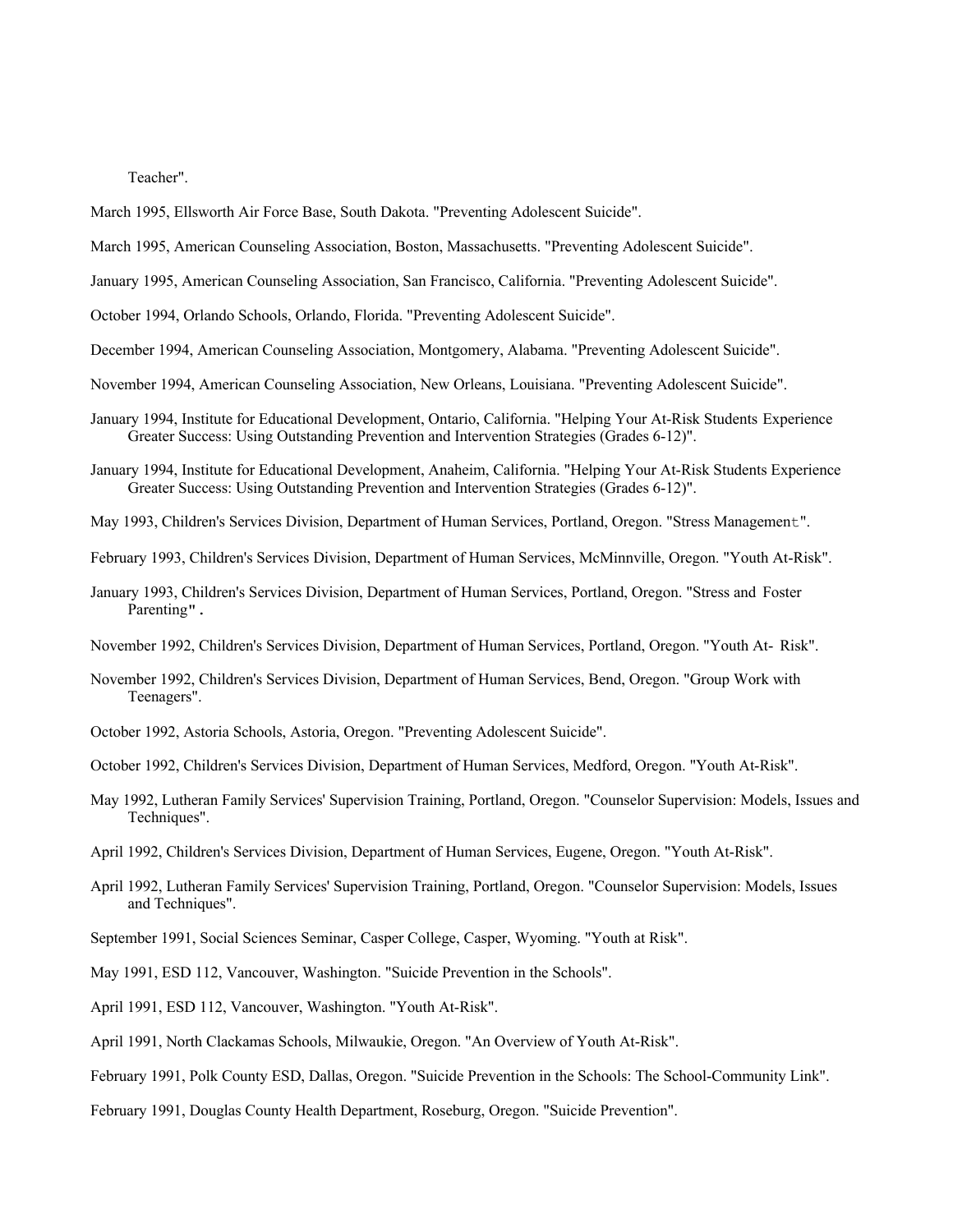- February 1991, Metropolitan Learning Center, Portland Public Schools, Portland, Oregon. "Life Style Assessment: An Adlerian Model".
- December 1990, Metropolitan Learning Center, Portland Public Schools, Portland, Oregon. "Using Transactional Analysis for Relationship Enhancement".
- August-November 1990, Mountain View High School, Vancouver, Schools, Vancouver, Washington. "Comprehensive Programs for Student Support Services".
- June 1990, Lincoln High School, Portland Public Schools, Portland, Oregon. "Suicide Prevention in the Schools".
- April 1990, Norfolk Public Schools, Norfolk, Virginia. "Preventing Adolescent Suicide".
- February 1990, Hillsboro Schools, Hillsboro, Oregon. "Suicide Prevention in the Schools".
- February 1990, Hillsboro Schools, Hillsboro, Oregon. "Assessing Suicide Lethality".
- January 1990, Our Lady of the Lake Catholic School, Lake Oswego, Oregon. "Enhancing Self-Esteem".
- November 1989, North Clackamas School District Student Retention Task Force, Milwaukie, Oregon. "Youth At-Risk".
- March 1989, Norfolk Schools, Norfolk, Virginia. "Preventing Adolescent Suicide".
- February 1989, Poyama Land, Salem, Oregon. "Preventing Adolescent Suicide".
- February 1989, Hillsboro Junior Women's Club, Hillsboro, Oregon. "Preventing Adolescent Suicide".
- January 1989, Portland Public Schools, Portland, Oregon. "Adolescent Suicide: Prevention and Intervention.".
- December 1988, Des Moines Public Schools, Des Moines, Iowa. "Working with Dysfunctional Families".
- November 1988, University of Florida, Gainesville, Florida. "Preventing Adolescent Suicide" and "Counseling in the 21st Century: Meeting the Challenge".
- October 1988, Des Moines Public Schools, Des Moines, Iowa. "Working with Functional Families".
- September 1988, Ranchester Public Schools, Ranchester, Wyoming. "Preventing Adolescent Suicide".
- August 1988, Portland Public Schools, Portland, Oregon. "Middle School Advisory Programs".
- May 1988, Portland Public Schools, Portland, Oregon. "Middle School Advisory Programs".
- April 1988, Norfolk Public Schools, Norfolk, Virginia. "Preventing Adolescent Suicide".
- April 1988, Workshops on Human Services, Atlanta, Georgia. "Preventing Adolescent Suicide".
- April 1988, Portland Public Schools, Portland, Oregon. "Coping Skills for Students".
- April 1988, Ohio University, Dayton, Ohio. "Adolescent Suicide: Prevention and Intervention".
- March 1988, Portland Public Schools, Portland, Oregon. "Preventing Adolescent Suicide".
- February 1988, Tigard Schools, Tigard, Oregon. "Working with Depressed Adolescents".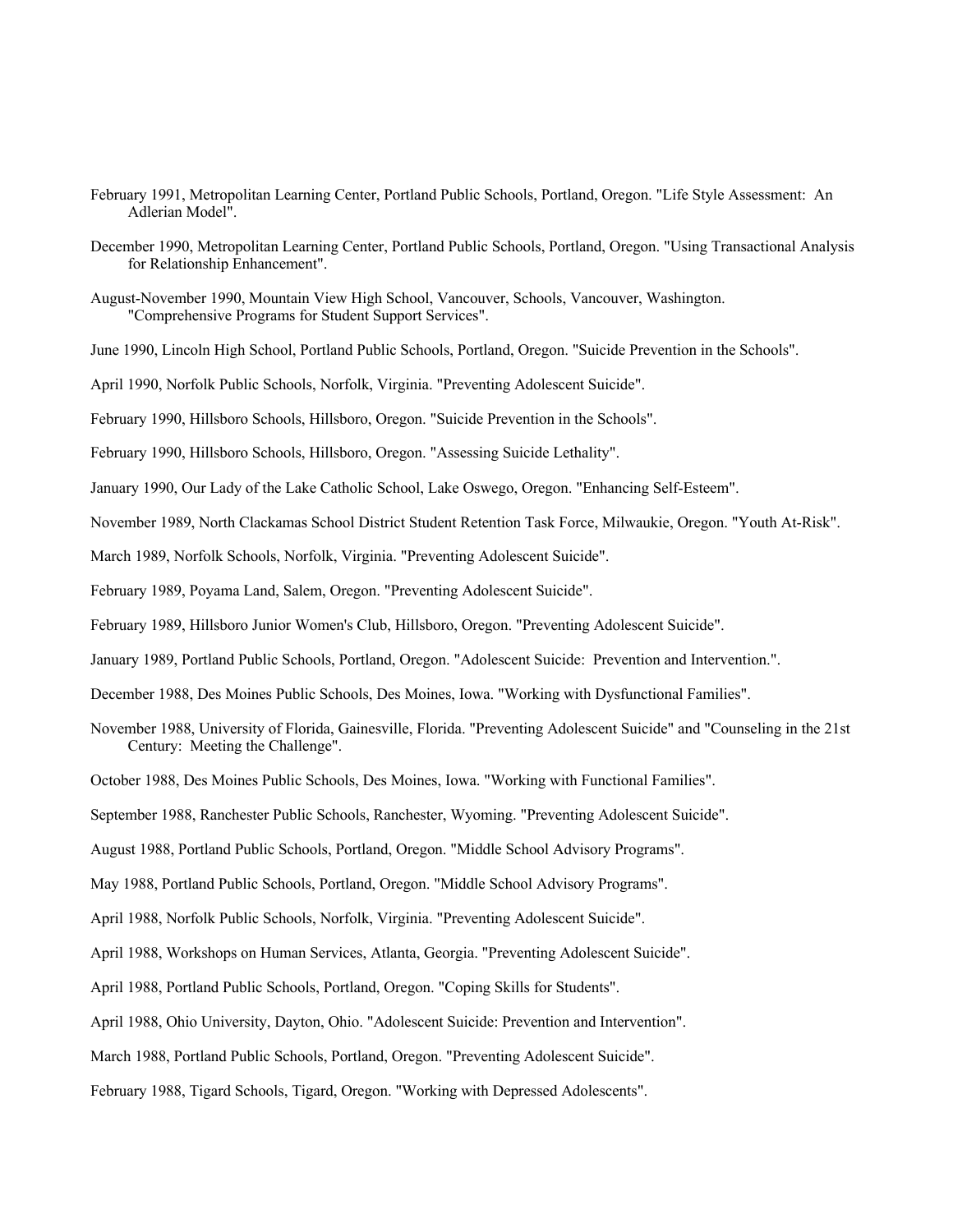- September 1987, Gaiser Middle School, Vancouver, Washington. "Group Work via Advisory with Middle School Students".
- August 1987, Shumway Middle School and MacArthur Middle School, Vancouver, Public Schools, Vancouver, Washington. "Group Work via Advisory with Middle School Students".
- August 1987, Renton Schools, Renton, Washington. "Grief, Loss and Suicide Prevention".
- August 1987, Oregon Conference for Seventh-Day Adventists, Portland, Oregon. "Preventing Adolescent Suicide".
- August 1987, Private Practice Institute, Portland, Maine. "Preventing Adolescent Suicide".
- May 1987, University of Utah, Salt Lake City, Utah. "Preventing Adolescent Suicide".
- May 1987, Luncheon Address, Granite School District, Salt Lake City, Utah. "Experiencing the Joy of Incompetence: What the Experts Don't Tell You about Stress Management".
- April 1987, Farm Home Middle School, Corvallis Public Schools, Corvallis, Oregon. "Preventing Adolescent Suicide".
- April 1987, Middle School Core Team Members, Corvallis Public Schools, Corvallis, Oregon. "Organizing a District-Wide Suicide Prevention Program".
- March 1987, Elementary School Core Team Members, Corvallis Public Schools, Corvallis, Oregon. "Organizing a District-Wide Suicide Prevention Program".
- February 1987, The University of Utah, Salt Lake City, Utah. "Preventing Adolescent Suicide".
- February 1987, Corvallis Elementary Schools, Corvallis Public Schools, Corvallis, Oregon. "Preventing Child and Adolescent Suicide".
- January 1987, Corvallis Middle School, Corvallis Public Schools, Corvallis, Oregon. "Preventing Adolescent Suicide".
- November 1986, Natrona County School District, Casper, Wyoming. "Preventing Child and Adolescent Suicide".
- October 1986, Corvallis High School, Corvallis Public Schools, Corvallis, Oregon. "Preventing Adolescent Suicide".
- August 1986, Corvallis School District, Welches, Oregon. "Preventing Child and Adolescent Suicide".
- August 1986, Renton Schools, Renton, Washington. "Preventing Child and Adolescent Suicide".
- August 1986, Youth Shelter, Longview, Texas. "Preventing Child and Adolescent Suicide".
- May 1986, Fulton County Schools, Hatesville, Georgia. "Preventing Adolescent Suicide".
- May 1986, Floyd County School System, Rome, Georgia. "Preventing Adolescent Suicide".
- May 1986, Lynchburg College, Lynchburg, Virginia. "Preventing Adolescent Suicide".
- May 1986, Darden School of Education, Old Dominion University, Norfolk, Virginia. "Preventing Adolescent Suicide".
- April 1986, Longview School District, Longview, Washington. "Preventing Adolescent Suicide".
- March 1986, Huntsville City Schools, Huntsville, Alabama. "Preventing Adolescent Suicide".
- February 1986, the University of Arizona, Tucson, Arizona. "Preventing Adolescent Suicide".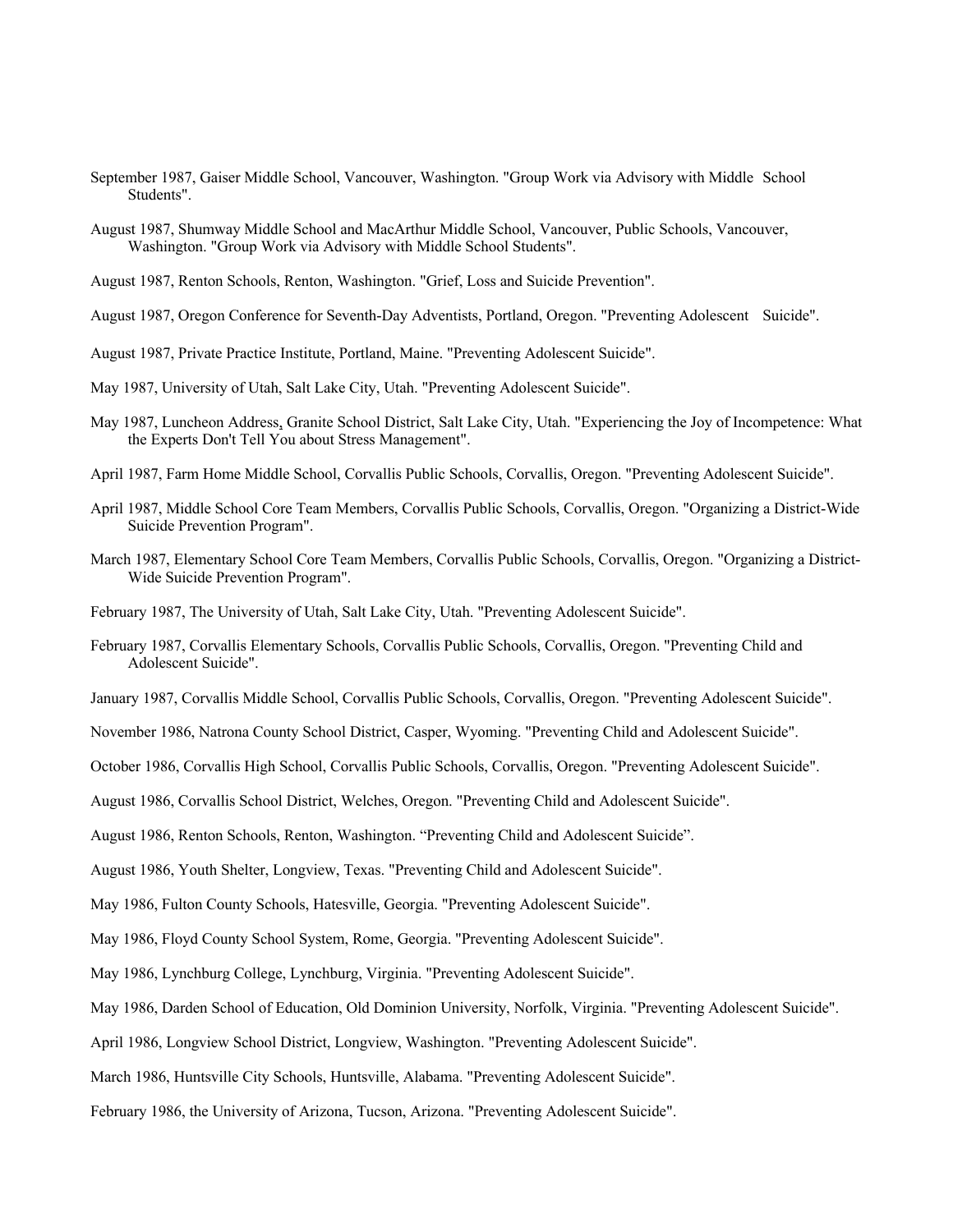February 1986, San Antonio Community College, San Antonio, Texas. "Suicide Prevention".

- January 1986, Ninth and Tenth Grade Students, Oregon Episcopal School, Portland, Oregon. "Preventing Adolescent Suicide".
- December 1985, Helena Public Schools, Helena, Montana. "Preventing Adolescent Suicide".
- December 1985, New Orleans, Louisiana. "Preventing Adolescent Suicide".
- November 1985, University of Utah, Salt Lake City, Utah. "Families in Crisis: Physical and Sexual Abuse".
- November 1985, Granite School District, Salt Lake City, Utah. "Preventing Adolescent Suicide".
- November 1985, Educational Service District #112, Vancouver, Washington. "Preventing Adolescent Suicide".
- October 1985, St. Mary's County Schools, Leonardtown, Maryland. "Counseling Techniques for Group Work" and "TA for Counselors".
- August 1985, Hilo Schools, Hilo, Hawaii. "Preventing Adolescent Suicide" and "Academic Skills Counseling".
- August 1985, Reno Public Schools, Reno, Nevada. "Preventing Adolescent Suicide".
- June 1985, The College of Idaho, Twin Falls, Idaho. "Adolescent Suicide: Imperatives for Prevention".
- April 1985, Center for Children and Parents, Anchorage, Alaska. "Preventing Child and Adolescent Suicide".
- April 1985, Umpqua Community College, Roseberg, Oregon. "Suicide Prevention".
- March 1985, California State University, Fresno, California. "Suicide Prevention: A Presentation for Students, Faculty and Staff".
- March 1985, The College of Idaho, Caldwell, Idaho. "Adolescent Suicide: Imperatives for Prevention".
- March 1985, Meridian Public Schools, Meridian, Idaho. "Preventing Adolescent Suicide".
- January 1985, Chugach Schools, Whittier, Alaska. "Families in Crisis".
- September 1984, Department of Youth and Family Services, Juneau, Alaska. "Preventing Adolescent Suicide".
- August 1984, Department of Youth and Family Services, Ketchikan, Alaska. "Preventing Adolescent Suicide".
- August 1984, Keynote Address, Counselors and Principals, Portland Public Schools, Portland, Oregon. "Promoting Excellence in Guidance and Counseling: Strategies for Action".
- January 1983, Teachers, Lake Oswego School District, Lake Oswego, Oregon. "Group Dynamics in the Classroom".
- November 1983, Parent Group, Bellevue, Washington. "Building Your Child's Self-Esteem".
- September 1983, Jefferson County and Boulder Public Schools, Denver, Colorado. "Violence in America: Physical and Sexual Abuse".
- January 1983, Northern Arizona University, Flagstaff, Arizona. "Preventing Adolescent Suicide".
- October 1982, Tigard School District, Tigard, Oregon. "Separation and Divorce".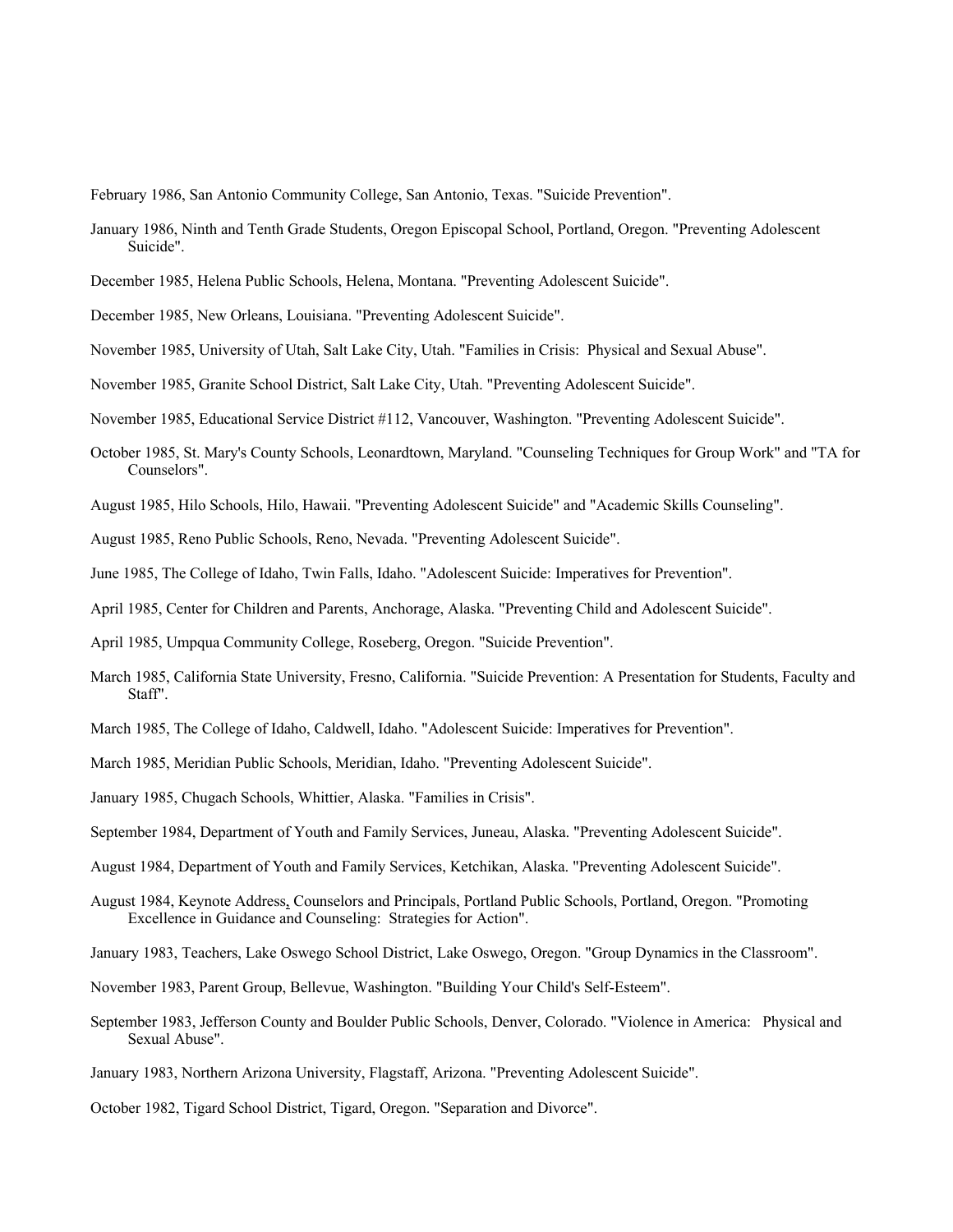September 1982, Opening Meeting, Administrators and Counselors, Lake Oswego School District, Lake Oswego, Oregon. "Counseling and Guidance in the 1980's".

# **Service to University, College, Department**

## **Walden University**

Faculty Writing Committee for CMHC Academic Integrity Committee for CMHC Glue/Congeniality Committee for CMHC Lead faculty Member Creator of the Advising/Mentorship Forum for the Ph.D in Counselor Education and Supervision (CES) program Creator of the Advising/Mentorship Forum for the Mental Health Counseling (MHC) program Internal Consultant, CACREP Self Study External Public Relations Academic Integrity Committee for the MHC program

## **Johns Hopkins University**

Coordinator/Creator, Summer Seminars Program, 2006, 2007, 2010, and 2011.

#### **Pennsylvania State University**

Coordinator/Creator, Summer Institute, 2008 and 2009

#### **Portland State University**

Chairperson, Search Committee, School Counseling/Curriculum & Instruction (Graduate School of Education) Chairperson, Social Committee (Graduate School of Education) Member, Promotion & Tenure Committee (School of Education) Member, Program & Policy Committee (School of Education) Promotion & Tenure Committee (Dept. of Special Education & Counselor Education) Rehabilitation Counseling Advisory Board (School of Education) Graduate Merit Scholarship Selection Committee (University) Program and Policy Committee (School of Education) Doctoral Program Review Committee (School of Education) Doctoral Admissions Committee (School of Education) Faculty Advisor (Counselor Education Program) Research and Instructional Services Committee (School of Education) Promotion and Tenure Committee (University) Chairperson, Promotion and Tenure Committee (Department of Special Programs) Coordinator, Counselor Education (Department) Member, Research and Publications Committee (University) Member, Consortium for Professional Education (School of Education) Department Head (School of Education) Personnel Practices Committee (School of Education) Educational Activities Advisory Board (University: member, Vice-Chairperson and Acting Chairperson) Counselor Education Advisory Council (Counselor Education Program) Marriage and Family Counseling Advisory Committee (Counselor Education Program/Continuing Education) Dean's Advisory Council (School of Education) Chairperson, Search Committee, Counselor Education/Educational Administration (School of Education) Chairperson, Doctoral Committee (School of Education) Chairperson, Search Committee, Rehabilitation Counseling (School of Education) Chairperson, Search Committee, Community Counseling (School of Education)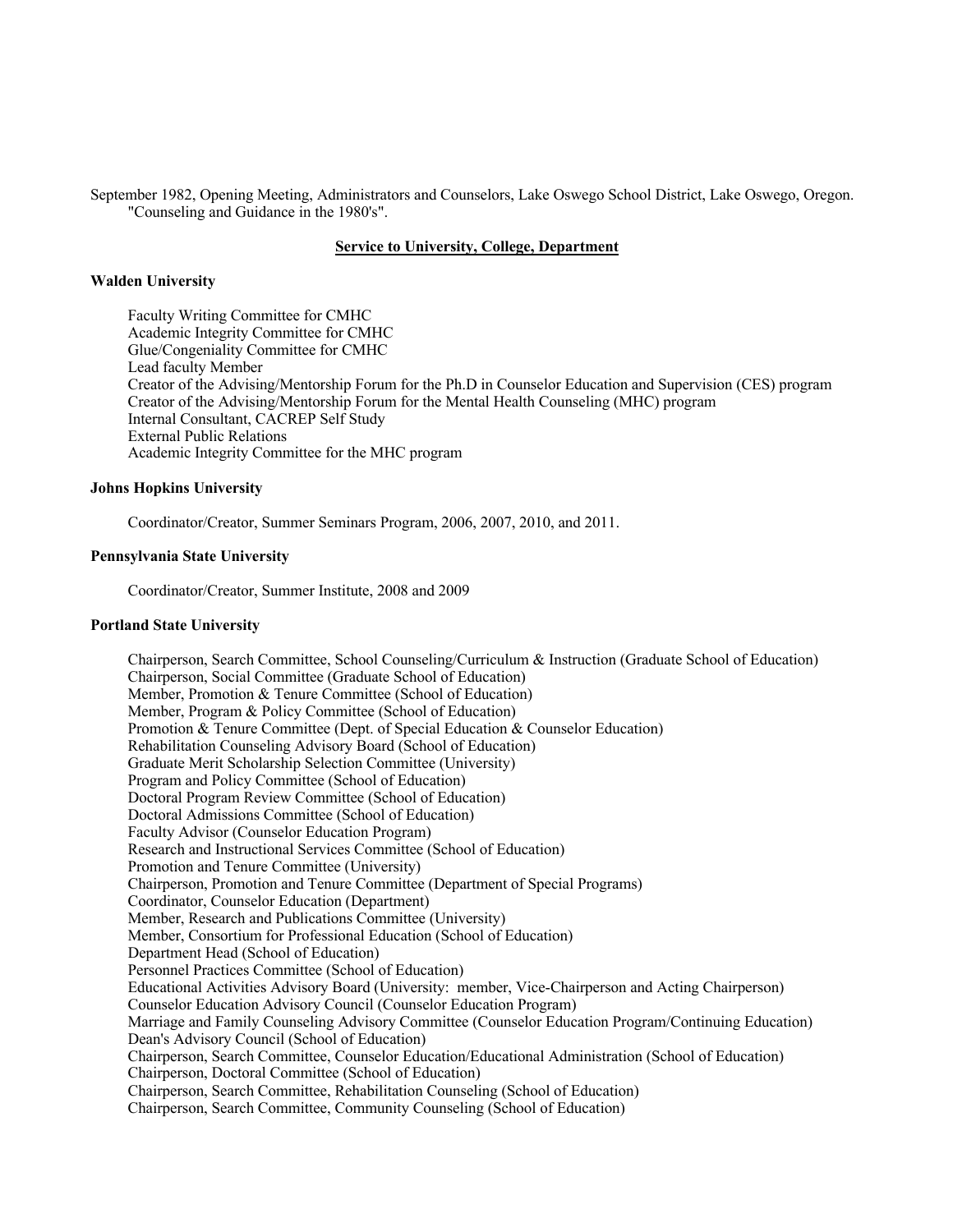Chairperson, Search Committee, Portland Educational Network, (School of Education/University) Member, Search Committee, Counselor Education/Curriculum and Instruction, Joint Appointment (School of Education) Member, Admissions Committee (Counselor Education Program)

### **University of Wyoming**

Coordinator for Advanced Practicum in Counseling and Supervision (Departmental level) Coordinator for Internship (Departmental level) Committee member for several doctoral and masters students (Departmental level) Committee of X (College of Education) Elections and Regulations Committee (College of Education) Career Education Committee (College of Education) Reorganization Committee (College of Education)

## **Our Lady of the Lake University of San Antonio**

Faculty Advisor, Student Welfare Council (University) Teacher Education Council (Department of Education) Program Planning Committee (Department of Education) Academic Affairs Committee (University) Graduate Council (University)

#### **Florida State University**

Faculty Advisor (Department)

#### **Service to Profession**

## **Editing**

Associate Editor, *Adult Development and Aging Practice Journal* (AADA Publisher), July 1997 to June, 2000.

Editorial Board Member*, Counseling and Human Development* (Love Publishing Company), January 1989 to January 1992.

Editor, *The School Counselor* (AACD/ASCA Publisher), July 1980 to June 1984.

Council of Journal Editors, AACD/APGA, July 1980 to June 1984.

Editor, *The Oregon Personnel and Guidance Journal*, July 1979 to June 1982.

Editorial Board Member, *The Wyoming Personnel and Guidance Journal*, July 1979 to July 1984.

Publications Editor, Western Region, American Personnel and Guidance Association, 1977-1979.

Editorial Advisory Board, Western College Reading Association, 1972-1977.

Editor, *Newsletter,* Wyoming Personnel and Guidance Association, 1973-1975.

Chairperson, Research and Publications Committee, Wyoming Personnel and Guidance Association, 1973-1975.

#### **Elected Offices in Professional Organizations**

Governing Council (Board of Directors), American Counseling Association, 2005-2007.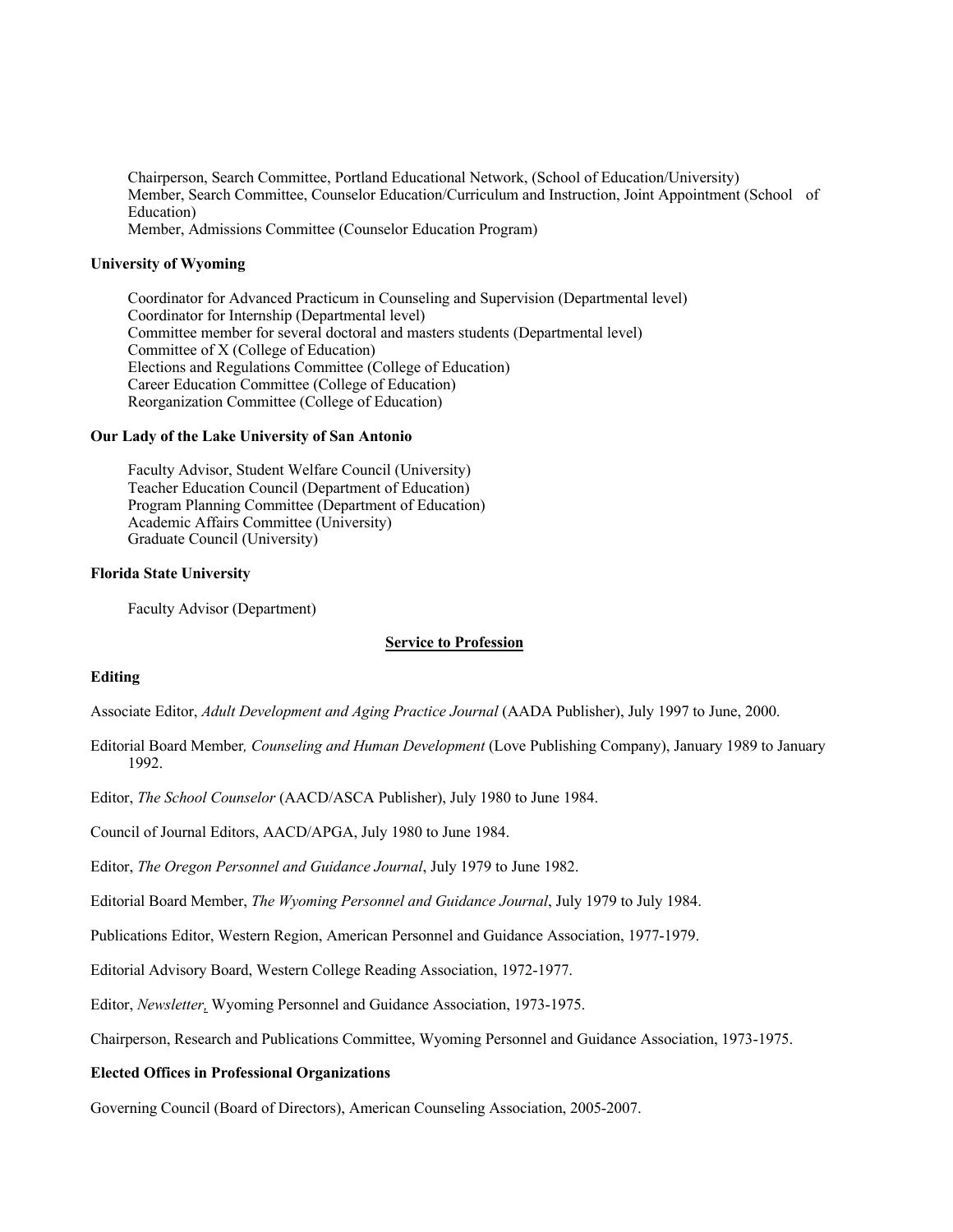Member, Executive Committee, American Counseling Association, 1995-1996.

Governing Council (Board of Directors) American Counseling Association, 1992-1996.

Governing Council Liaison, Human Rights Committee (American Counseling Association) 1995-1996.

Executive Council, Association for Adult Development and Aging, 1992-1996.

Chair, Board of Trustees, Counseling and Human Development Foundation, 1988-1990.

## **President, American Association for Counseling and Development (currently ACA), 1986-1987.**

Past-President, American Association for Counseling and Development, (currently ACA), 1987-1988.

President-Elect, American Association for Counseling and Development, (currently ACA), 1985-1986.

Governing Council and Executive Committee, (Board of Directors) American Association for Counseling and Development, 1985-1988.

Chairperson, Western Regional, American Personnel and Guidance Association, 1981-1983.

Board of Directors, American Personnel and Guidance Association, 1978-1981.

Chairperson, Financial Affairs Subcommittee, Board of Directors, APGA, 1980-1981.

Publications Editor, Western Region, American Personnel and Guidance Association, 1977-1979.

Co-President, Wyoming Association for Children with Learning Disabilities and Special Problems, 1977-1978.

President, Wyoming Personnel and Guidance Association, 1976-1977.

President, Wyoming Association for Counselor Education and Supervision, 1974-1975.

### **Appointed**

Chair, American Counseling Association Insurance Trust, 2008 to 2011.

Treasurer, American Counseling Asociation, 2007-2008.

Member, Governing Council, American Counseling Association, 2007-2008.

Executive Committee, American Counseling Association, 2007-2008.

Chair, Strategic Planning Committee, American Counseling Asociation, 2004-2005.

Member, Nominations and Elections Committee, American Counseling Association, 2003-2005.

Member, World Conference Task Force, American Counseling Association, 1998-1999.

Chair, By Laws Committee, Association for Adult Development and Aging, 1996-1997.

Chair, Human Rights Committee, Association for Humanistic Education and Development, 1996-1997.

Trustee, Counseling and Human Development Foundation, 1994.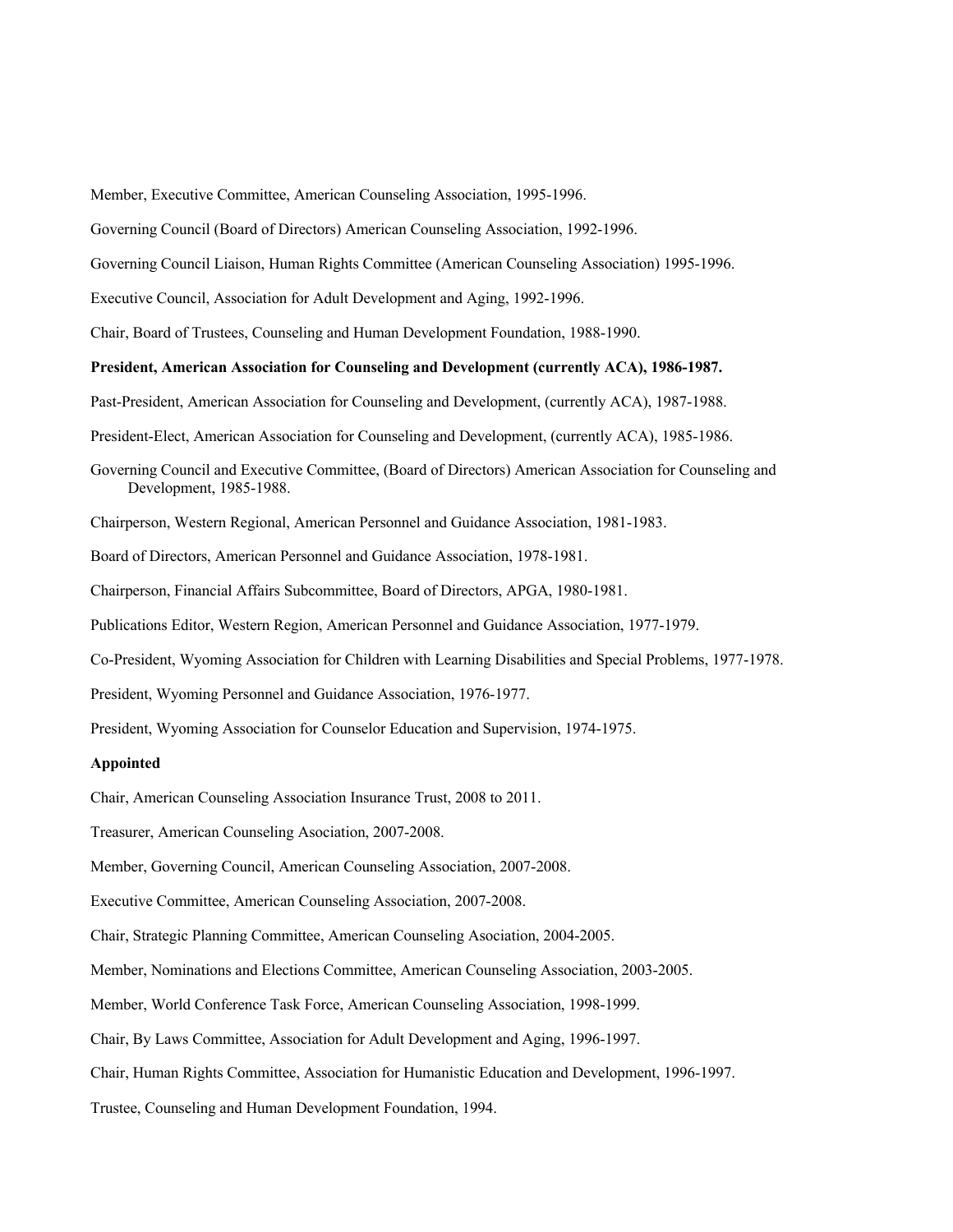Member, Loan Committee, American Counseling Association, 1994.

Member, Executive Director Search Committee, American Counseling Association, 1993-94.

Member, Association for Counselor Education and Supervision Program Committee, ACES Convention, 1991-1992.

Member, Nominations and Elections Committee, American Association for Counseling and Development, 1991-1992.

Chair, Human Rights Directorate, American Association for Counseling and Development, 1990-1991.

Chair, Program Selection Committee, Association for Humanistic Education and Development, 1988-1989.

Member, National Task Force on Health Issues, Association for Counselor Education and Supervision, 1988- 1989.

Member, Leadership Development Team, Western Region of AACD, 1988-1989.

Trustee, American Association for Counseling and Development Foundation, 1987-1990.

National Chairperson, Nominations and Elections Committee, American Association for Counseling and Development, 1987-1988.

National Chairperson, Suicide Prevention Task Force, American Association for Counseling and Development, 1987-1988.

Member, Media Committee, American Association for Counseling and Development, 1987-1988.

Member, Research and Evaluation Subcommittee, American Association of Suicidology, 1987-1988.

Member, Evaluation Team, Drug and Alcohol Intervention Program, Vancouver Public Schools, Vancouver, Washington, 1983.

Member, Oregon Board of Registered Counselors, 1983-1984.

Publications Committee, American School Counselor Association, 1980-1984.

Advisory Council, Guidance and Counseling, Portland Public Schools, 1980 to 1995.

National Chairperson, Committee on Adult Development and Aging, APGA, 1979-1981.

Member, Committee on Adult Development and Aging, American Personnel and Guidance Association, 1977-1978 and 1978-1979.

Chairperson, APGA Membership Committee for the Oregon Personnel and Guidance Association, 1978-1979.

Wyoming's Manpower Planning Committee for Handicapped Children, 1977-1978.

National Chairperson, Resolutions Committee, Association for Counselor Education and Supervision, 1975-1976 and 1976-1977.

Chairperson, Membership Committee, Rocky Mountain Association for Counselor Education and Supervision, 1975-1976.

State Director for Wyoming, Western College Reading Association, 1973-1977.

Chairperson, Pre-Conference Institutes, Annual Conference, Western College Reading Association, March, 1975, Anaheim, California.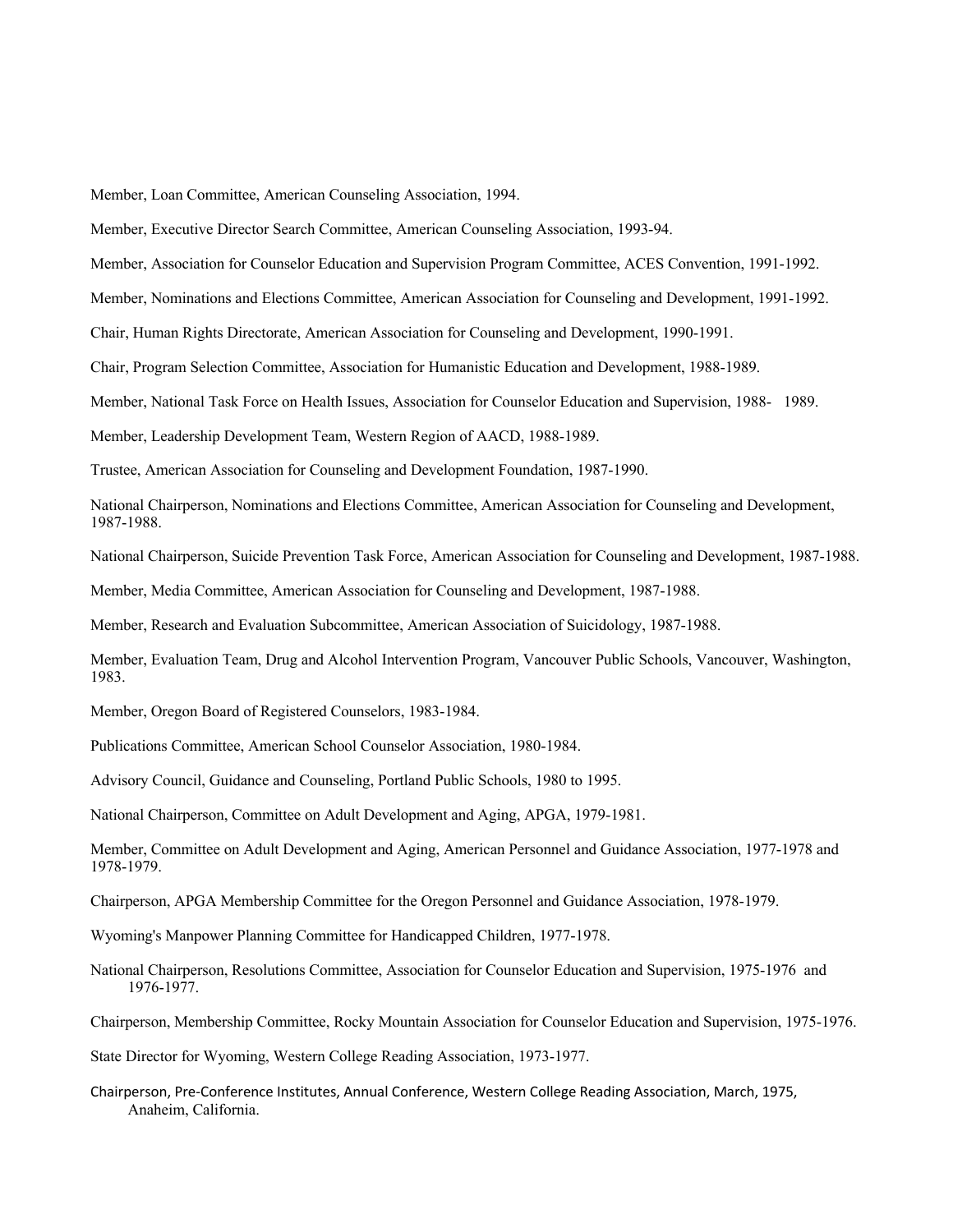### **Writing/Research in Progress**

#### **Textbooks**

See In Press under Textbook Publications

#### **Honors, Grants, and Fellowships**

Recipient, Mary Smith Arnold Anti-Oppression Award from the Counselors for Social Justice, 2018

U.S. President's Lifetime Achievement Award, 2018

Recipient, Mentorship Award, Association for Counselor Education and Supervision, 2016/2017.

Recipient, Distinguished Alumni Award, Florida State University, 2011.

Recipient, Kathleen and Gilbert Wrenn Humanitarian and Caring Person Award, American Counseling Association, 2010.

Fellow, American Counseling Association, 2008.

Technology Award, Portland State University, 2000.

Recognition Award, American Counseling Association Foundation, 1998.

The Art Terry Professional Mentor Award, Oregon Counseling Association, 1993.

The Joseph W. and Lucille V. Hollis Publication Award, Association for Humanistic Education and Development, 1992.

The Kitty Cole Human Rights Award, American Association for Counseling and Development, 1988.

Human Rights, South Carolina Association for Counseling and Development, 1987.

Leona Tyler Award, Oregon Counseling Association, 1986.

Nominee, President-Elect, American Association for Counseling and Development, 1984 and 1985.

Distinguished Service Award, Oregon School Counselor Association, 1984.

Award of Excellence, National Association of State Education Department Information Offices, 1984 (for editing ability *The School Counselor).*

Professional Service Award, American Mental Health Counselors Association, 1983.

Silver Award for Editorial Excellence, Society of National Association Publications, 1982 (for editing ability *The School Counselor*).

Awards, Distinguished Service, Oregon Personnel and Guidance Association, 1980 and 1982.

Awards, Outstanding Service, Western Region, American Personnel and Guidance Association - 1979, 1981 and 1983.

Award, Outstanding Service, Wyoming Personnel and Guidance Association, 1977.